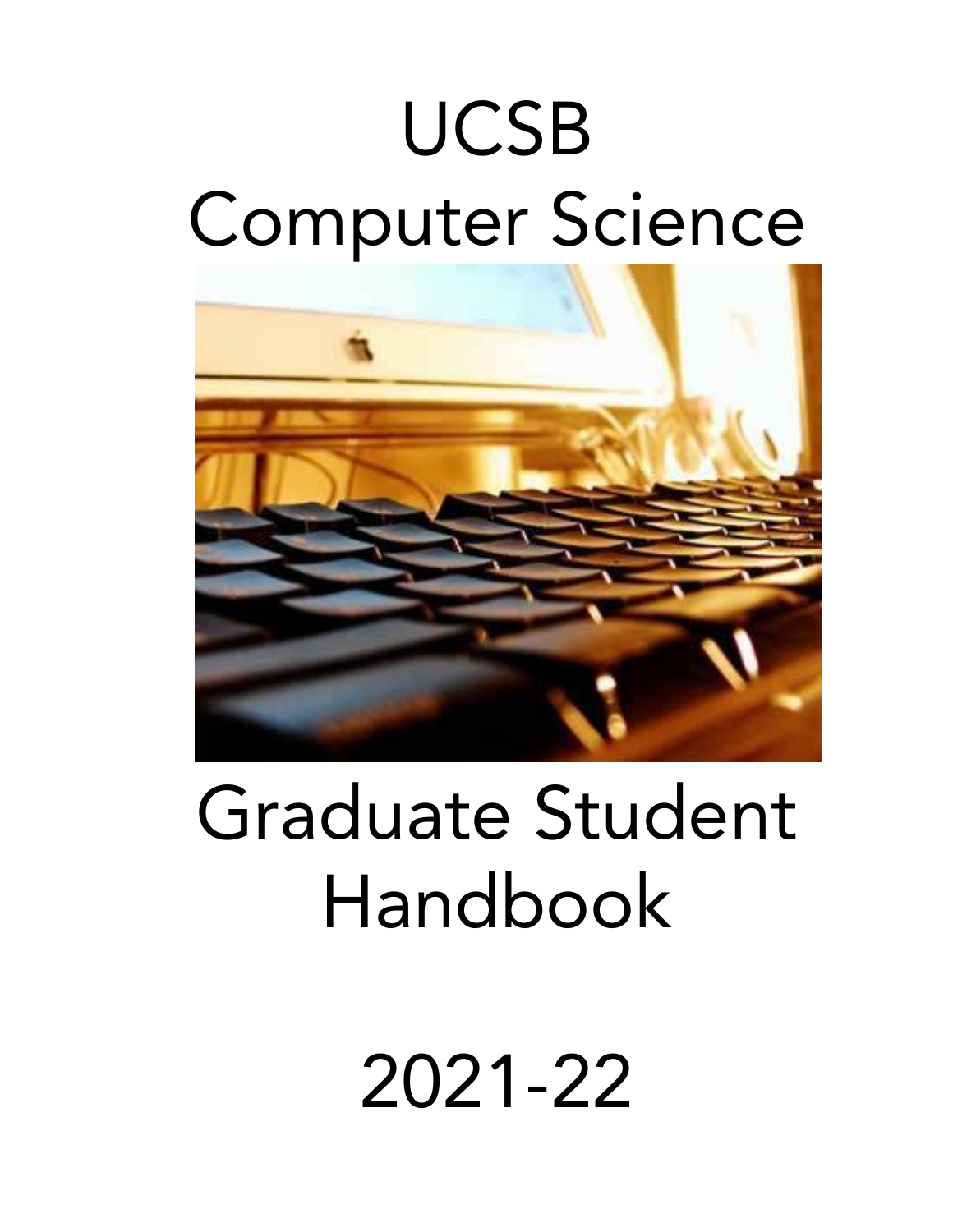# Table of Contents

| <b>Important Contacts</b><br>Chair<br>Graduate Vice Chair<br><b>Faculty Graduate Advisor</b><br><b>Student Services</b>                                                                                                                                                                                                                                                                                                                                                            | 5<br>5<br>5<br>5<br>5                                                      |
|------------------------------------------------------------------------------------------------------------------------------------------------------------------------------------------------------------------------------------------------------------------------------------------------------------------------------------------------------------------------------------------------------------------------------------------------------------------------------------|----------------------------------------------------------------------------|
| <b>Important Locations</b>                                                                                                                                                                                                                                                                                                                                                                                                                                                         | 5                                                                          |
| <b>Computer Science Faculty</b>                                                                                                                                                                                                                                                                                                                                                                                                                                                    | 6                                                                          |
| <b>Computer Science Lecturers</b>                                                                                                                                                                                                                                                                                                                                                                                                                                                  | 9                                                                          |
| <b>Computer Science Emeriti Faculty</b>                                                                                                                                                                                                                                                                                                                                                                                                                                            | 9                                                                          |
| <b>Computer Science Affiliated Faculty</b>                                                                                                                                                                                                                                                                                                                                                                                                                                         | 9                                                                          |
| <b>Computer Science Staff</b><br>Administrative Staff<br>Departmental Affairs<br><b>Student Affairs</b><br><b>Financial Affairs</b><br><b>Technical Staff</b>                                                                                                                                                                                                                                                                                                                      | 10<br>10<br>10<br>10<br>10<br>10                                           |
| <b>Computer Science Research</b><br>Algorithms and Theory<br>Computational Science and Engineering<br><b>Computer Architecture</b><br><b>Computer Science Education and Diversity</b><br>Database and Information Systems<br>Human Centered and Social Computing<br>Machine Learning and Data Mining<br>Networking<br>Operating Systems and Distributed Systems<br>Programming Languages and Software Engineering<br>Security and Cryptography<br>Visual Computing and Interaction | 11<br>11<br>11<br>11<br>11<br>11<br>11<br>12<br>12<br>12<br>12<br>12<br>13 |
| <b>Getting Started</b><br>Registration<br>Fees                                                                                                                                                                                                                                                                                                                                                                                                                                     | 14<br>14<br>14                                                             |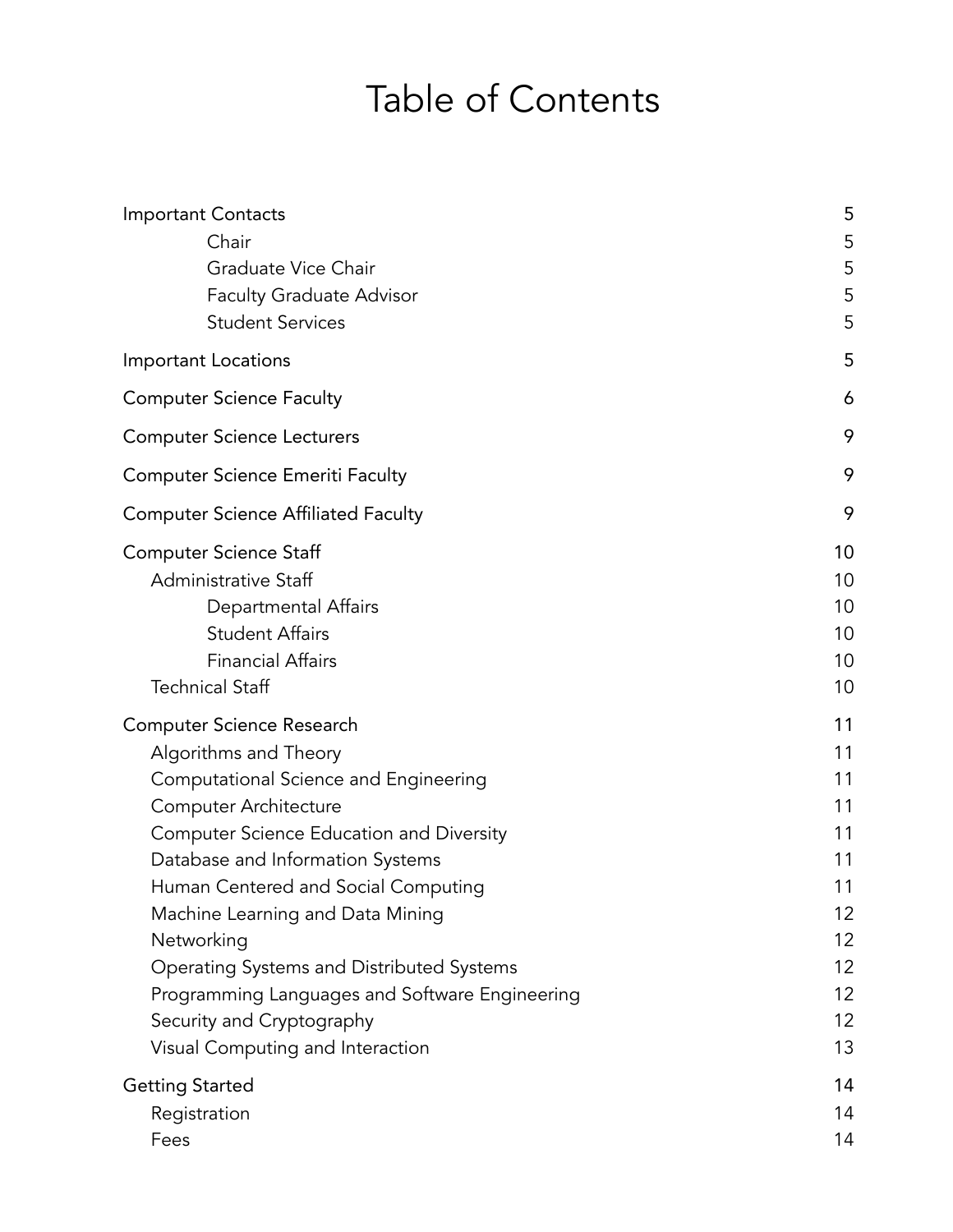| Graduate Student TA Office                                                  | 15 |
|-----------------------------------------------------------------------------|----|
| Copy Machines and Scanners                                                  | 15 |
| <b>Employment and Financial Support</b>                                     | 15 |
| <b>Teaching Assistants (TAs)</b>                                            | 15 |
| Graduate Student Researchers (GSRs)                                         | 15 |
| Fellowships                                                                 | 15 |
| <b>Graduate Division Travel Grants</b>                                      | 16 |
| Need-based Financial Support                                                | 16 |
| Free Application for Federal Student Aid (FAFSA)                            | 17 |
| <b>International Students</b>                                               | 18 |
| English for Multilingual Student (EMS) Requirements                         | 18 |
| Teaching Assistant Language Evaluation                                      | 18 |
| Office of International Students and Scholars (OISS)                        | 18 |
| Other Important Information                                                 | 19 |
| Establishing California Residency                                           | 19 |
| <b>Transfer of Credit</b>                                                   | 19 |
| <b>MS Students</b>                                                          | 19 |
| <b>PhD Students</b>                                                         | 20 |
| Incomplete Grades                                                           | 21 |
| Intercampus Exchange Program                                                | 21 |
| Time-to-Degree Standards                                                    | 21 |
| <b>Academic Probation</b>                                                   | 22 |
| Leave of Absence                                                            | 22 |
| Filing Fee Leave of Absence                                                 | 23 |
| In Absentia Registration                                                    | 23 |
| <b>PhD Degree Requirements</b>                                              | 25 |
| <b>Purpose Statement</b>                                                    | 25 |
| Timeline for PhD, and Requirements for Remaining in Good Academic Standing: | 25 |
| Graduate Class Level                                                        | 26 |
| Doctoral Degree Levels                                                      | 26 |
| <b>Course Requirements</b>                                                  | 27 |
| Course Classifications by Area                                              | 28 |
| Theory/Foundations Courses                                                  | 28 |
| <b>Systems Courses</b>                                                      | 28 |
| <b>Applications Courses</b>                                                 | 28 |
| Finding a Research Advisor                                                  | 29 |
| Forming a Committee                                                         | 29 |
| Conflict of Interest                                                        | 30 |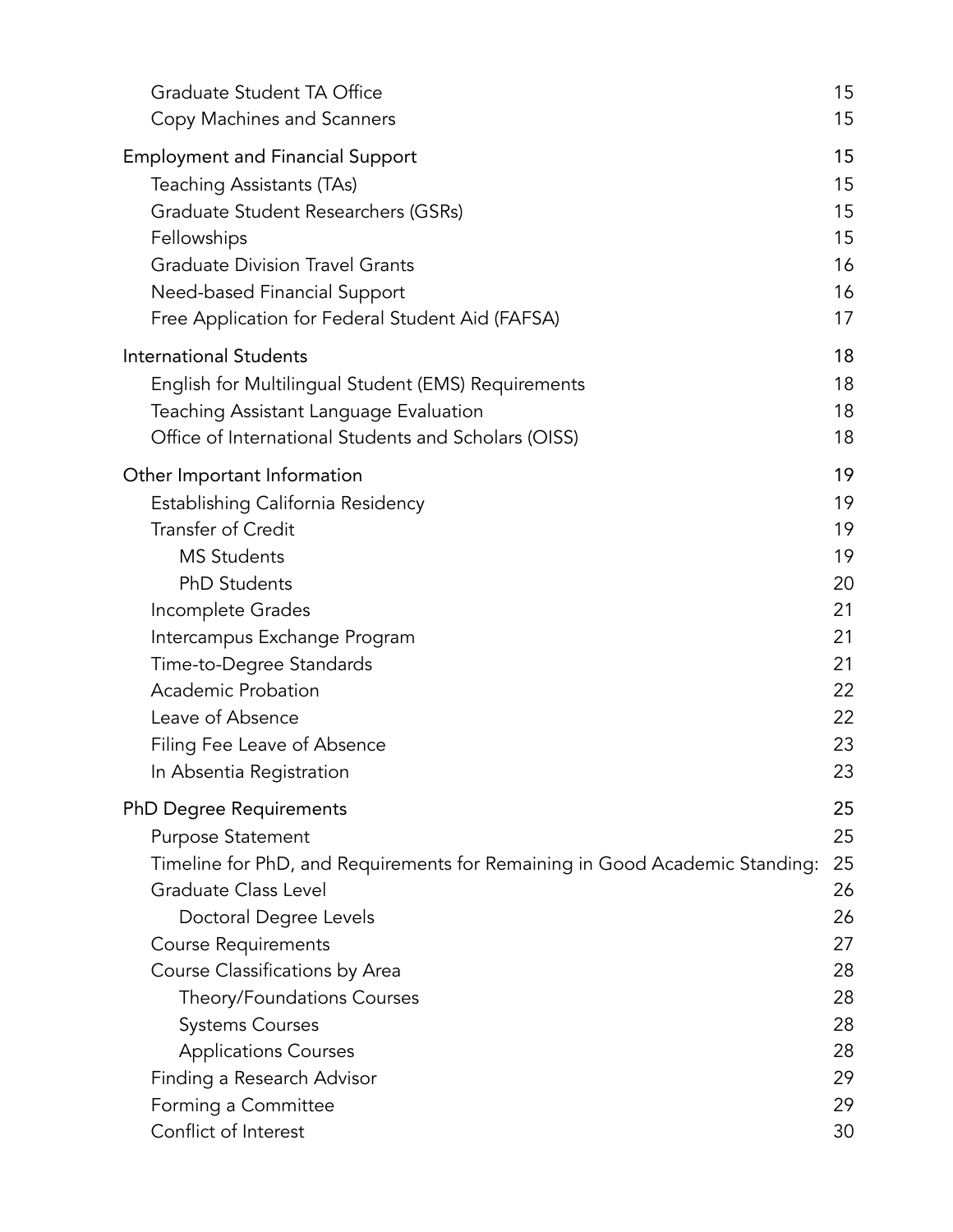| Industry Internships and Research Relationship        | 30 |
|-------------------------------------------------------|----|
| <b>Exam Requirements</b>                              | 30 |
| Major Area Exam (MAE) (Qualifying Exam)               | 30 |
| Proposal                                              | 31 |
| <b>Dissertation Defense</b>                           | 31 |
| Earning an MS on the Way to the PhD                   | 32 |
| <b>Filing Your Dissertation</b>                       | 32 |
| <b>Annual Review</b>                                  | 32 |
| <b>Optional Emphases</b>                              | 33 |
| Bioengineering                                        | 33 |
| Cognitive Science                                     | 33 |
| Computational Science and Engineering                 | 33 |
| Technology and Society                                | 34 |
| Diplomas                                              | 34 |
| Master of Science Degree Requirements                 | 35 |
| MS Study Plan                                         | 35 |
| Requirements for the MS                               | 35 |
| Additional Requirements for Thesis                    | 35 |
| Additional Requirements for Comprehensive Examination | 36 |
| Additional Requirements for Project                   | 36 |
| MS Research Subject Areas and Course Classifications  | 37 |
| MS Students Who Wish to Pursue a PhD                  | 37 |
| <b>Academic Conduct</b>                               | 38 |
| Where to go for Assistance                            | 39 |
| Computer Science Department Administration            | 39 |
| Office of International Students and Scholars (OISS)  | 39 |
| Office of the Registrar                               | 39 |
| <b>Graduate Division</b>                              | 39 |
| Graduate Student Resource Center                      | 39 |
| <b>Graduate Student Association</b>                   | 40 |
| <b>UCSB Basic Needs &amp; Resources</b>               | 40 |
| <b>UCSB Multicultural Center</b>                      | 40 |
| UCSB Counseling & Psychological Services (CAPS)       | 40 |
| Mental Health Peer Program                            | 40 |
| Women, Gender and Sexual Equity Department            | 40 |
| Orfalea Family Children's Center                      | 41 |
| Disabled Students Program (DSP)                       | 41 |
| Office of the Ombuds                                  | 41 |
|                                                       |    |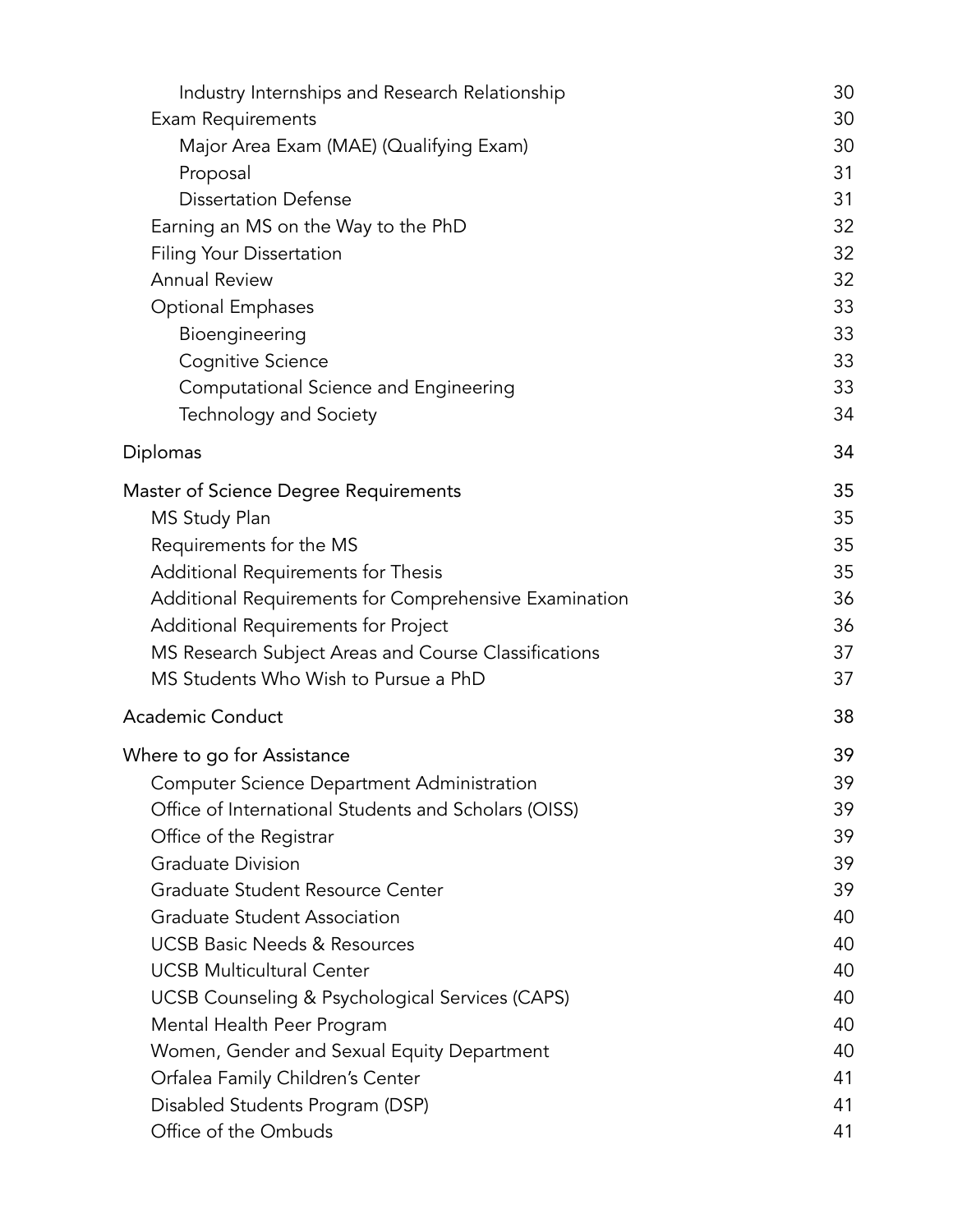| <b>UCSB Career Services</b>                      | 41 |
|--------------------------------------------------|----|
| Arts and Lectures                                | 41 |
| Campus Advocacy, Resources, and Education (CARE) | 41 |
| Diversity, Equity, and Inclusion                 | 42 |
| Shoreline                                        | 42 |
| California State Residency                       | 42 |
| <b>UCSB's Family Resource Website</b>            | 42 |

# <span id="page-4-0"></span>Important Contacts

<span id="page-4-4"></span><span id="page-4-3"></span><span id="page-4-2"></span><span id="page-4-1"></span>

| Chair<br><b>Tevfik Bultan</b>                                         | bultan@cs.ucsb.edu                              |
|-----------------------------------------------------------------------|-------------------------------------------------|
| Graduate Vice Chair<br>Chandra Krintz                                 | ckrintz@cs.ucsb.edu                             |
| <b>Faculty Graduate Advisor</b><br>Divyakant Agrawal                  | agrawal@cs.ucsb.edu                             |
| <b>Student Services</b><br>Maritza Fuljencio, Student Affairs Manager | cs-sam@ucsb.edu                                 |
| Graduate Matters - Current Students<br>Graduate Matters - Admissions  | cs-gradprogram@ucsb.edu<br>gradhelp@cs.ucsb.edu |
| Undergraduate Matters                                                 | cs-undergrad@ucsb.edu                           |
| <b>Technical Support</b>                                              | help@engineering.ucsb.edu                       |

# <span id="page-4-5"></span>Important Locations

Chair's Office<br>
2104 Harold Frank Hall<br>
2104 Harold Frank Hall Financial Services Office Trailer 698 Faculty Mailboxes 2108 Harold Frank Hall

2104 Harold Frank Hall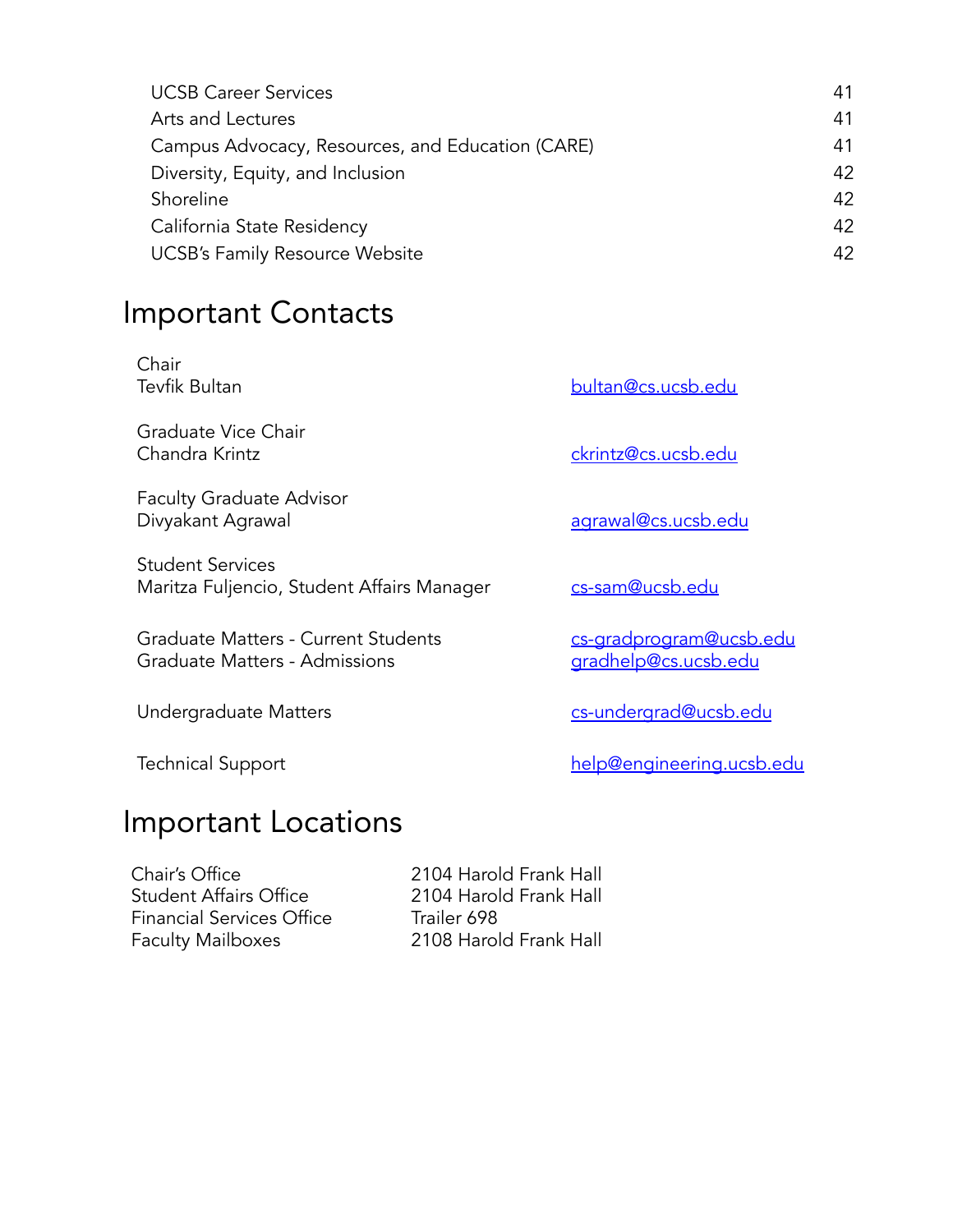# <span id="page-5-0"></span>Computer Science Faculty

| <b>Faculty</b>                                                             | Email (@cs.ucsb.edu)                                                                                                                                      | Office            |
|----------------------------------------------------------------------------|-----------------------------------------------------------------------------------------------------------------------------------------------------------|-------------------|
| Divyakant Agrawal<br>distributed systems and databases                     | agrawal                                                                                                                                                   | <b>HFH 3117</b>   |
| Prabhanjan Ananth                                                          | prabhanjan<br>cryptography, and more broadly theoretical computer science                                                                                 | <b>HFH 1119</b>   |
| Jonathan Balkind<br>languages and software engineering                     | jbalkind<br>computer architecture, operating systems and distributed systems, programming                                                                 | <b>HFH 1115</b>   |
| Elizabeth Belding<br>evaluation, wireless solutions for developing regions | ebelding<br>mobile networking, wireless networks and protocols, multimedia systems, performance                                                           | <b>HFH 5107</b>   |
| Michael Beyeler                                                            | mbeyeler<br>bionic vision, computational neuroscience, computer vision and machine learning,<br>human computer interaction, virtual and augmented reality | <b>BioE 3210B</b> |
| Tevfik Bultan                                                              | bultan<br>model checking, concurrency, web services, static analysis, software engineering                                                                | <b>HFH 2159</b>   |
| Shiyu Chang<br>computing                                                   | chang87<br>machine learning and data mining, computer vision, human centered and social                                                                   | HFH tbd           |
| Shumo Chu                                                                  | shumo<br>databases and information systems, formal methods, applied cryptography                                                                          | <b>HFH 2153</b>   |
| Phillip Conrad<br>computing, transport protocols, web technologies         | pconrad<br>computer science education, computer networks and communication, multimedia                                                                    | <b>HFH 1113</b>   |
| Wim van Dam<br>information theory                                          | vandam<br>quantum computation, quantum algorithms, quantum communication, quantum                                                                         | <b>HFH 2163</b>   |
| Yufei Ding<br>programming languages, software engineering                  | yufeiding                                                                                                                                                 | Henley Hall 2007  |
| Amr El Abbadi                                                              | amr<br>information systems, databases, fault-tolerant distributed systems                                                                                 | <b>HFH 3115</b>   |
| Yu Feng                                                                    | yufeng                                                                                                                                                    | <b>HFH 2157</b>   |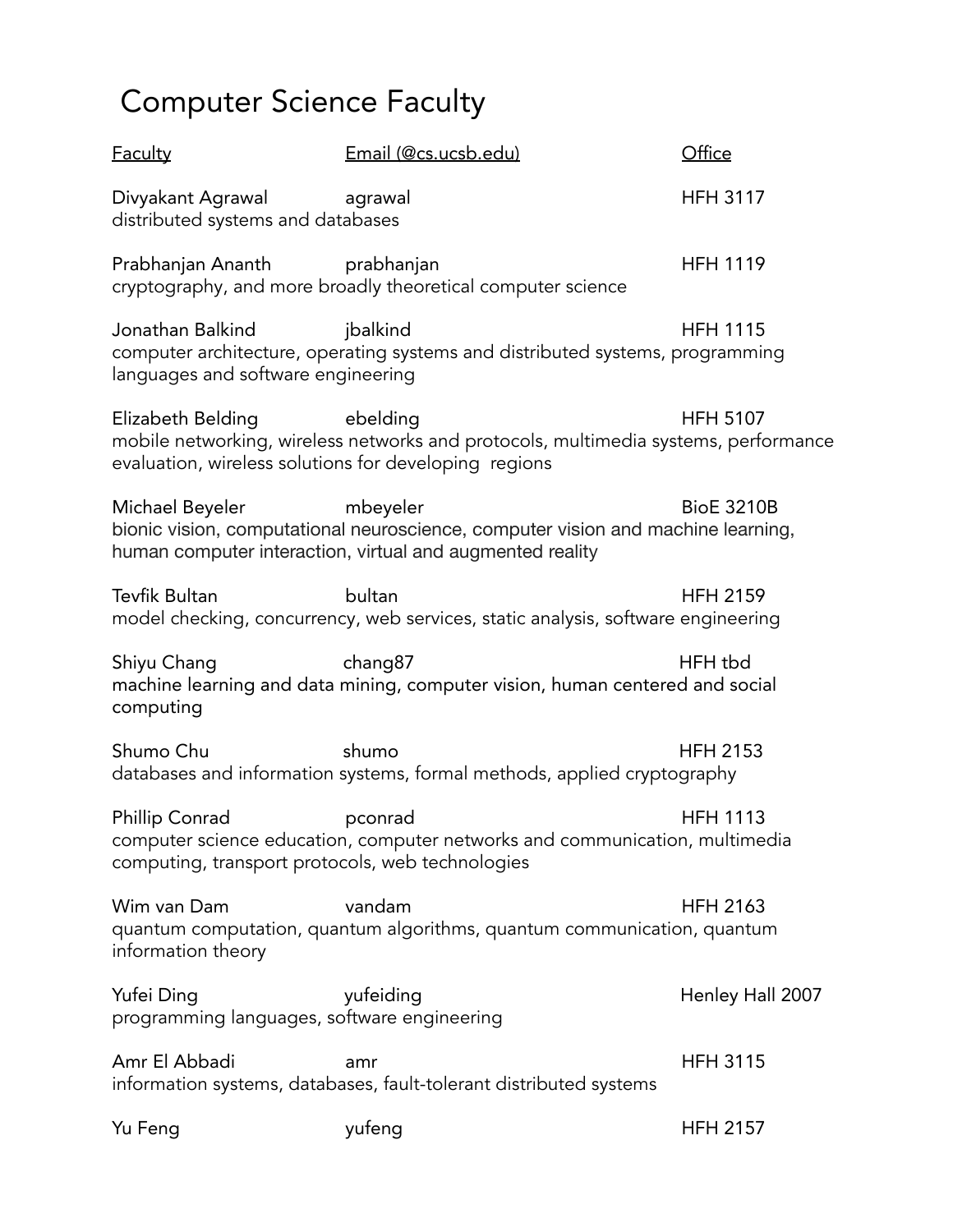programming languages, software engineering

Frederic Gibou fgibou ENG II 2335 computational mathematics, modeling and simulations - materials science, multiphase flows, level-set methods, ghost-fluid methods, and interface problems, image segmentation with applications to radiotherapy treatment planning and civil engineering

John R. Gilbert gilbert HFH 5109 combinatorial scientific computing, tools and software for computational science and engineering, numerical linear algebra, smart matter and systemic MEMS, distributed sensing and control

Arpit Gupta **arpitgupta** arpitgupta HFH 1117 machine learning and data mining, networking, security and cryptography

Trinabh Gupta trinabh HFH 1121 operating systems and distributed systems, security and cryptography

Benjamin Hardekopf benh bent HFH 1109 programming languages: design, analysis, and implementations

Tobias Höllerer holl HFH 2155 human computer interaction, computer graphics, virtual and augmented reality, wearable and ubiquitous computing

Kate Kharitonova ykk HFH 1153 computer vision and machine learning, multimedia processing and understanding, image correspondence, effective image alignment through fitting geometric models

Chandra Krintz Chandra Krintz Chandra Krintz Chandra Henley Hall 2009 dynamic and adaptive compilation systems, high-performance internet (mobile) computing, runtime and compiler optimizations for Java/CIL, efficient mobile program transfer formats

Christopher Kruegel chris HFH 2117 computer and network security, malware detection, web security, program analysis, operating systems

Lei Li lilei HFH 2121 natural language processing, machine learning, data mining, AI for drug discovery

Daniel Lokshtanov daniello HFH 2109 algorithms and theory

Diba Mirza dimirza HFH 1155 Embedded systems with application to cyber-physical systems

| Linda R. Petzold | petzold | <b>BIOENG 3106</b> |
|------------------|---------|--------------------|
|                  |         |                    |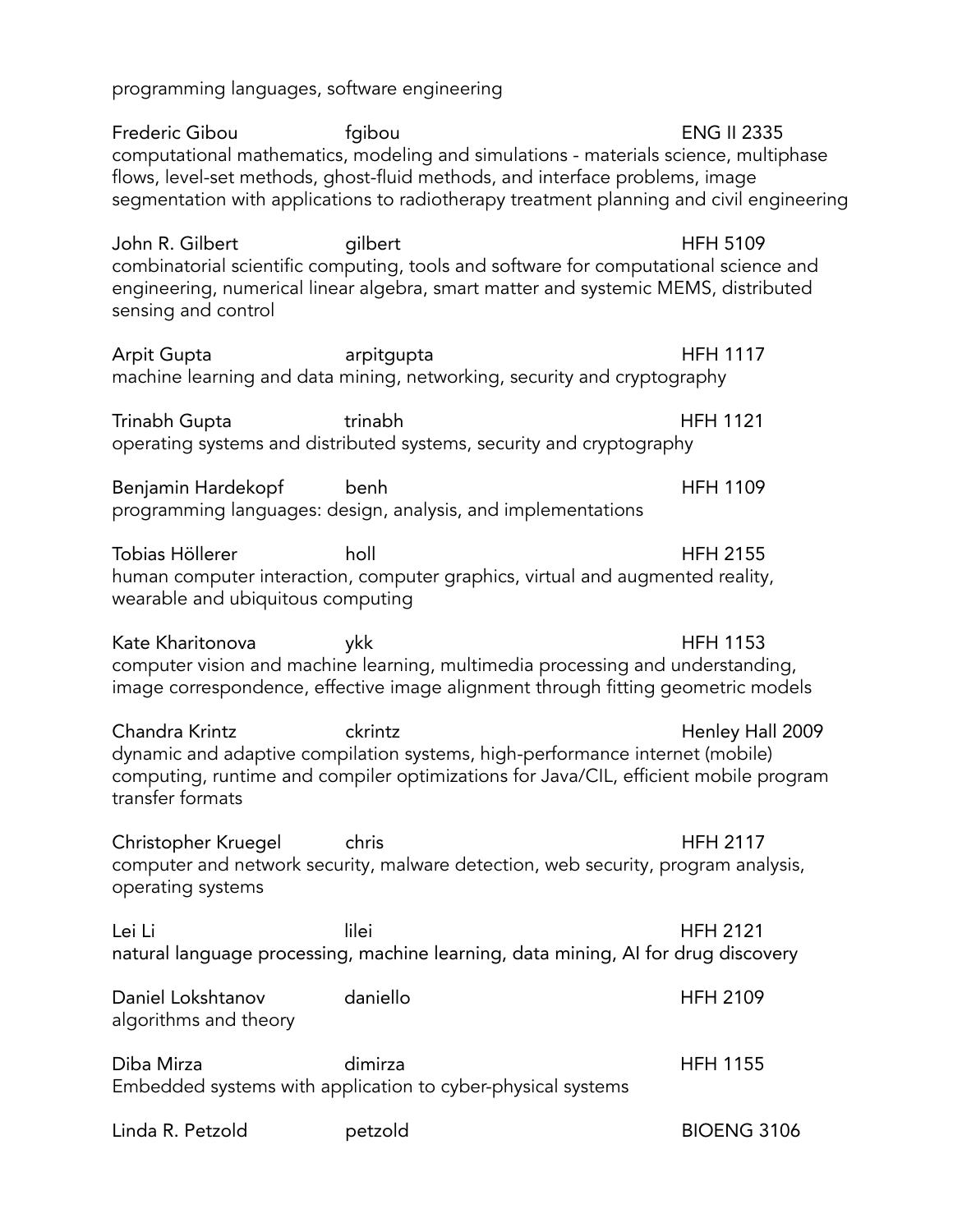computational science and engineering, multiscale numerical simulation, systems biology Tim Sherwood sherwood sherwood Henley Hall 2011 computer architecture, dynamic optimization, network and security processors, embedded systems, program analysis and characterization, hardware support of software systems Ambuj Singh ambuj ambuj ambuj HFH 3119 bioinformatics, databases, parallel and distributed systems Misha Sra sra HFH 2151 virtual, augmented and mixed reality, perception and illusion, machine learning, novel sensing and stimulation devices, natural interaction, multiuser systems, immersive gaming Jianwen Su su HFH 2161 database systems and applications, web services Subhash Suri suri HFH 2111 algorithms, internet computing, computational geometry Giovanni Vigna vigna HFH 2156 computer and network security, network models and protocols, mobile code languages and systems, mobile agent security Eric Vigoda vigoda HFH 2113 randomized algorithms Richert Wang Fichert HFH 1151 parallel and distributed systems, specifically in system design, resource management, and routing mechanisms William (Yang) Wang william **William Henley Hall 2005** human centered and social computing, machine learning and data mining Yu-Xiang Wang yuxiangw Henley Hall 2013 machine learning and data mining Yuan-Fang Wang yfwang her version of the HFH 3113 computer vision, computer graphics, artificial intelligence Richard Wolski **Richard Wolski** rich **Richard Wolski rich Henley Hall 2015** distributed systems, computational grid computing, on-line performance forecasting Lingqi Yan lingqi HFH 2119 computer graphics, mainly aimed at rendering photo-realistic visual appearance at real world complexity.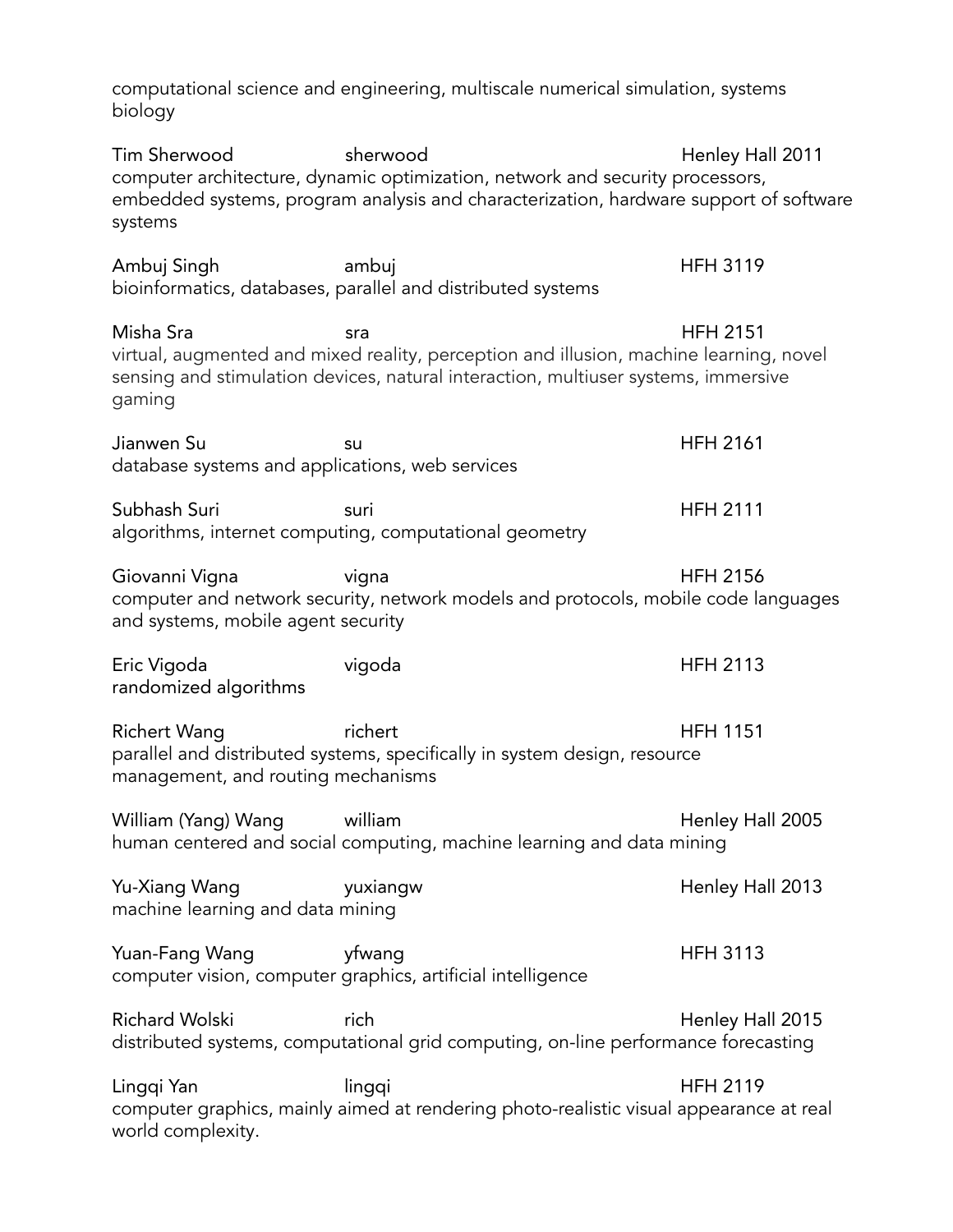Xifeng Yan xyan Henley Hall 2017 data mining, data management, machine learning, bioinformatics

Tao Yang tyang tyang tyang HFH 5113 parallel and distributed systems, high performance scientific computing, cluster-based network services, Internet search

# <span id="page-8-0"></span>Computer Science Lecturers

Lecturer Email (@cs.ucsb.edu) CHice

Ziad Matni zmatni SSMS 4409

# <span id="page-8-1"></span>Computer Science Emeriti Faculty

Kevin Almeroth, PhD, Georgia Institute of Technology, [almeroth@cs.ucsb.edu](mailto:almeroth@cs.ucsb.edu) Peter Cappello, PhD, Princeton University, [cappello@cs.ucsb.edu](mailto:cappello@cs.ucsb.edu) Ömer Eğecioğlu, PhD, UC San Diego, [omer@cs.ucsb.edu](mailto:omer@cs.ucsb.edu) Teofilo F. Gonzalez, PhD, University of Minnesota, [teo@cs.ucsb.edu](mailto:teo@cs.ucsb.edu) Oscar H. Ibarra, PhD, UC Berkeley, *[ibarra@cs.ucsb.edu](mailto:ibarra@cs.ucsb.edu)* Richard A. Kemmerer, PhD, UC Los Angeles, [kemm@cs.ucsb.edu](mailto:kemm@cs.ucsb.edu) Terence R. Smith, PhD, Johns Hopkins University Matthew Turk, PhD, MIT, [mturk@cs.ucsb.edu](mailto:mturk@cs.ucsb.edu)

# <span id="page-8-2"></span>Computer Science Affiliated Faculty

Francesco Bullo, Mechanical Engineering, [bullo@engineering.ucsb.edu](mailto:bullo@engineering.ucsb.edu) Katie Byl, Electrical and Computer Engineering, [katiebyl@ucsb.edu](mailto:katiebyl@ucsb.edu) Shivkumar Chandrasekaran, Electrical and Computer Engineering, [shiv@ece.ucsb.edu](mailto:shiv@ece.ucsb.edu) Miguel Eckstein, Psychological and Brain Sciences, miquel.eckstein@psych.ucsb.edu Jennifer Jacobs, Media Arts and Technology, *[jmjacobs@ucsb.edu](mailto:jmjacobs@ucsb.edu)* B.S. Manjunath, Electrical and Computer Engineering, [manj@ece.ucsb.edu](mailto:manj@ece.ucsb.edu) Kyle Mahowald, Linguistics, [mahowald@ucsb.edu](mailto:mahowald@ucsb.edu) Yasamin C. Mostofi, Electrical and Computer Engineering, [ymostofi@ece.ucsb.edu](mailto:ymostofi@ece.ucsb.edu) Pradeep Sen, Electrical and Computer Engineering, [psen@ece.ucsb.edu](mailto:psen@ece.ucsb.edu) Sharon Tettegah, Black Studies, [stettegah@ucsb.edu](mailto:stettegah@ucsb.edu) Simon Todd, Linguistics, sitodd@ucsb.edu Zheng Zhang, Electrical and Computer Engineering, [zhengzhang@ece.ucsb.edu](mailto:zhengzhang@ece.ucsb.edu)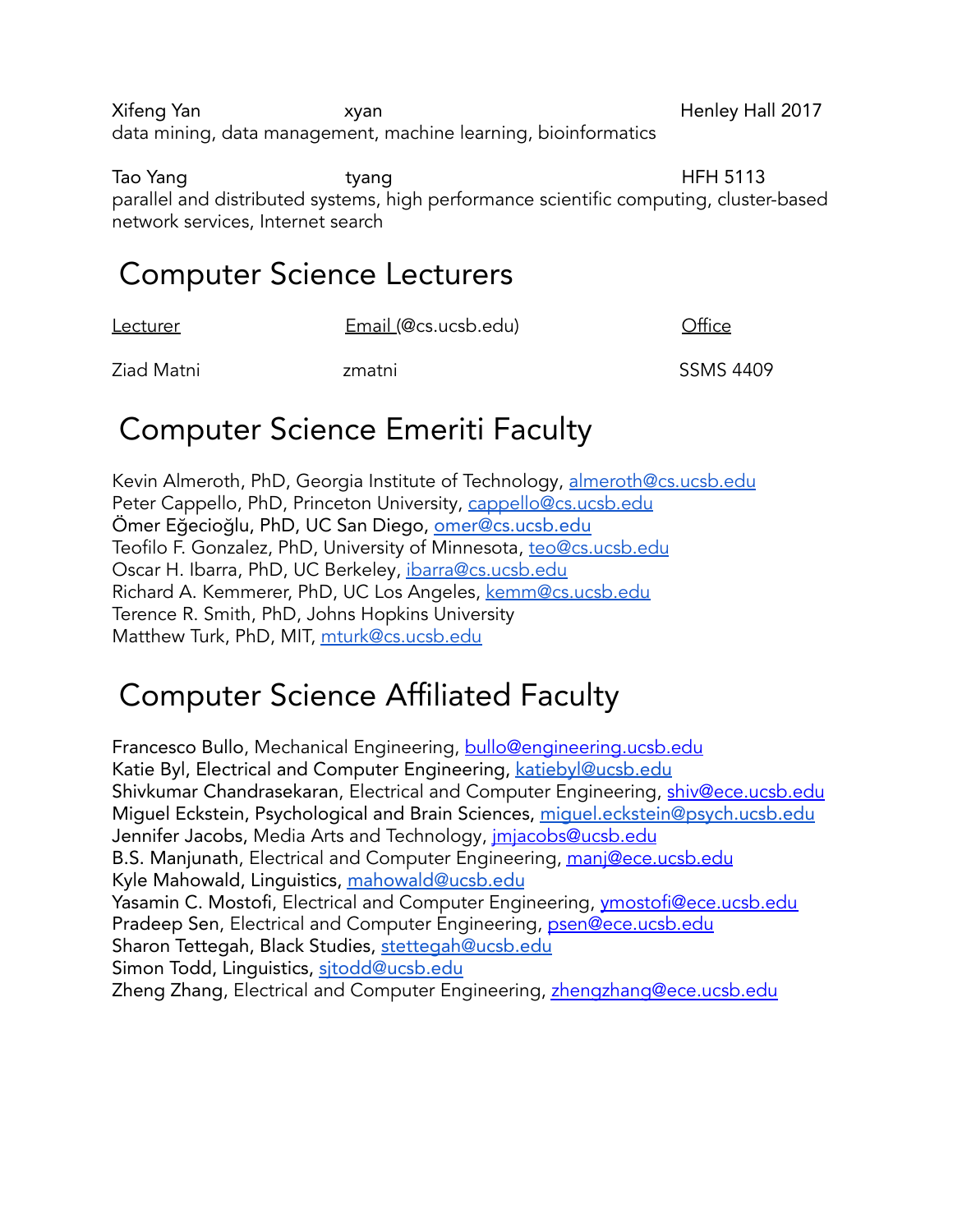# <span id="page-9-0"></span>Computer Science Staff

<span id="page-9-3"></span><span id="page-9-2"></span><span id="page-9-1"></span>

| <u>Name</u>              |                             | <u>Title</u>                   |  | Email (@ucsb.edu)             | Phone |
|--------------------------|-----------------------------|--------------------------------|--|-------------------------------|-------|
|                          | <b>Administrative Staff</b> |                                |  |                               |       |
|                          | Departmental Affairs        |                                |  |                               |       |
|                          | Greta Halle                 | <b>Business Officer</b>        |  | halle                         | 7038  |
|                          | <b>TBA</b>                  | Assistant to Chair             |  | <b>TBA</b>                    | 2207  |
| <b>Student Affairs</b>   |                             |                                |  |                               |       |
|                          | Maritza Fuljencio           | <b>Student Affairs Manager</b> |  | cs-sam                        | 4323  |
|                          | Karen van Gool              | Graduate Advising              |  | cs-gradprogram 4322           |       |
|                          | Selena Martinez             | Undergraduate Advising         |  | cs-undergrad                  | 4321  |
| <b>Financial Affairs</b> |                             |                                |  |                               |       |
|                          | Sheryl Montoya              | <b>Financial Manager</b>       |  | scondino                      | 5283  |
|                          | <b>TBA</b>                  | <b>Financial Administrator</b> |  | purchasing@cs.ucsb.edu $5284$ |       |
|                          | John Huber                  | Contracts & Grants Manager     |  | jhuber                        | 3418  |
|                          | <b>TBA</b>                  | <b>Contracts &amp; Grants</b>  |  | <b>TBA</b>                    | 3245  |
|                          | Jamie Fletcher              | <b>Contracts &amp; Grants</b>  |  | jfletcher                     | 3245  |
|                          | Crystal Lua                 | Payroll Administrator          |  | clua                          | 6438  |

# <span id="page-9-5"></span><span id="page-9-4"></span>Technical Staff

Questions regarding technical support should always be sent to [help@engineering.ucsb.edu](mailto:help@engineering.ucsb.edu)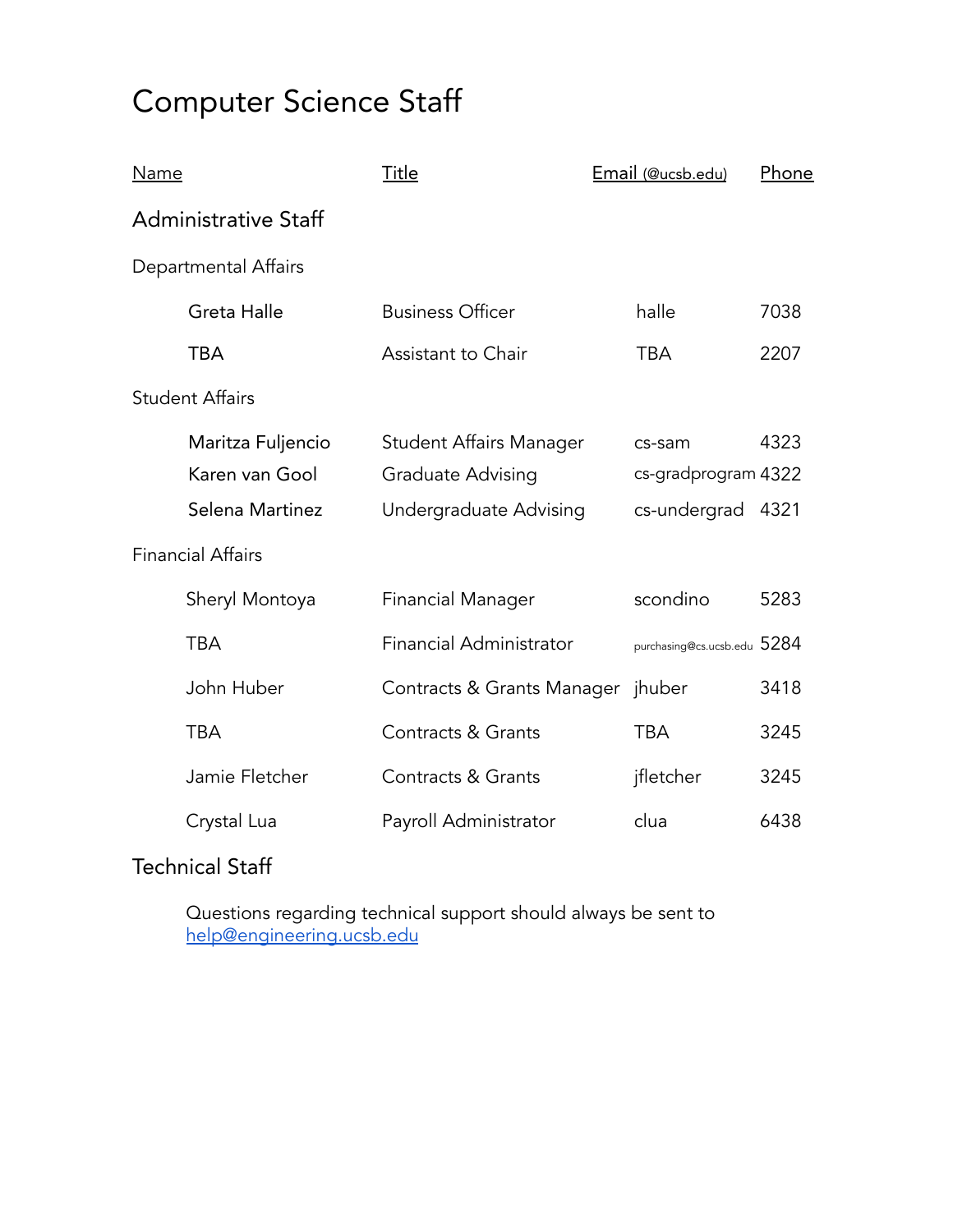# <span id="page-10-0"></span>Computer Science Research

# <span id="page-10-1"></span>Algorithms and Theory

Foundations of Computing, Geometric and Graph Algorithms, Randomized Algorithms, Data Structures, Quantum Computing, Cryptography, Complexity Theory, Information Theory.

#### Labs: Theory Lab

Faculty: Prabhanjan Ananth, Subhash Suri, Wim van Dam, John Gilbert, Daniel Lokshtanov, Eric Vigoda, Yu-Xiang Wang

## <span id="page-10-2"></span>Computational Science and Engineering

Computational algorithms and software tools for data mining, data analysis, linear algebra, large-scale graph computations, high performance computing, partial differential equations, and multi-scale stochastic simulation. Applications to systems biology, ecology, energy, materials, fluids, and social science.

Labs: Combinatorial Scientific Computing Lab, Computational Science and Engineering Lab, Computational Applied Science Lab, Bionic Vision Lab

Faculty: Michael Beyeler, Frederic Gibou, John Gilbert, Lei Li, Linda Petzold, Xifeng Yan, Tao Yang

#### <span id="page-10-3"></span>Computer Architecture

Computer architecture, novel computing technologies, quantum computing, embedded systems, low-energy computing, network and security processors, architectural support for systems security and reliability

Labs: Computer Architecture Lab (ArchLab)

Faculty: Jonathan Balkind, Yufei Ding, Tim Sherwood

## <span id="page-10-4"></span>Computer Science Education and Diversity

Computer science education, Recruiting and retaining diverse populations, Computing in K-12 education, training K-12 teachers.

Labs: Center for Computing Education and Diversity

Faculty: Phillip Conrad, Kate Kharitonova, Diba Mirza, Richert Wang

## <span id="page-10-5"></span>Database and Information Systems

Distributed databases, fault-tolerance distributed systems, data in the cloud, multimedia databases, spatial databases, data mining, search, data-centric processes, workflow, data-aware services.

Labs: Distributed Systems Lab, Dynamic Network: Analysis and Modeling (Dynamo) Lab, Information Systems and Engineering Lab (ISEL)

Faculty: Amr El Abbadi, Divyakant Agrawal, Shumo Chu, Ambuj K. Singh, Jianwen Su, Xifeng Yan, Tao Yang

## <span id="page-10-6"></span>Human Centered and Social Computing

Modeling social behavior and computational systems. Labs: Four Eyes Lab, NLP Lab, MOMENT Lab, Perceptual Engineering Lab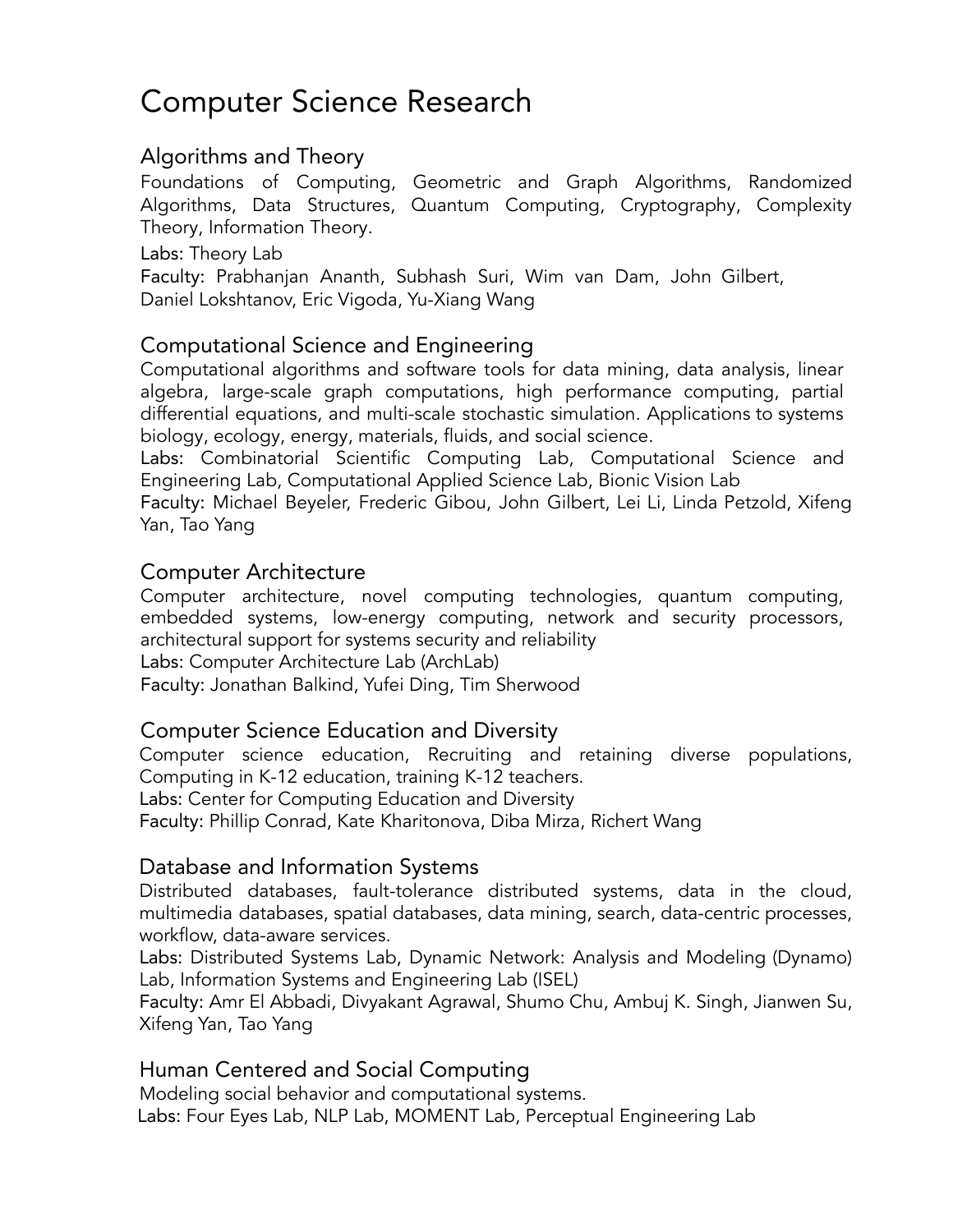Faculty: Elizabeth Belding, Shiyu Chang, Tobias Höllerer, Lei Li, Ambuj Singh, Misha Sra, William Wang, Xifeng Yan

# <span id="page-11-0"></span>Machine Learning and Data Mining

Knowledge representation, natural language processing, pattern recognition, and intelligent systems, with applications in many areas including bioinformatics, business intelligence, information retrieval, security, and network science.

Labs: Dynamic Networks: Analysis and Modeling (Dynamo) Lab, Four Eyes Lab, Network Science Lab, NLP Lab

Faculty: Shiyu Chang, Yufei Ding, Tobias Höllerer, Lei Li, Linda Petzold, Ambuj K. Singh, William Wang, Yu-Xiang Wang, Xifeng Yan

## <span id="page-11-1"></span>Networking

Computer networks and protocols, large-scale multimedia systems, mobile and wireless networks, quality of service, network modeling and simulation, high-performance mobile computing, network security, network models and protocols, network measurement, network management, self-driving networks, programmable networks.

Labs: MOMENT Lab, Networking and Multimedia Systems Lab, RACE Lab, Systems and Networking Lab (SNL)

Faculty: Elizabeth Belding, Arpit Gupta, Trinabh Gupta, Subhash Suri

# <span id="page-11-2"></span>Operating Systems and Distributed Systems

Large-scale systems, cloud and edge computing, distributed databases, distributed programming environments and runtime systems, Internet-scale analytics, social networks, intelligent sensing, Internet-of-Things.

Labs: Distributed Systems Lab, RACE Lab, Systems and Networking Lab (SNL) Faculty: Amr El Abbadi, Divyakant Agrawal, Jonathan Balkind, Elizabeth Belding, Arpit Gupta, Trinabh Gupta, Chandra Krintz, Ambuj K. Singh, Rich Wolski, Tao Yang

## <span id="page-11-3"></span>Programming Languages and Software Engineering

Static and dynamic techniques for automated software verification and program analysis, adaptive compilation and runtime, language-based security, resource and energy consumption prediction, program profiling, formal methods, web services, workflows, concurrent and distributed systems

Labs: ArchLab, Computer Security Lab, Information Systems and Engineering Lab, Programming Languages Lab, RACE Lab, Verification Lab

Faculty: Jonathan Balkind, Tevfik Bultan, Shumo Chu, Yufei Ding, Ben Hardekopf, Chandra Krintz, Jianwen Su

# <span id="page-11-4"></span>Security and Cryptography

Network and system security, web security, security of social networks, malware analysis, voting system security, vulnerability analysis, language-based security, specification and verification of systems, security-enhanced microprocessors, applied cryptography.

Labs: Computer Security Lab, Verification Lab , ArchLab, Systems and Networking Lab (SNL)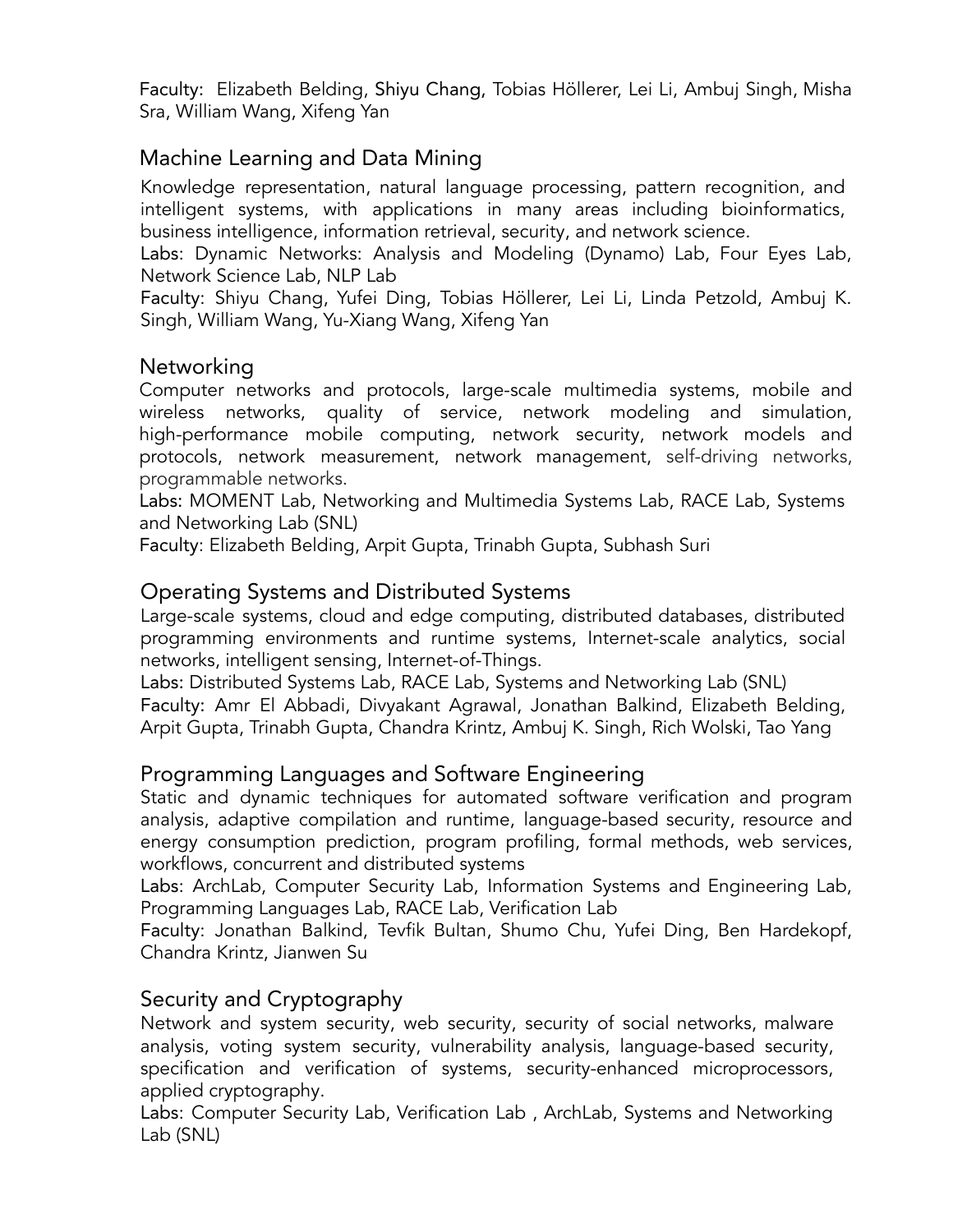Faculty: Prabhanjan Ananth, Tevfik Bultan, Shumo Chu, Arpit Gupta, Trinabh Gupta, Christopher Kruegel, Timothy Sherwood, Giovanni Vigna

#### <span id="page-12-0"></span>Visual Computing and Interaction

Human-computer Interaction, computer vision, virtual and augmented reality, 3D modeling, computer graphics, visualization, scientific and information, wearable and ubiquitous computing

Labs: Four Eyes Lab, Vision Research Lab, Computer Vision Research Lab, AlloSphere Research Facility, Bionic Vision Lab, Perceptual Engineering Lab

Faculty: Michael Beyler, Shiyu Chang, Tobias Höllerer, Pradeep Sen, Misha Sra, William Wang, Yuan-Fang Wang, Lingqi Yan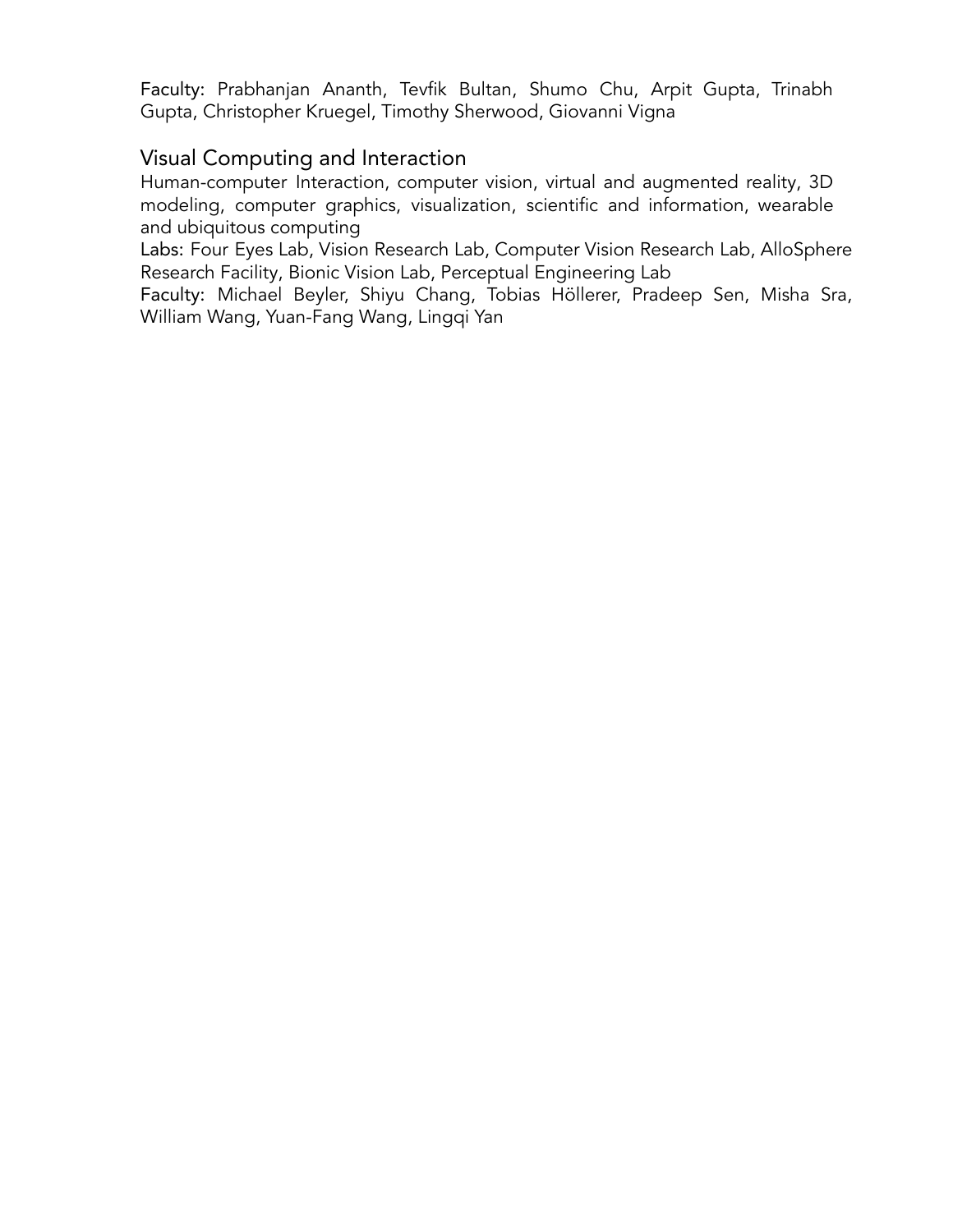# <span id="page-13-0"></span>Getting Started

#### <span id="page-13-1"></span>Registration

Continuous registration is required of all graduate students (please consult the UCSB Graduate Division website for the most up to date information on approved leaves). Graduate students who fail to register are not considered to be students; they relinquish the right to use faculty time and take advantage of University resources and facilities available to registered students.

When a student has been unregistered, or lapsed in status, for a period of one quarter or longer, in order to engage in educational opportunities at UCSB, or to be awarded a degree, the student must petition for an opportunity to reinstate to graduate status. In some cases, students will be required to prove they are still current in the field either by taking classes or by re-taking their qualifying examinations.

Registration is completed on-line via the GOLD system (Gaucho On-Line Data). Students register in the middle of the quarter for the following quarter including Fall. Your pass times for registration can be obtained on GOLD or on the Registrar's website [\(https://registrar.sa.ucsb.edu/\)](https://registrar.sa.ucsb.edu/). It is very important that students register on time. The Registrar's Office will assess a \$50 late fee for any student who registers after the deadline. There are no waivers of the late fee charge for students that miss the on-time registration deadline.

The Computer Science department requires all students to register for 12 units each quarter and to maintain 12 units of registration throughout the quarter. These units may include course work (100 or 200 level), TA units (501 or 502), independent research units (500 level) or seminars (595s).

Graduate students have until the fifteenth day of instruction each quarter to add a class. After this date, a schedule adjustment petition is required along with justification for the late course addition. The Graduate Division must approve late add petitions. Graduate students have until the last day of instruction to drop a course. These dates can be found on the Registrar's website.

#### <span id="page-13-2"></span>Fees

Fees for graduate students are due the first day of instruction of every academic quarter (i.e., Fall/Winter/Spring). All fees (fees, tuition and insurance) except for the campus-based fees are normally paid for PhD students who are employed as Teaching Assistants (TAs). TAs are responsible for paying their campus-based fees on time. In-state tuition/fees and insurance (except for campus-based fees) are paid for MS students who are employed as TAs. MS students who are TAs are responsible for paying the Non-Resident Supplemental Tuition (NRST) and campus-based fees by the fee payment deadline. All fees are normally paid for students who are employed as Graduate Student Researchers (GSRS) at 35% time or more. The Registrar will assess a \$50 late fee for any student who pays the fees, for which they are responsible, after the deadline. A breakdown of annual fees can be found on the Registrar's website.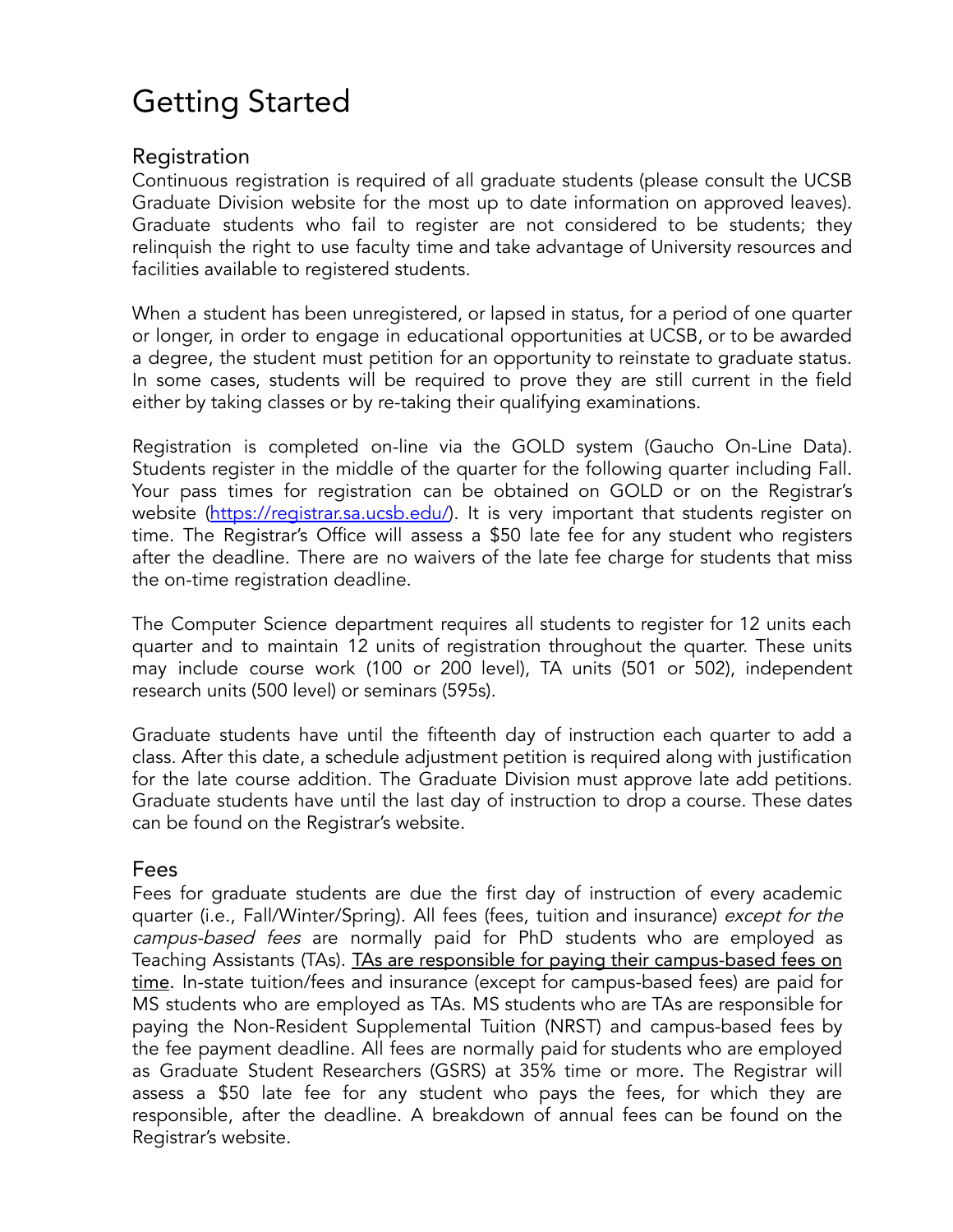# <span id="page-14-0"></span>Graduate Student TA Office

The TA office is located in Trailer 936 (next to Phelps Hall) and is the primary place for TAs to hold office hours. Keys are available from the CS SGPA (Staff Graduate Program Advisor) in HFH 2104. It is very important that students lock all doors and windows when leaving the office!

#### <span id="page-14-1"></span>Copy Machines and Scanners

Two copy machines are available in 2108 Harold Frank Hall (HFH) for your use for photocopies and scanning. Please visit 2104 HFH for a code for these machines.

# <span id="page-14-2"></span>Employment and Financial Support

## <span id="page-14-3"></span>Teaching Assistants (TAs)

The department accepts applications for Teaching Assistants each quarter. The application website <https://apps.cs.ucsb.edu/taapp/> is available approximately two months prior to the first day of instruction for each quarter. Employment priority is given to first- and second-year PhD students. All fees (tuition, fees, and insurance) except for the campus-based fees are normally paid for PhD students who are employed as TAs. TAs are responsible for paying the campus-based fee on time. Tuition/fees and insurance (except for campus-based fees) are paid for MS students who are employed as TAs. MS students who are TAs are responsible for paying the Non-Resident Supplemental Tuition (NRST) and campus-based fees by the fee payment deadline.

In order to qualify for a TA position in Computer Science, students must register for and complete CS 501 (Techniques of Computer Science Teaching). New graduate students who are first-time TAs will take this course concurrent with their first TA assignment. This is a one-unit seminar offered every Fall quarter by the CS Lead TA. CS 502 (Teaching of Computer Science) is a variable unit course available to students employed as TAs in the CS department only. Students may add these units to maintain the required 12-unit course load.

It is not uncommon for graduate students to find TA positions in other departments such as Physics, Statistics, and the College of Engineering. Students should contact these departments directly to inquire about available positions and to find out which fees are covered by that department. If a student is a TA or Reader in another department, Computer Science is not responsible for any fees. Students employed in other departments must submit an Eligibility Verification form to the CS Student Affairs Manager, and students employed in other departments are not eligible to add CS 502.

## <span id="page-14-4"></span>Graduate Student Researchers (GSRs)

It is anticipated that PhD students will transition to Graduate Student Researcher (GSR) positions during their second year. Students are hired by their research advisors to conduct research in the lab. All tuition, fees, and insurance are paid for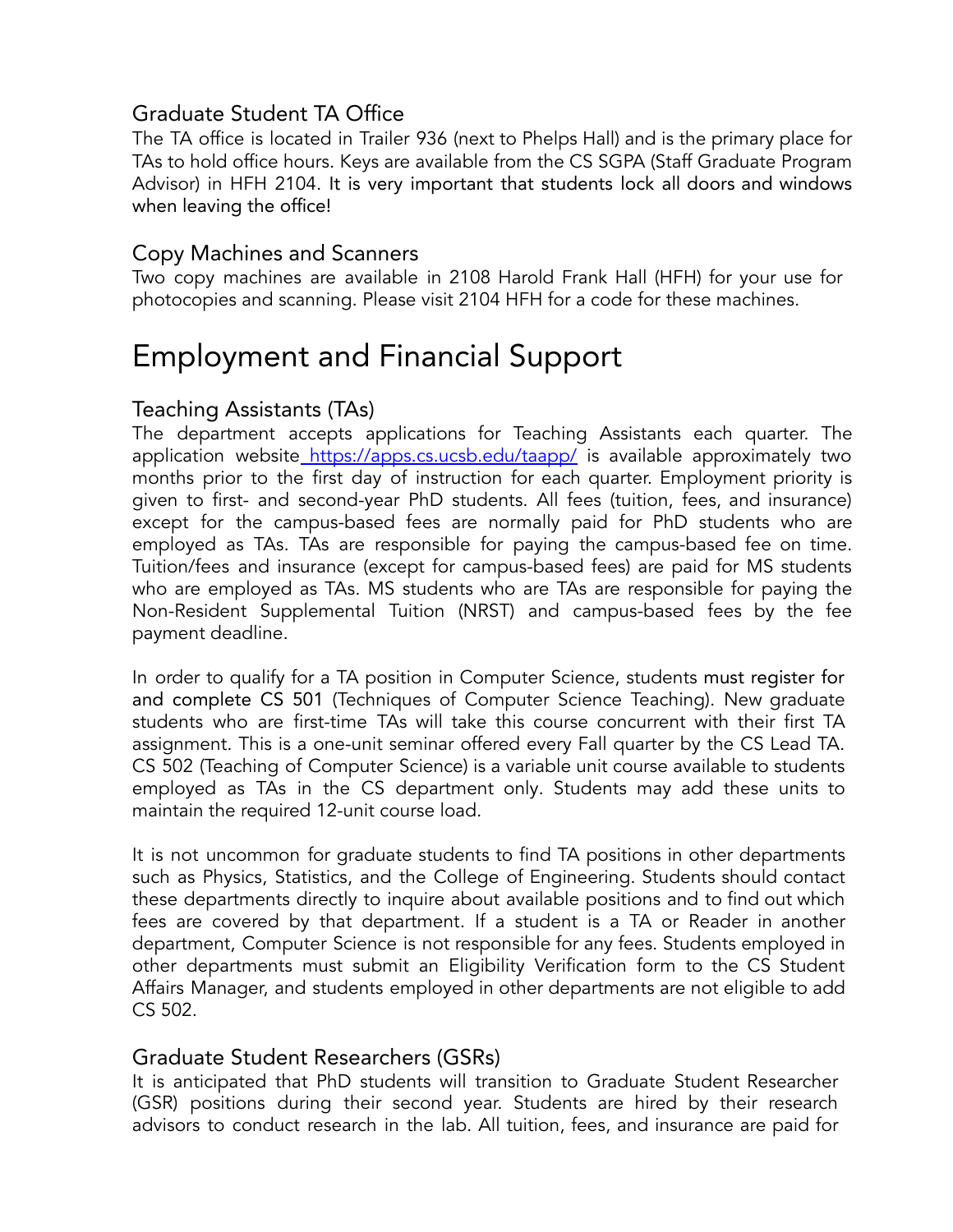students employed as GSRs at 35% time or greater. To remain in good academic standing with the department and retain eligibility for continued departmental funding, a PhD student MUST secure a research advisor by the end of their second year.

#### <span id="page-15-0"></span>Fellowships

There are several PhD fellowships for which the department annually nominates students. These fellowships include the Microsoft Research Fellowship, the IBM PhD Fellowship, Google Fellowship, and a number of centrally administered university fellowships. Students interested in being considered for these awards should talk to their research advisors about a nomination.

The Graduate Division offers a number of PhD fellowships for which students may apply after the first year at UCSB. These fellowships include research grants and a dissertation year fellowship. Information about funding opportunities can be found at [https://www.graddiv.ucsb.edu/our-services/student-financial-support.](https://www.graddiv.ucsb.edu/our-services/student-financial-support)

If you are receiving a fellowship stipend, checks can be picked up in the BARC office one week prior to the first day of instruction fall quarter. It is highly recommended to sign up with BARC to have stipend award checks directly deposited into a bank account i.e., BARC's eRefund system. See the BARC office website for more information.

#### <span id="page-15-1"></span>Graduate Division Travel Grants

The Graduate Division has travel grants available for doctoral students who have advanced to candidacy (i.e. who have successfully completed their MAE and degree requirements) and who have been invited to present a research paper at a scholarly meeting, or to present the results of research before a distinguished audience. Students are eligible to receive support for one trip during their scholarly career. Applicants must be registered or on an approved leave of absence. Student applications for travel funds must be accompanied by an abstract of the paper to be presented, a copy of the formal invitation, and a letter of support from the student's advisor indicating the importance of the forum. The conference must be an important one to the discipline; preference will be given to travel associated with potential academic employment. Funds are limited; applications are accepted year-round until funds are expended or until May 15, whichever occurs first. For information and the application form, see:

<https://www.graddiv.ucsb.edu/our-services/other-campus-fellowships>

#### <span id="page-15-2"></span>Need-based Financial Support

Graduate students that are U.S. citizens or eligible non-citizens are encouraged to apply for federal financial aid by submitting the Free Application for Federal Student Aid (FAFSA). This application can be submitted on-line at [www.fafsa.ed.gov.](http://www.fafsa.ed.gov/) Direct Loans, Grad PLUS Loans, and Work-Study are available through this process. While students may submit this application throughout the year for loan eligibility, graduate students wishing to be considered for Work-Study must submit their FAFSAs each year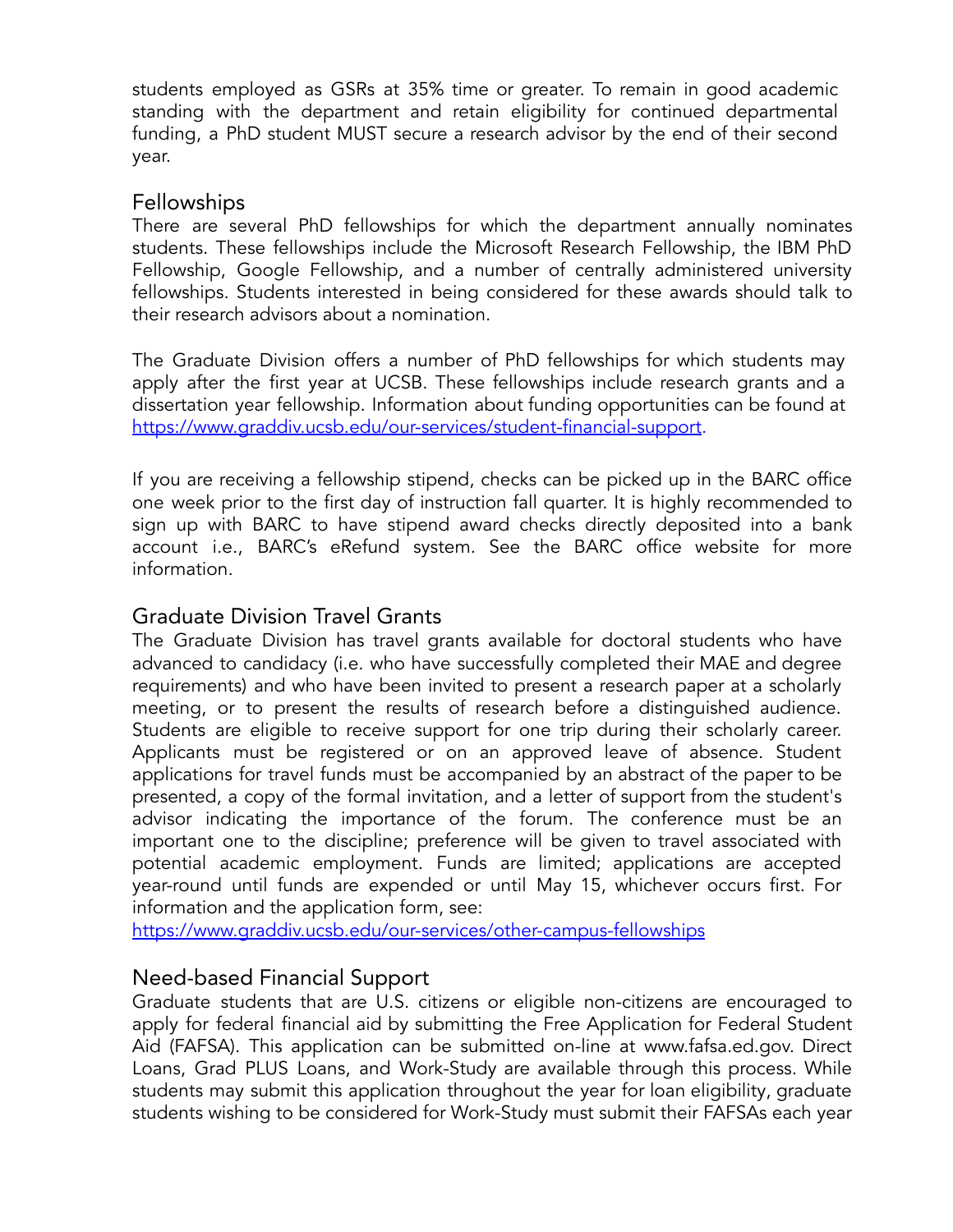by the Financial Aid Office's priority filing deadline of March 2 for the upcoming academic year.

Eligibility for these aid programs is determined by comparing the students' cost of attendance to their Student Contributions calculated from their FAFSA data. For more information, go to [https://www.finaid.ucsb.edu/cost-of-attendance.](https://www.finaid.ucsb.edu/cost-of-attendance)

# <span id="page-16-0"></span>Free Application for Federal Student Aid (FAFSA)

All domestic students are asked to complete the FAFSA each year by the March  $2^{\mathsf{nd}}$ deadline. Although you may not receive need-based financial support, much of the money we receive from the University is based on the demonstrated need of our students. Completing this form will help the department qualify for more university support.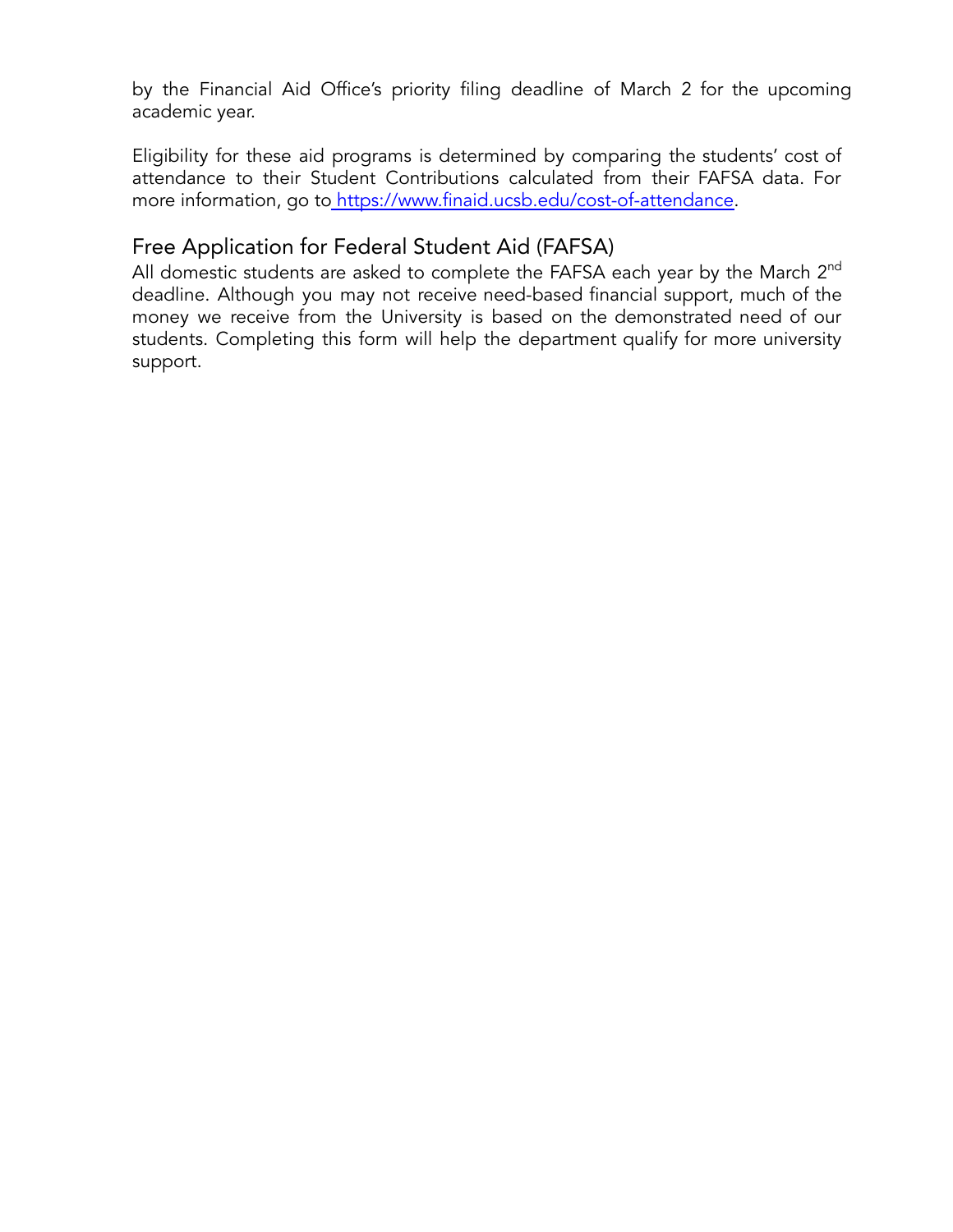# <span id="page-17-0"></span>International Students

# <span id="page-17-1"></span>English for Multilingual Student (EMS) Requirements

All incoming international graduate students and permanent residents whose first language is not English must meet proficiency requirements in spoken and written English before registering at UCSB unless they have received an exemption from the Graduate Division. This required exam is held prior to the beginning of each quarter. New international graduate students are expected to take the exams (ELPE) prior to the start of fall quarter of their arrival. The staff Graduate Program Advisor (SGPA) will schedule the exams. Based on the performance on the ELPE, if students don't pass or receive a conditional pass, they are placed in a compulsory EMS class with coursework designed to improve the student's English. Students are expected to complete the EMS course progression within three quarters and cannot graduate until EMS requirements are completed. Students who fail the ELPE must register for and attend a prescribed EMS course and will have their registration blocked for future quarters until they retake the ELPE and pass.

## <span id="page-17-2"></span>Teaching Assistant Language Evaluation

Graduate Council policy requires all prospective teaching assistants (TAs) whose first language is not English to take the TA Language Evaluation in order to be certified to hold sole classroom teaching or laboratory responsibilities. Students not certified during the TA language evaluation are required to complete EMS coursework to improve their spoken English. Please note that students who are not certified cannot be hired as TAs. If you are a PhD student with financial support, you will be hired as a Reader (grader), instead of a TA, until you are certified. The student will have to show sufficient improvement in speaking proficiency to be certified. This may require more than one quarter of EMS coursework. Each student in a required EMS course is re-evaluated for certification by a committee of EMS faculty at the end of the quarter.

## <span id="page-17-3"></span>Office of International Students and Scholars (OISS)

OISS is available to assist and advise international students with all matters related to visas and immigration. They also provide information on housing, health care, employment, financial aid, cross-cultural programs, and English conversation classes. Questions about Optional Practical Training (OPT) and Curricular Practical Training (CPT) should be directed to OISS. Students are advised to stay in contact with OISS with any issues related to visa status. You can visit their website at <https://oiss.ucsb.edu/>.

Students on non-immigrant visas may apply for the President's Work Study program through OISS after three quarters of enrollment at UCSB. This program allows international students to compete for on-campus jobs. If you receive a President's Work Study award and are employed by the Computer Science department, please bring your award letter to the Financial Office (Trailer 698) so that your work study can be processed.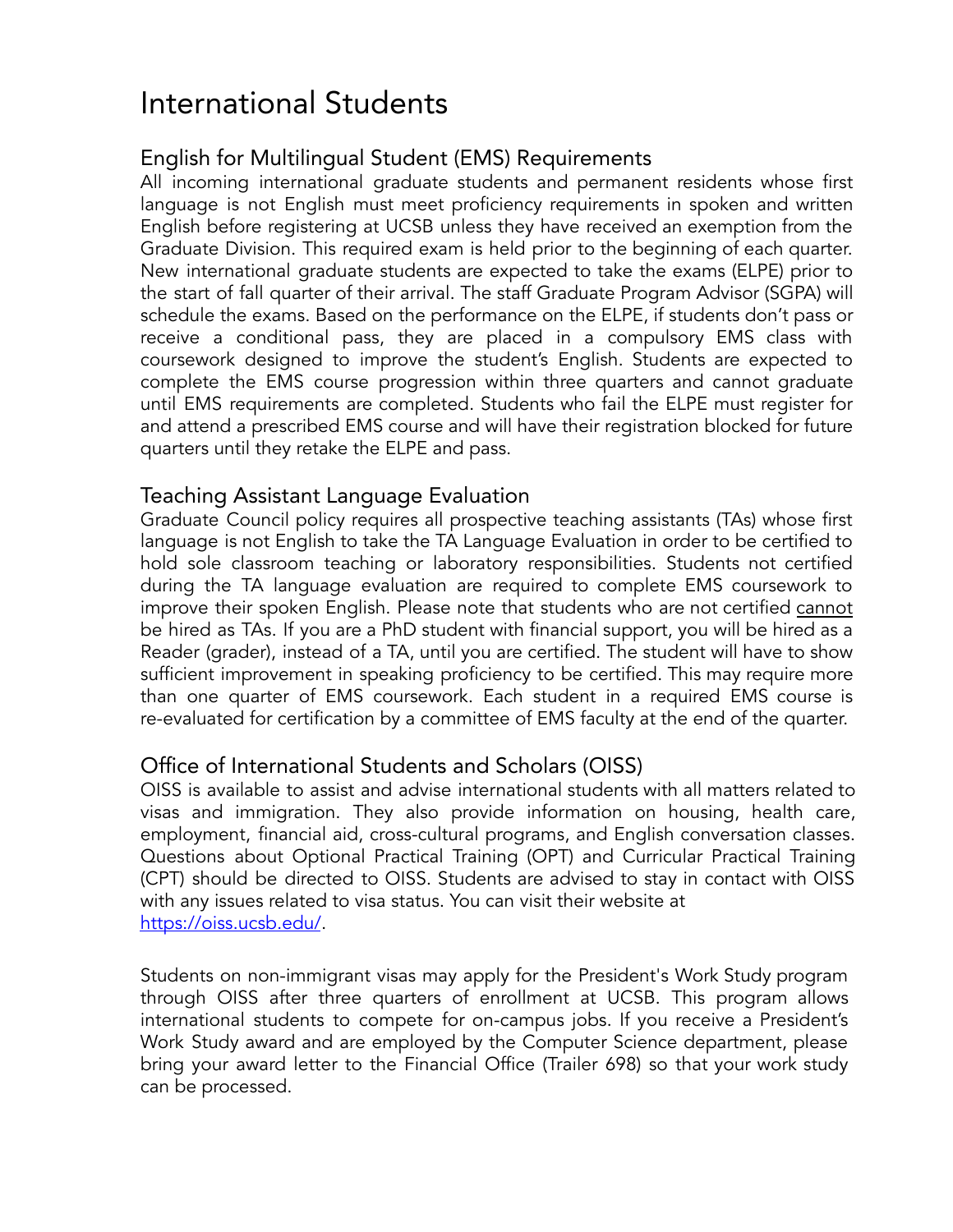# <span id="page-18-0"></span>Other Important Information

# <span id="page-18-1"></span>Establishing California Residency

The Residence Deputy in the Office of the Registrar determines the residency of each student after the student has been accepted for admission. The decision is based on the review of the student's Statement of Legal Residence (SLR). Adult students (at least 18 years of age) may establish residency for fee purposes in California if they are a U.S. citizen, permanent resident or other immigrant, or a nonimmigrant that is not precluded from establishing a domicile in the U.S. This includes non-immigrants who hold valid visas of the following types: A, E, G, H1, H4, I, K, L, N, NATO, O1, O3, R, or V. Adult students cannot derive residence from a spouse or parent. All eligible non-resident students are required to apply for CA residency before the start of their second year at UCSB. Failure to do so leads to expensive financial questions for a student and/or a faculty member's grant. Please carefully read all information provided to you and follow all directions carefully. As a public university, UC is very serious about its residency requirement. Please note that UCSB's Residence Deputies are the only UCSB staff permitted to advise students on residency requirements. Information regarding establishing residency can be found on the UCOP Residency's website at <https://www.ucop.edu/residency/faq.html>

# <span id="page-18-2"></span>Transfer of Credit

The CS Department has two ways of handling course transfers. One applies to MS students, and the other to PhD students. This is because MS students must officially transfer courses, via petition, with the University. For PhD students, rather than a course transfer, you are requesting a course exception.

## <span id="page-18-3"></span>MS Students

With approval from the department and the Graduate Division, up to 8 units of credit for courses completed with a grade of B or better may be transferred from an accredited college outside the UC system. Up to 12 quarter units may be transferred from another UC campus. Transferred units are treated as Pass/Not Pass upper division units and are not computed into the UCSB grade point average, with the exception of courses completed through concurrent enrollment in UCSB Extension. Graduate courses may be transferred to UCSB if the student was in a graduate program when the courses were completed; however, units counted for a degree already awarded by another institution are not transferable.

If you have a course you wish to be considered for transfer, you will need to complete the General Graduate Student Petition. To begin the process, via email you should provide a syllabus and/or course description to a faculty member in the department who teaches a course of similar material. Email messages should all be cc'd to the SGPA ([cs-gradprogram@ucsb.edu\)](mailto:cs-gradprogram@ucsb.edu). The course need not be an exact equivalent of a course at UCSB but must be found to be comparable to graduate level courses in the department. The transfer course must be approved by 1) the "owner" of the course at UCSB, 2) your faculty advisor, and 3) the Graduate Advising and Affairs Committee (GAC). Once you have the agreement of the course "owner" at UCSB and your faculty advisor, send the corresponding materials and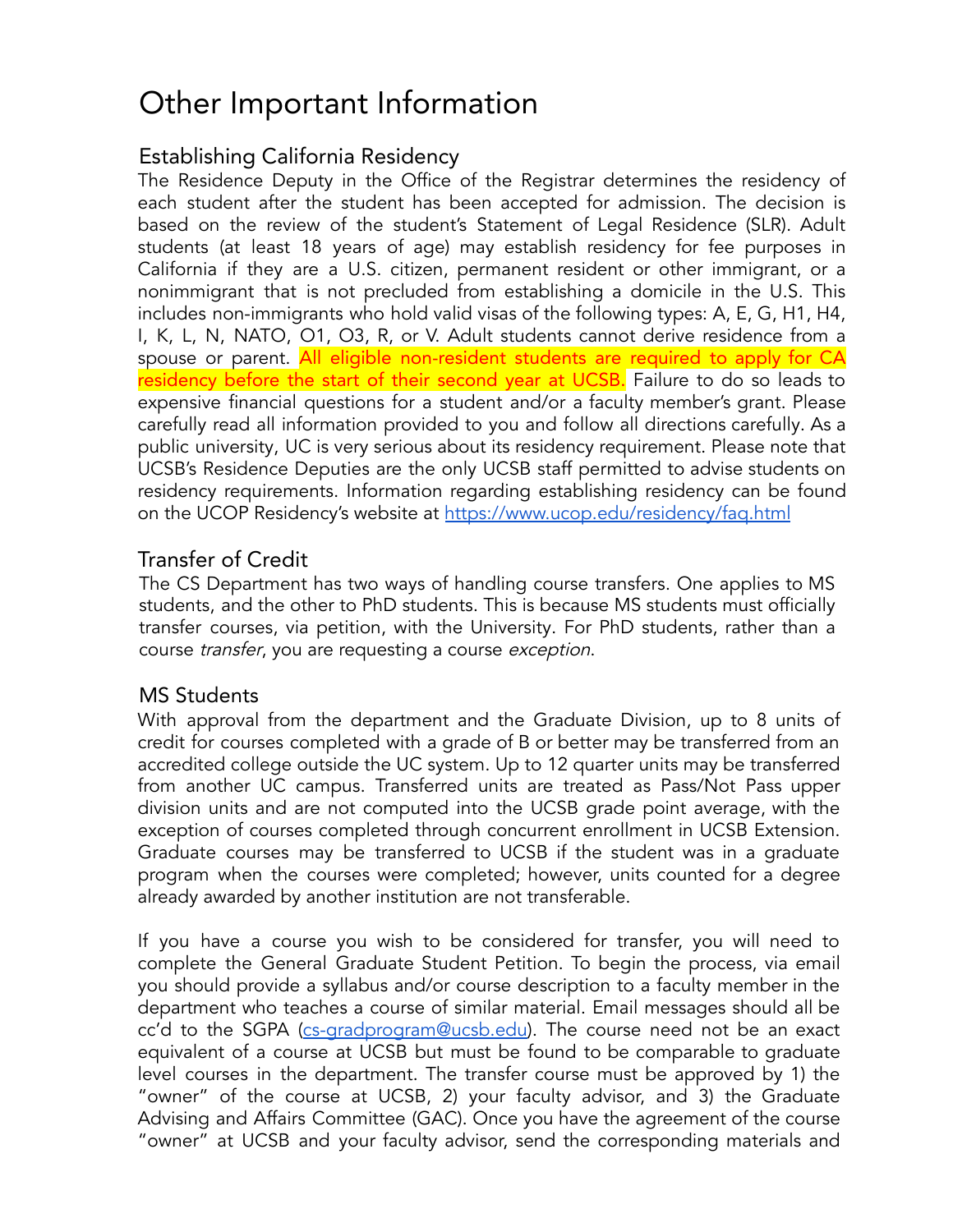approvals to the SGPA in the CS office, where it will then be sent to the GAC for review. A grade of B or equivalent must have been obtained in the transferred course in order for it to be considered for transfer. Please also make sure you have an up-to-date MS Study Plan Worksheet on file, indicating how this course will be used to fulfill your course requirements. It is preferred that courses not taken at UCSB only be used to fulfill elective requirements (vs. as area requirements, although this is possible). Once the GAC approves and signs the petition, the petition and required official transcripts will be submitted to the Graduate Division for their review.

In addition, an MS student is permitted to take graduate courses from other departments on campus in order to fulfill elective requirements, provided they have approval of the GAC (Graduate Affairs Committee). To request approval, please email the GVC (Graduate Vice Chair), with a cc to the SGPA, with the course number, title, and description to request this approval.

#### <span id="page-19-0"></span>PhD Students

With the approval of the Computer Science department's Graduate Advising and Affairs Committee (GAC), a PhD student may petition for exceptions for up to 3 of their 8 required 200-level courses. These may be courses taken as part of a graduate program at another university, or from another department at UCSB. It is strongly preferred that you request exceptions for courses to fulfill electives over area requirements. This is an internal process and does not require approval from the Graduate Division.

To obtain approval to use an non-UCSB CS course to fulfill an elective requirement, you will start with an email to your doctoral advisor, with a cc to the SGPA (email address cs-gradprogram@ucsb.edu), in which you include the course department name & number, title, and description, as well as an explanation as to why this course is essential to your doctoral studies. If the course is from outside of UCSB you will need to also attach an unofficial transcript so that a grade equivalent of B or higher can be verified. In some cases your advisor may also request a syllabus in order to make their decision. Only your advisor approval is required to use outside courses to fulfill elective requirements. In addition, you must submit a current PhD Study Plan, with the approved courses listed as electives.

To obtain approval to use a non-UCSB CS course to fulfill an area requirement, the procedure has several additional requirements. This approval process is also carried out via email and messages should include a cc to the SGPA. To begin the process, you should write a paragraph explaining why this particular course is essential to your PhD studies. If it is a non-UCSB course, please provide a syllabus and course description to a faculty member in the department who teaches a course of similar material. The course need not be an exact equivalent of a course at UCSB but must be found to be comparable to graduate level courses in the department. The course exception must then be approved by 1) the "owner" of the course at UCSB, 2) your faculty advisor, and 3) the GAC. If the course is a UCSB course from another department, you may skip getting approval from the course "owner" but steps 2 and 3 still apply. Once you have the agreement of the course "owner" at UCSB (if applicable) and your faculty advisor, send the corresponding materials and approvals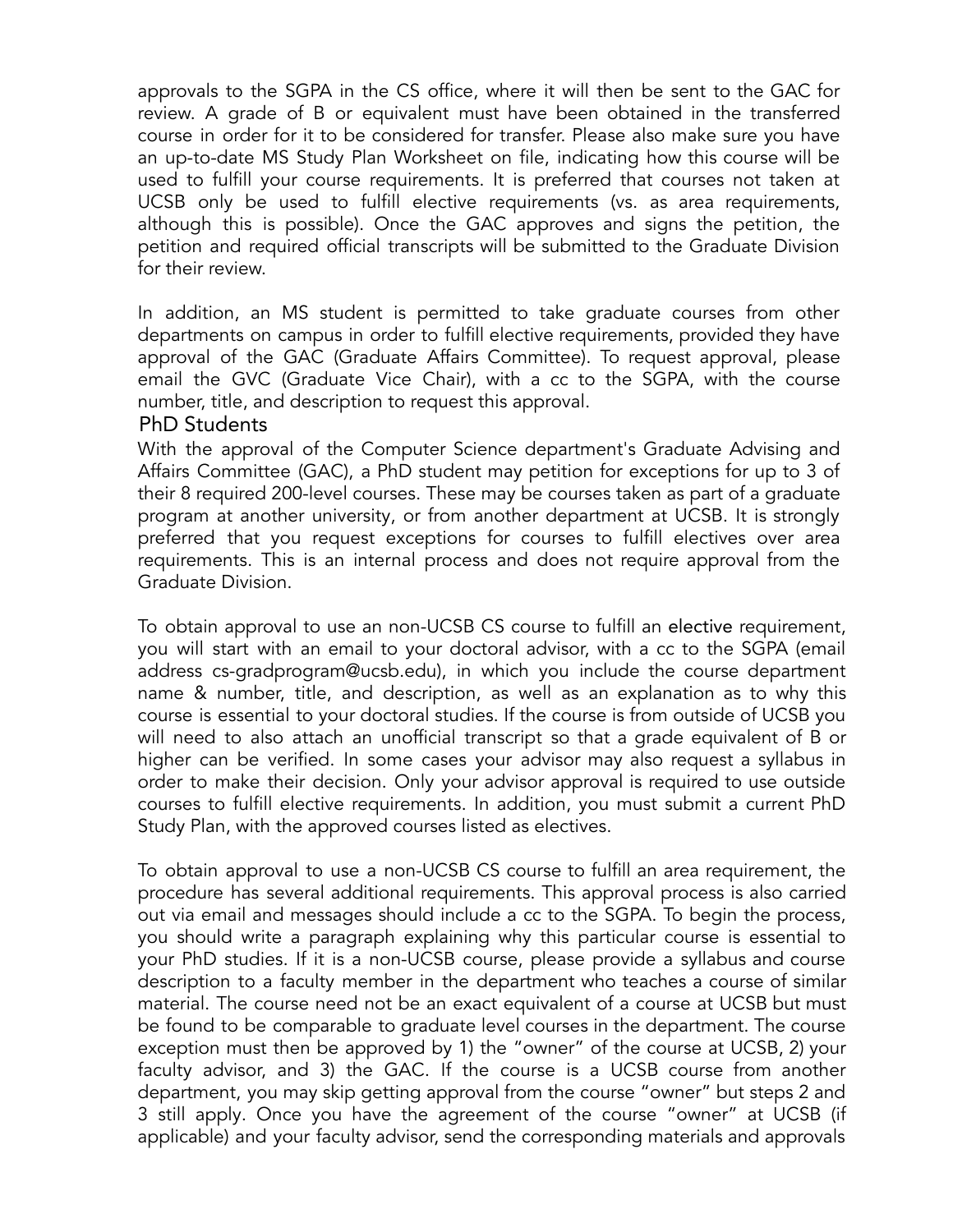to the SGPA in the CS office, where it will then be sent to the GAC for review. A grade of B or equivalent must have been obtained in the requested course in order for it to be considered for fulfilling one of your course requirements. Verification of course grade must be submitted to the GAC. In addition, you must submit a current PhD Study Plan, with the approved courses listed as you intend to use them to fulfill your degree requirements.

#### <span id="page-20-0"></span>Incomplete Grades

The grade Incomplete (I) may be assigned when a student's work is of passing quality but is incomplete. A completed Petition for an Incomplete Grade must be returned to the Office of the Registrar by the last day of the quarter for an I grade to be placed on a student's record. Petitions must be signed by the instructor and are available on the Office of the Registrar's website. A \$5.00 processing fee will be billed to the student's BARC account. The deadline for completion of coursework for incomplete grades is the end of the quarter following the quarter the I grade was received. If the work is not completed and a grade is not reported to the Office of the Registrar by the deadline, the "I" will be changed automatically to an "F."

#### <span id="page-20-1"></span>Intercampus Exchange Program

The purpose of the Intercampus Exchange Program for Graduate Students (IEPGS) is to provide access during Fall, Winter, or Spring quarter to courses at another University of California campus not ordinarily available at UCSB. IEPGS allows eligible graduate students from the "home campus" - UCSB - to visit another UC campus - the "host campus" - for one quarter at a time to take classes in their major, or language courses, not available at UCSB. UCSB students may also use facilities or resources not available at UCSB or study with a professor in their field at another UC campus as long as they are enrolled in independent study units at the host campus through IEPGS. Applicants to IEPGS must have good academic credentials and cannot use IEPGS as a "back door" to a campus that previously denied them admission. This program is limited only to the other UC campuses.

For information about applying to IEPGS please see the Graduate Division's website:

<https://www.graddiv.ucsb.edu/forms/intercamp-ed-abroad-and-cross#iepgs>

#### <span id="page-20-2"></span>Time-to-Degree Standards

MS students in the CS department typically complete their degree within two years, however all MS students at UCSB are allotted 4 years to complete their degree. In addition, all MS students must complete a minimum of 3 quarters in order to qualify for their degree.

Normative time, or Time-to-Degree (TTD) standards, for PhD students are more complicated. For the CS department, PhD students are expected to Advance to Candidacy (by successfully completing the MAE, required coursework, and the TA requirement) in 3 years, or by the end of their 9th quarter. PhD students have six years (18 quarters) to complete their degree. When a PhD student exceeds time standards for advancing to candidacy or completing the doctoral degree, they will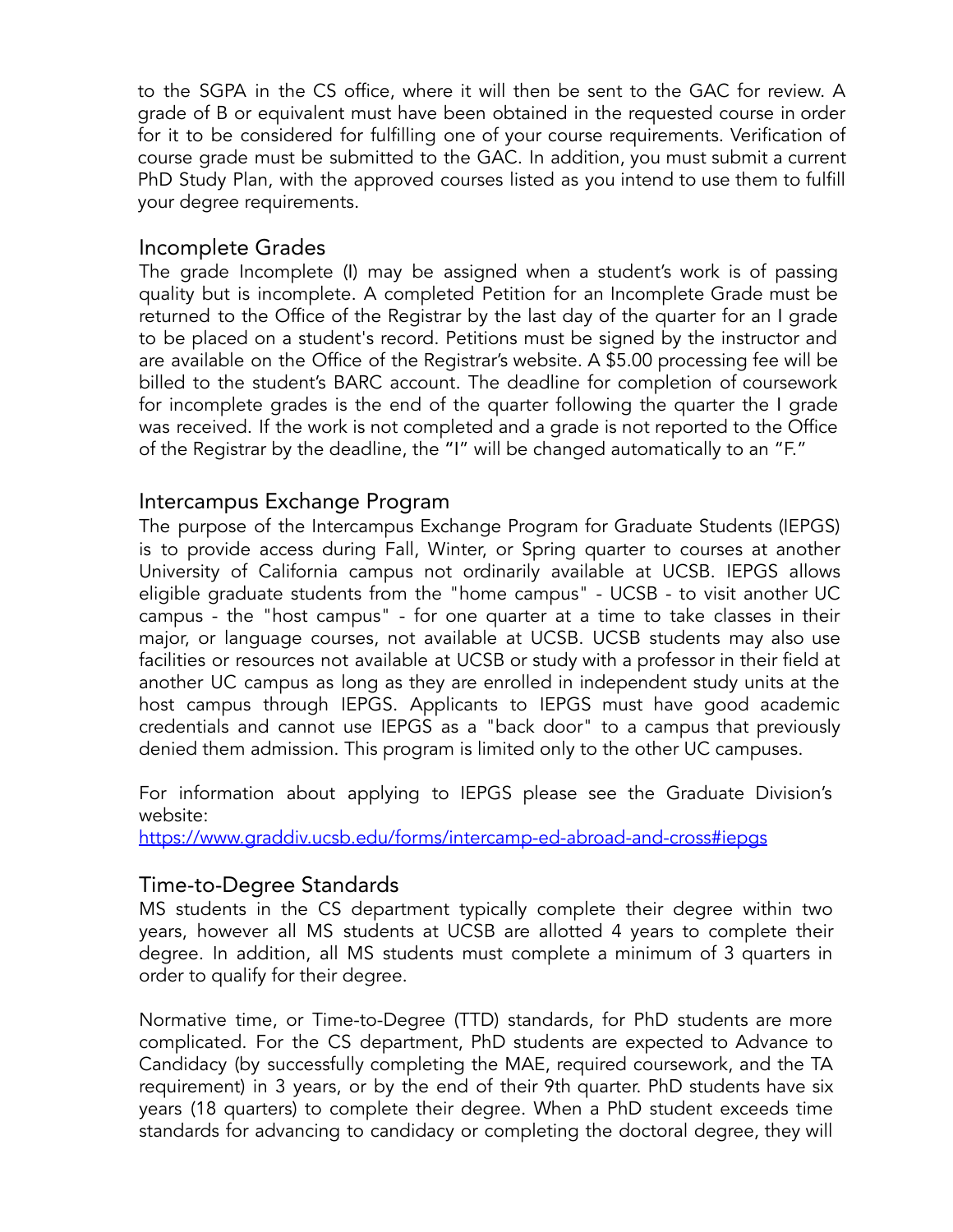be notified by the Graduate Division. An Academic Progress Plan will be required to proceed with degree completion. The student will remain on 'Monitoring' progress status for the remainder of the academic year or until the student advances or graduates within the academic year. A student is not eligible for central merit fellowships if they are beyond time-to-degree expectations. There are additional financial implications for international students who exceed TTD standards.

If a student on a progress plan does not advance to candidacy or graduate at the end of the academic year, the student will be placed on formal academic 'Probation' status. If a student does not advance or graduate after one year on Probation, the student is subject to academic disqualification. A student on Probation is not eligible to hold a graduate student employment appointment or to receive central fellowship support.

PhD students must complete a minimum of 6 registered quarters in order to receive their degree.

#### <span id="page-21-0"></span>Academic Probation

Any graduate student who fails to establish and maintain a cumulative GPA of 3.0 in a given quarter is placed on Academic Probation and sent a written notice to that effect by the Graduate Dean, with a copy to the department. When the sub-standard cumulative GPA occurs for a second quarter, the Department Chair or Faculty Graduate Advisor is consulted and asked to recommend and justify (a) continued Academic Probation or (b) Academic Disqualification. A student may also be placed on Probation if the CS department finds the student is not meeting departmental expectations of performance and progress.

The Graduate Division's full policy regarding Time-to-Degree Standards, Academic Probation, and Academic Disqualification can be found in the Academic Performance and Progress page of their website:

<https://www.graddiv.ucsb.edu/policy-procedure/academic-performance-and-progress>

#### <span id="page-21-1"></span>Leave of Absence

UCSB requires continued registration of all graduate students until the student completes all degree requirements. In extraordinary circumstances, however, students who have registered for and completed at least one quarter and are in good standing, may petition for a personal leave of absence. A leave of absence guarantees persons a place in their degree program upon return from their approved leave and allows limited access to some University resources during the period the student is approved for leave.

From the Graduate Division's website:

● A student may request a personal leave for any personal reason that they encounter that limits their capacity to enroll and make progress towards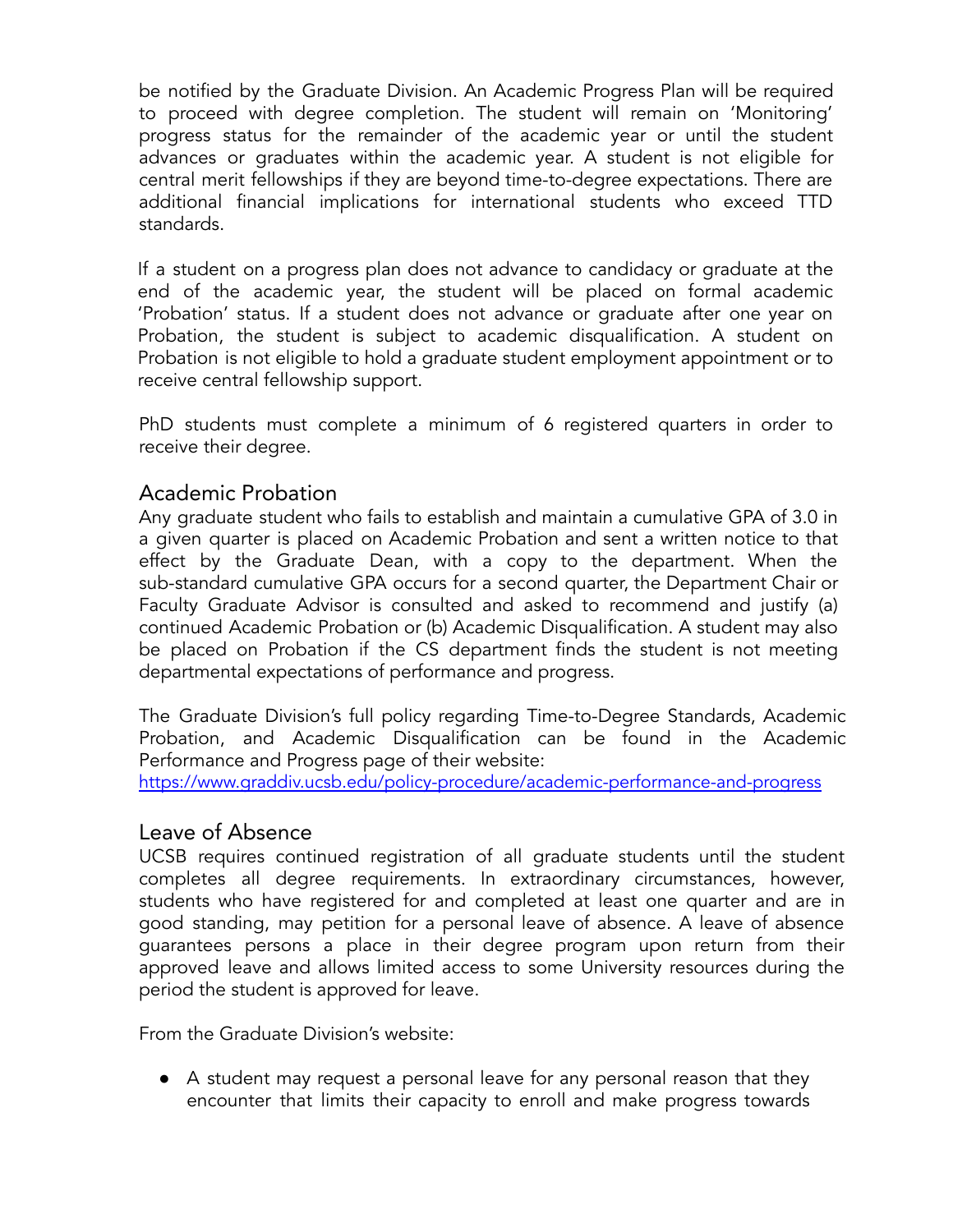their degree. Students are eligible for 3 quarters of personal leave but could request up to 3 more quarters with the Graduate Dean's approval.

● No additional documentation is needed in support of the leave request, unless the student is requesting beyond the first 3 quarters of leave.

For information regarding applying for a leave of absence, please see the Graduate Division website at <https://www.graddiv.ucsb.edu/forms/leave-absence>

# <span id="page-22-0"></span>Filing Fee Leave of Absence

Students must be in a fee-paying relationship with the University in order to complete a degree. Normally this means registration during the academic year. Fees paid in Spring quarter allow a student to complete the degree during the Summer without additional registration requirements. Students who are completing one final requirement for a degree may apply for a Filing Fee Quarter of Leave, which allows them to maintain a relationship with the University by paying the filing fee instead of enrolling. The filing fee is to be used only by students who have completed all other requirements for the degree and will not be holding a student appointment title or extensively using University resources or faculty time. Those who plan to continue working at the University should not use this status, but should instead remain registered.

The filing fee is one half the amount of the registration fee. Students should pay the filing fee the day they actually file for a degree, no sooner. Students should be cautioned about unrealistic expectations about finishing. Should the student not, for any reason, file the thesis or dissertation or pass the comprehensive examination during the approved filing fee quarter, the student must register for subsequent quarter(s) until the final degree requirements are met.

## <span id="page-22-1"></span>In Absentia Registration

Graduate students whose research or study is of a nature that requires them to remain outside of the local campus region (i.e, Santa Barbara, San Luis Obispo, and Ventura) for the duration of a quarter can take advantage of In Absentia registration.

Students may apply for In Absentia registration under the following circumstances:

- o PhD students who have advanced to candidacy (i.e., who have successfully completed their MAE and degree requirements) by the time In Absentia status begins.
- o MS students who have completed at least one year of coursework by the time In Absentia status would begin. MS students may be granted a maximum of 3 quarters of In Absentia registration.
- o Special cases within the above two categories can be approved only by exception at the discretion of the Graduate Dean.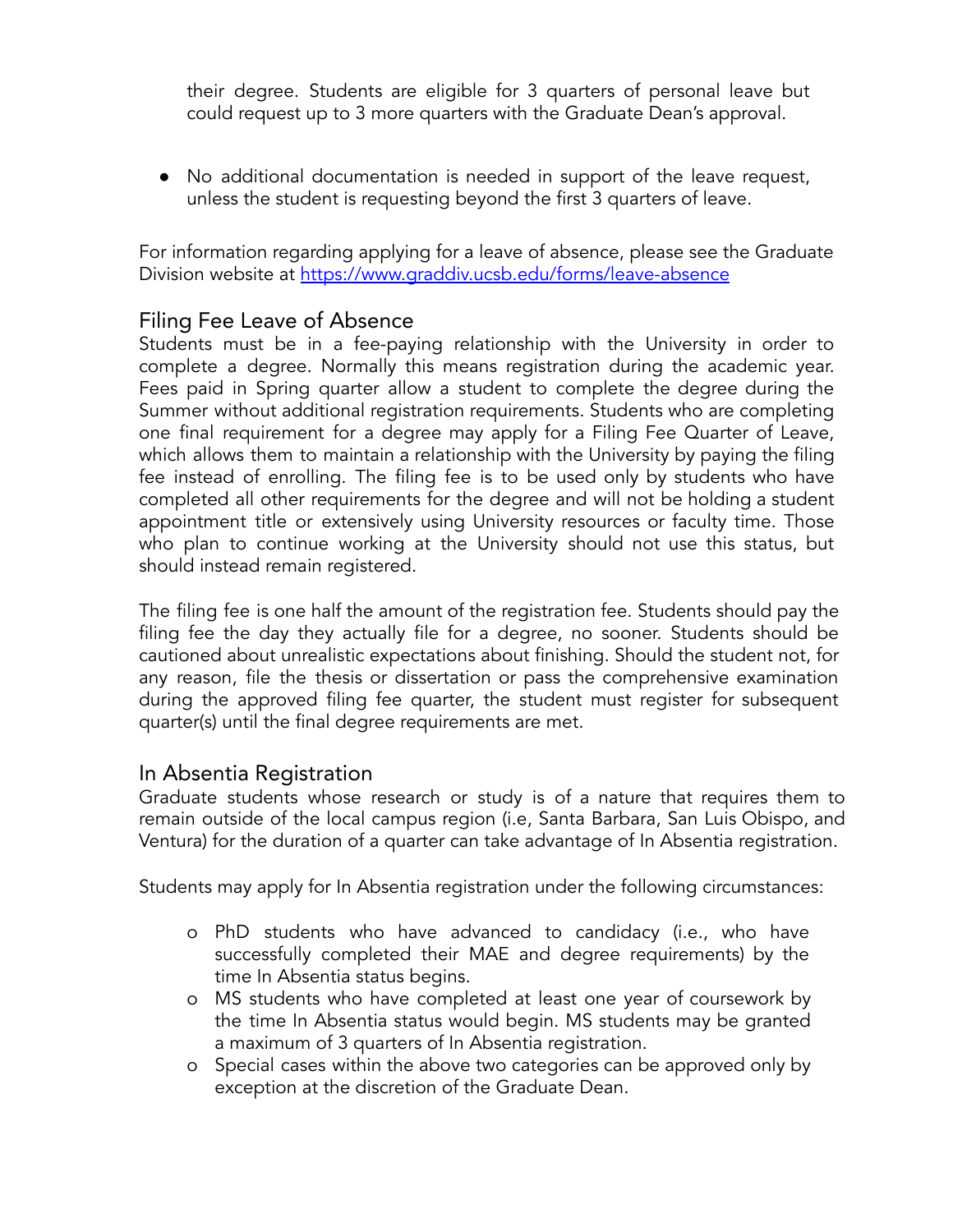o PhD students who seek In Absentia registration beyond the initial 3 quarters allowed may reapply for an additional 3 quarters, with the additional 3 quarters requiring exception by the Graduate Dean.

Students shall be assessed the following fees while registered In Absentia:

- o 15 percent of the combined education, registration, and campus fees. This reduced fee assessment reflects that In Absentia students have less access to UC resources than do other UC students, but continue to utilize some level of advising and other University resources to facilitate timely academic progress toward degree completion. See: [https://registrar.sa.ucsb.edu/fees-residency/fee-information/fee-reducti](https://registrar.sa.ucsb.edu/fees-residency/fee-information/fee-reduction) [on](https://registrar.sa.ucsb.edu/fees-residency/fee-information/fee-reduction)
- o The full health insurance fee with the UC campus of origin. Students registered In Absentia will have access to student health centers and all other benefits associated with their student health insurance plan.
- o Non-Resident Supplemental Tuition, if applicable.

Students will be eligible to apply for and receive University fellowships and GSR employment, but not Teaching Assistant employment during In Absentia periods.

Please see the Graduate Division's website for the full policy, eligibility requirements, and the required petition: <https://www.graddiv.ucsb.edu/forms/absentia>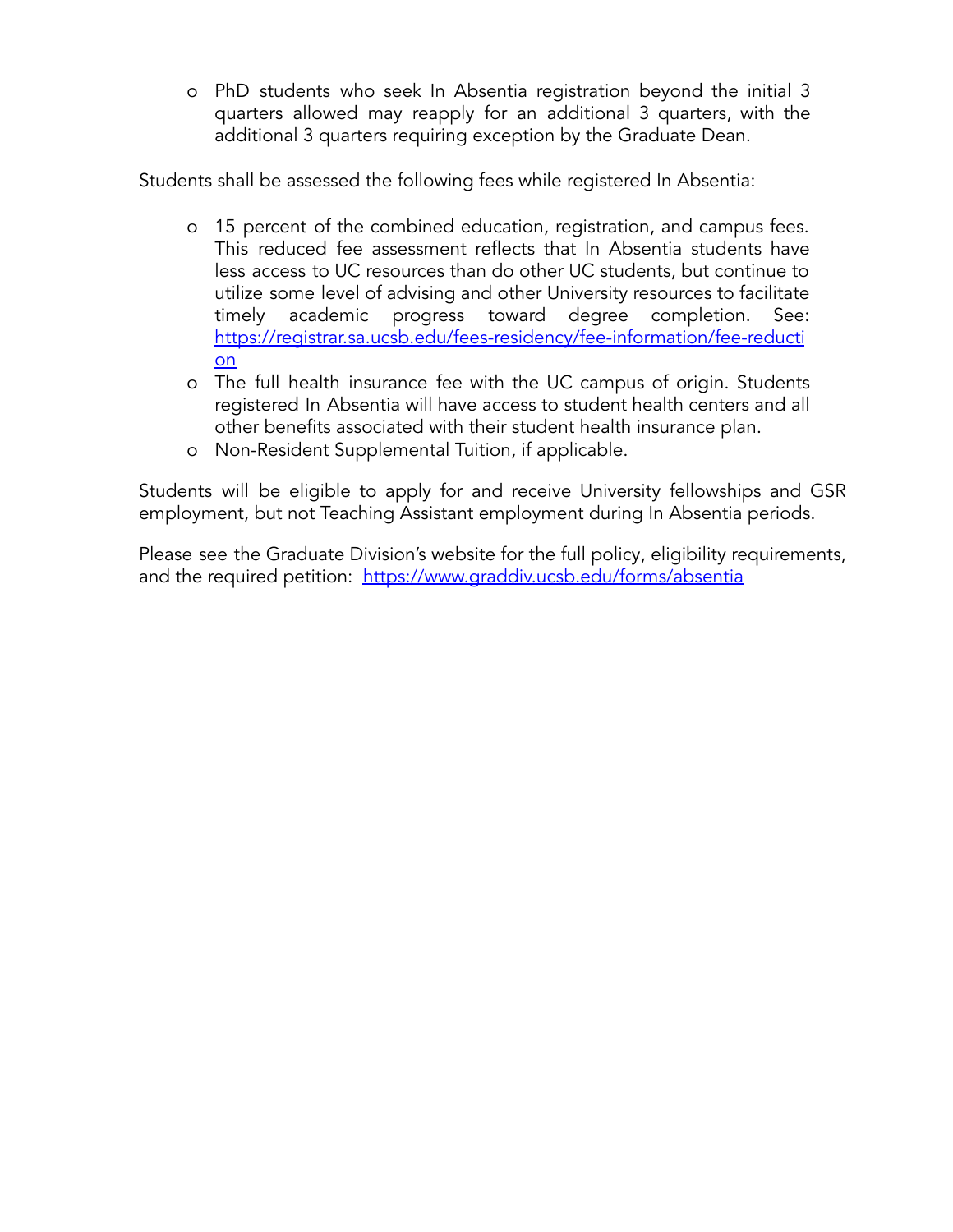# <span id="page-24-0"></span>PhD Degree Requirements

#### <span id="page-24-1"></span>Purpose Statement

The purpose of the Doctor of Philosophy (PhD) program in Computer Science is to prepare students for research and teaching positions in universities and colleges, and for research and leadership positions in industry and government. The primary aim of the program is to train students in the methods of scientific inquiry and independent research. This is accomplished through advanced coursework and active participation with the faculty in their research programs. PhD students are expected to have a broad knowledge of all fields of computer science and have a deep understanding of at least one of its areas. In addition to this requirement, a PhD student must be up to date in all the developments in their major area of specialization. The most important component of the PhD program is learning to perform independent and significant research in one's area of specialization.

Requirements for the PhD degree typically are completed in four to six years, depending on whether or not a student enters the program with an MS in computer science.

## <span id="page-24-2"></span>Timeline for PhD, and Requirements for Remaining in Good Academic Standing:

- o Year 1: First, students should make progress toward completing the PhD course requirements. In most cases, this means taking between 4 and 6 courses in the first year. However, a student could justify taking fewer than 4 courses by making superior progress in research. Second, students should make progress in starting research work and finding a research advisor. Students typically begin by identifying a potential faculty advisor and working with that faculty member to initiate a research project. Students must take a minimum of four (4.0) CS 596, Directed Reading and Research, units to be introduced to research and to assist in finding a research advisor. Students must also take the two-unit (2.0) CS 595N Faculty Research Seminar, typically offered every Winter quarter. Third, students are required to TA at least one quarter, and must have good teaching evaluations. And fourth, students should participate in CS department activities such as seminars, colloquia, etc.
- o Year 2: Students are expected to have found a research advisor, and ideally to be supported either on a fellowship or as a Graduate Student Researcher (GSR). Students should make significant progress toward completing the PhD course and TA requirements. Year 2 students must review their PhD Study Plan with the SGPA in the Fall to make sure they are on track to complete all requirements before they complete their Major Area Exam (MAE).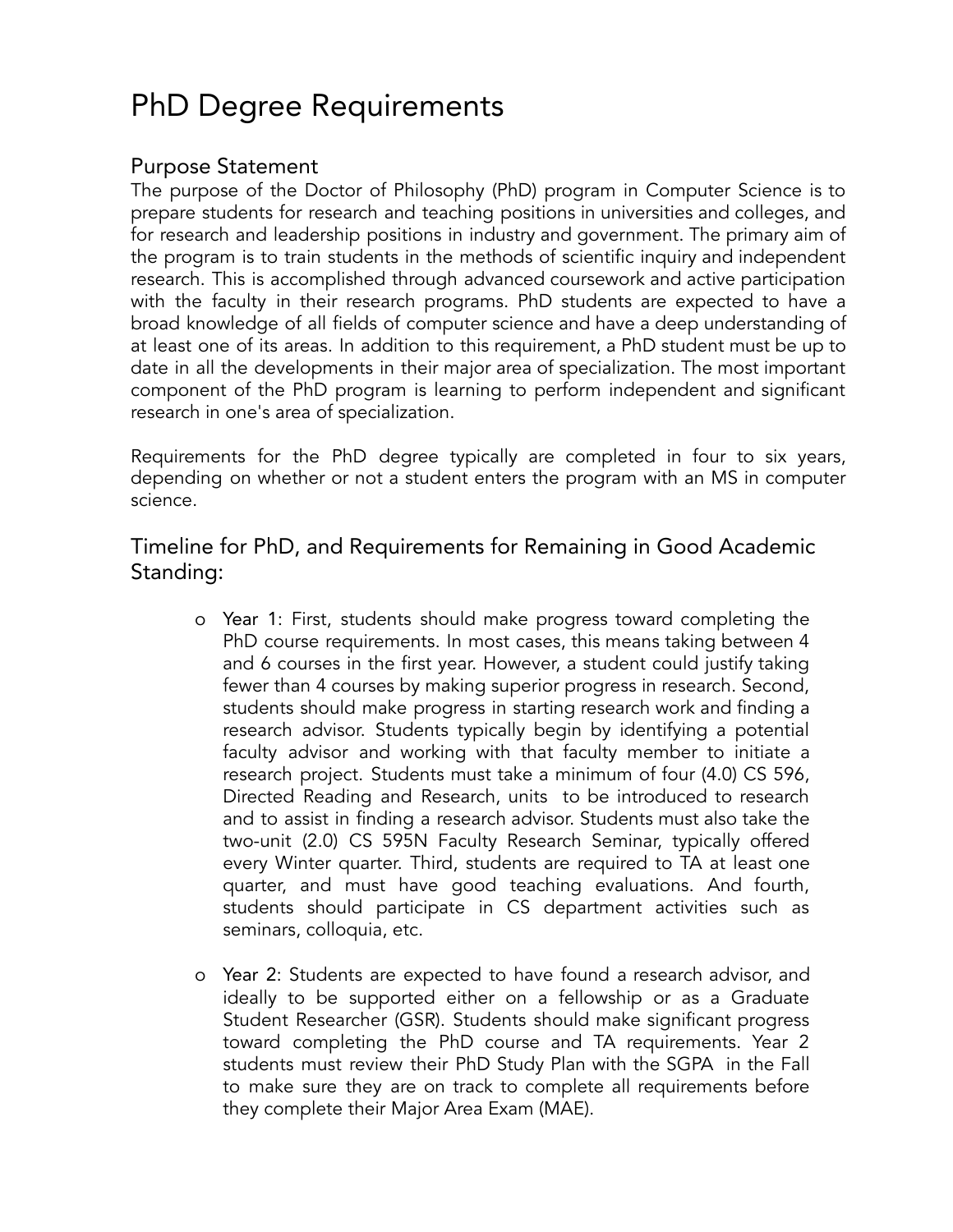- o Year 3: Students are required to complete their MAE by the end of Spring quarter of year 3. At the time of the MAE, all course and TA requirements must be completed and the student must have a completed and signed PhD Study Plan on file. Students should also make progress toward completing their dissertation proposal and submitting and publishing high-quality research papers (conferences and journals) in their research field.
- o Year 4: Students are expected to have completed their dissertation proposal. Students are expected to progress toward finishing their dissertation and graduating.
- o Year 5 (and beyond): Students are expected to have completed their dissertation and defended their thesis by the end of year 5 (or soon thereafter). Students should be nearing graduation.
- o Year 6: This is the final allowable year for CS PhD students before exceeding University time-to-degree (TTD) standards.

# <span id="page-25-0"></span>Graduate Class Level

In addition to full-time status, the instructional and fellowship funding that UC Santa Barbara receives for graduate education is dependent upon the class level of enrolled graduate students as determined by the Office of the Registrar. The Graduate Division also uses class level to determine funding eligibility. For these reasons, it is critical that students are aware of both the departmental TTD standards and the Registrar's class level designations.

## <span id="page-25-1"></span>Doctoral Degree Levels

- P1 status: Academic or professional doctorate degree objective, but not advanced to doctoral candidacy.
- P2 status: Academic or professional doctorate degree objective, and has advanced to doctoral candidacy (i.e. has successfully completed their MAE and degree requirements). P2 status lasts for 9 registered quarters.
- P3 status: After 9 registered quarters as P2 status, a student goes into P3 status. Students in P3 status are no longer eligible for central campus fellowship, though they may receive Block Grant funding as long as they remain within the time to degree standards for their academic program. P3 students can still be employed as long as they meet all other employment eligibility criteria.

International students who exceed 9 quarters in P2 status will be charged the full Non-Resident Supplemental Tuition (NRST). If you are hired as a GSR 35% or above, the funding source will be charged for your NRST, and you will see a credit for it on your student billing account (BARC). The TA, Associate, and Reader titles do not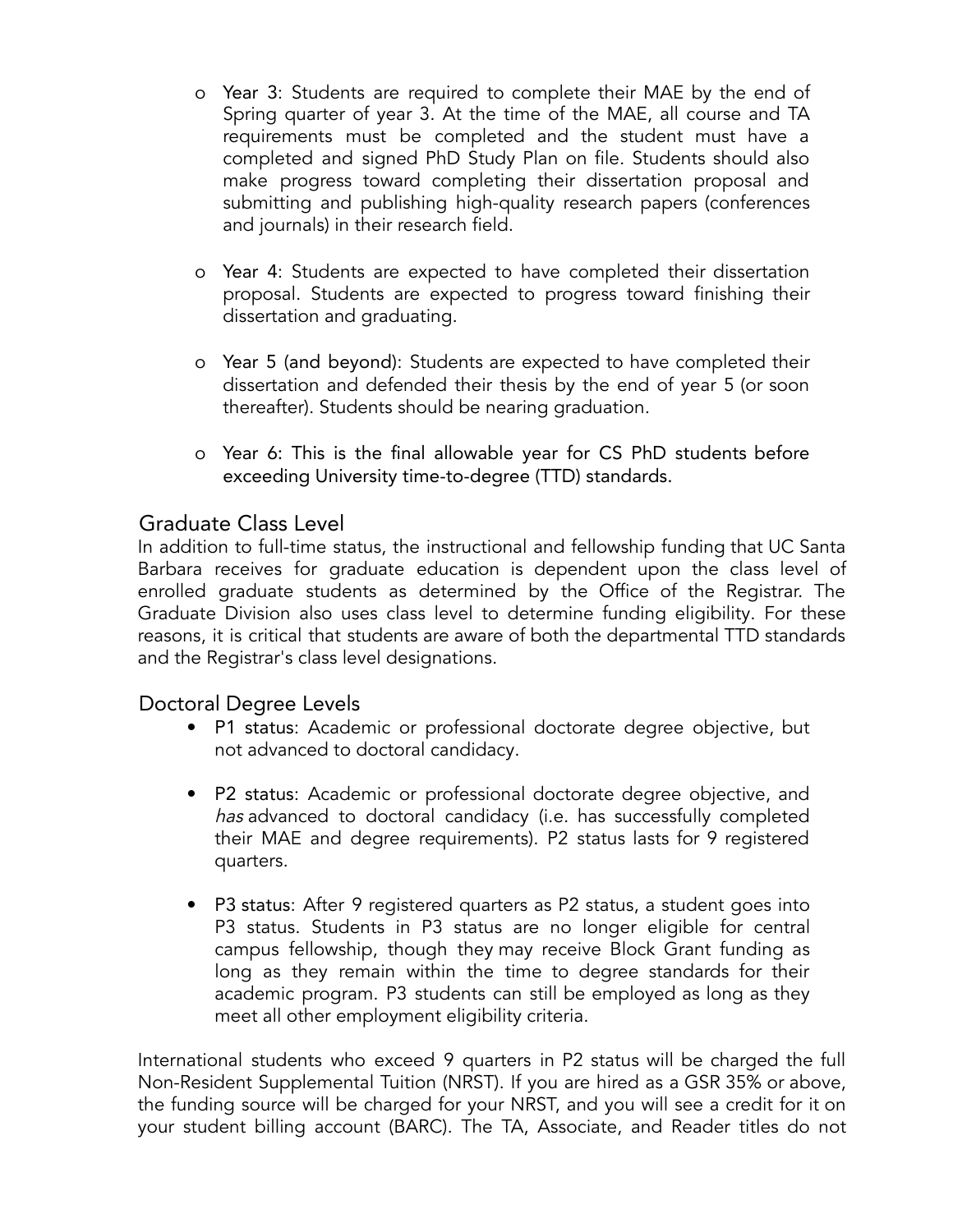automatically qualify for NRST reimbursement, thus the student is responsible for these charges when employed under these titles if the 9 quarter P2 limit is exceeded. This is also true for international students who exceed the 9 quarter P1 TTD limit to advance to candidacy (i.e., international students that do not pass their MAE and complete all course and TA requirements by the end of their Year 3).

#### <span id="page-26-0"></span>Course Requirements

To ensure sufficient breadth at the graduate level, PhD students must complete at least 8 graduate courses offered by the Computer Science department (four by the end of their Year 1) with a GPA of at least 3.5, and a grade in each course of at least 3.0. The 8 courses must include at least two courses each in two of the three areas (systems, applications, foundations) and one course in the third area. The remaining three courses can be selected from other graduate courses offered by the department, and in some cases, from other departments as needed to advance research.

The set of courses that students plan to take must be endorsed by their research advisor and the Faculty Graduate Advisor. As described in the Transfer of Credit section of this document, students may request an exception to count a graduate course taken at another university, or from another department at UCSB, toward the PhD course requirements.

An approved PhD Study Plan must be on file as part of completing the PhD degree requirements and advancing to candidacy. The PhD Study plan may be found here: <https://cs.ucsb.edu/education/graduate/resources>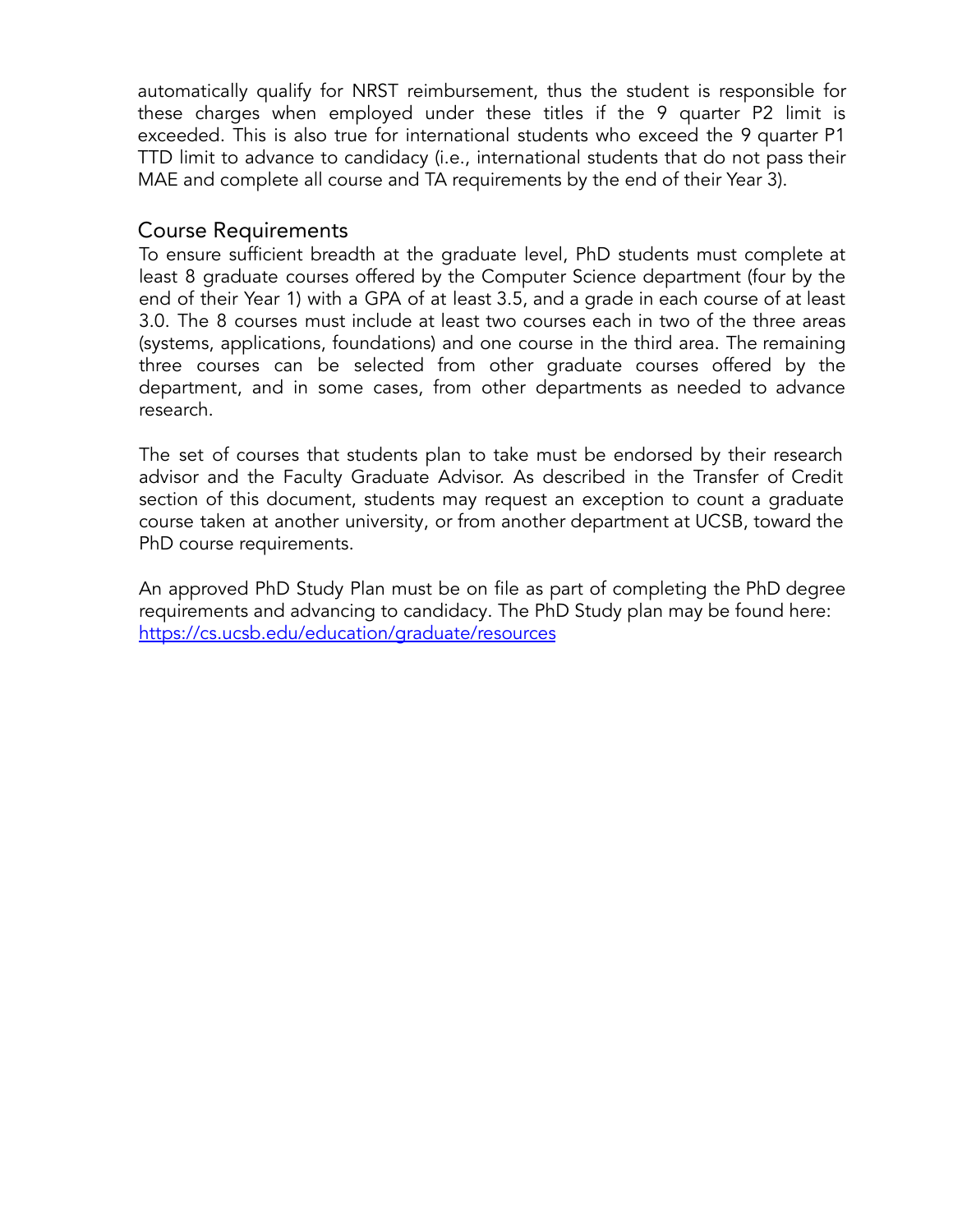# <span id="page-27-0"></span>Course Classifications by Area

#### <span id="page-27-1"></span>Theory/Foundations Courses

- CS 209 Logic and Applications in Computer Science
- CS 216 Level Set Methods
- CS 220 Theory of Computation and Complexity
- CS 225 Information Theory
- CS 230 Approximations, NP-Completeness and Algorithms
- CS 231 Topics in Combinatorial Algorithms
- CS 234 Randomized Algorithms
- CS 235 Computational Geometry
- CS 260 **Advanced Topics in Program Analysis**
- CS 266 Formal Specification and Verification
- CS 267 Automated Verification
- CS 290 Special Topics
- CS 292 Special Topics

## <span id="page-27-2"></span>Systems Courses

- CS 254 Advanced Computer Architecture
- CS 263 Modern Programming Languages and Their Implementation
- CS 270 Advanced Topics in Operating Systems
- CS 271 Advanced Topics in Distributed Systems
- CS 272 Software Engineering
- CS 273 Data and Knowledge Bases
- CS 274 Advances Topics in Database Systems
- CS 276 **Advanced Topics in Networking**
- CS 279 Advanced Topics in Computer Security
- CS 284 Mobile Computing
- CS 290 Special Topics
- CS 293 Special Topics

#### <span id="page-27-3"></span>Applications Courses

CS 211A Matrix Analysis and Computation CS 211B Numerical Simulation CS 211C Numerical Solution of Partial Differential Equations—Finite Difference Methods CS 211D Numerical Solution of Partial Differential Equations—Finite Element Methods CS 219 Sparse Matrix Algorithms CS 240A Applied Parallel Computing CS 265 **Advanced Topics in Machine Intelligence** CS 280 Computer Graphics CS 281B Advanced Topics in Computer Vision CS 290 Special Topics CS 291 Special Topics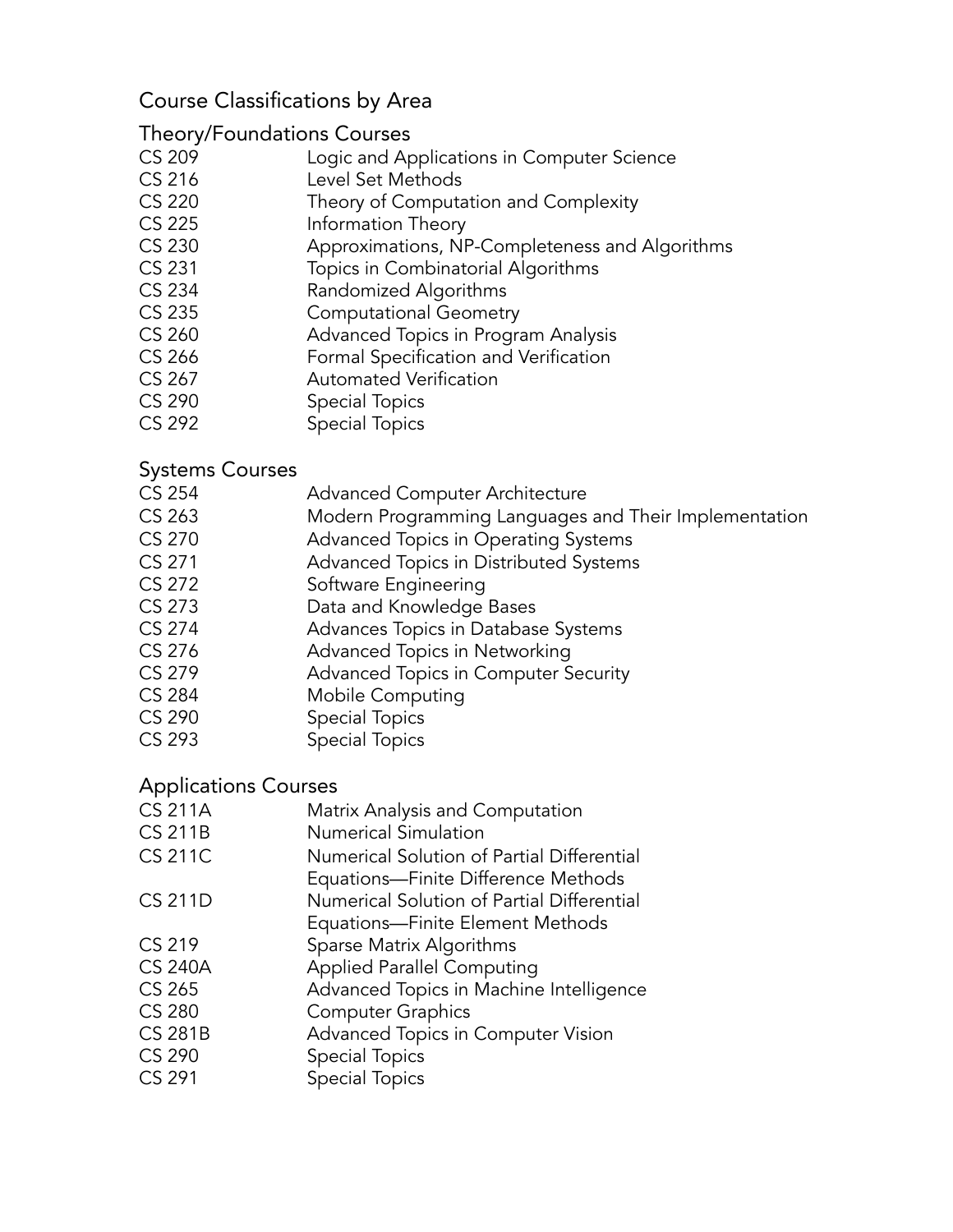# <span id="page-28-0"></span>Finding a Research Advisor

Students in the PhD program are encouraged to find a research advisor within the first year of the PhD program. Students who have not found a research advisor within the first two years of the PhD program are considered to be making unsatisfactory progress and may lose financial support.

As a first step in finding a research advisor, students should contact faculty and meet with them to discuss their research interests. Students who are interested in working with a faculty member should consider taking a class with that faculty member, attending research seminars (CS 595), or proposing to do an independent study project (CS 596). Also, attending MS and PhD exams of students supervised by a faculty member is a great way to learn about the current research interests of that faculty member.

During the winter quarter of each academic year, most faculty members give a short presentation on their research in the Faculty Research Seminar (CS 595N). Attendance in this seminar is required for first year PhD students. This seminar provides a great opportunity for learning about the research interests of the faculty. In general, attending both technical events (such as CS 595 seminars, departmental colloquia, annual graduate student workshop/CS Summit, PhD major area exams, PhD proposals, PhD defenses, and MS defenses) and social events (such as coffee hours and picnics) are helpful for learning about the ongoing research in the department.

Students who are having problems contacting faculty or finding research opportunities, should meet and discuss these problems with their academic advisor or the faculty Graduate Advisor.

# <span id="page-28-1"></span>Forming a Committee

After finding a research advisor and selecting an area of research, a student forms a doctoral committee to supervise dissertation research. The research advisor serves as the Chair or Co-chair of the doctoral committee. The doctoral committee must be chaired or co-chaired by a ladder faculty member from the Computer Science Department and should include a minimum of 3 UC Academic Senate Members; 2 (including the Chair) must be in Computer Science, although faculty from other UCSB departments may also be members. Computer Science department Affiliated ladder faculty are permitted to serve as is if they were CS faculty members. CS ladder faculty in the LSOE employment track (i.e., Teaching Professors) may serve as Co-chairs, or as a member of a committee with at least two other non-LSOE CS ladder faculty, but not as a sole Chair of a committee. The CS faculty list can be found at <https://cs.ucsb.edu/people/faculty>. In special circumstances, non-UCSB faculty may be members. The committee is officially formed by submitting a Committee Form I to the Graduate Division. Any changes to your committee, once officially reported to the Graduate Division, require completion of a Committee Form I-A, Changes in Thesis or Dissertation Committee with the Graduate Division. These forms are prepared by the SGPA, generally at the time of your advancement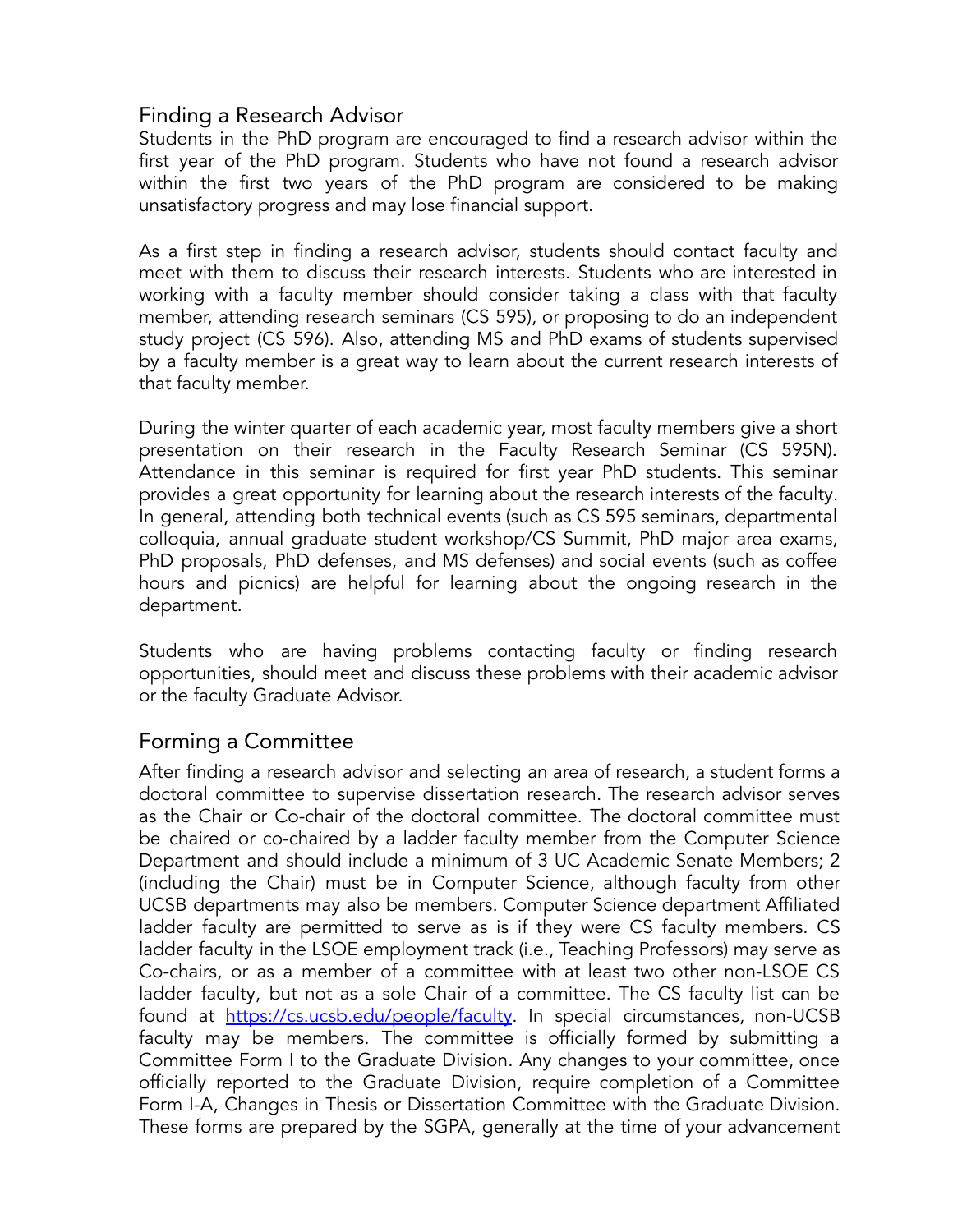to candidacy exam (MAE) or, in the case of Form I-A, at the time of a degree milestone.

# <span id="page-29-0"></span>Conflict of Interest

The Committee Form I Nomination form also includes a Conflict of Interest (COI) policy that must be signed by the student and their research advisor. This policy is in place to protect our students. Please see the Graduate Division COI website for more information.

<https://www.graddiv.ucsb.edu/policy-procedure/policy-coi-education>

## <span id="page-29-1"></span>Industry Internships and Research Relationship

Our departmental policy is that a student enrolled in our PhD program can be paid by and work at a company as part of their PhD research pursuits, for a maximum of 2 academic quarters. The student, their advisor(s), and company must arrange an intellectual property (IP) agreement for the research performed during this time (such as the student is able to publish their research advances and make sufficient progress toward their PhD). The IP agreement should be done through the UCSB Office of Technology and Industry Alliances (TIA) and shared with (filed by) the SGPA. The student should be registered and enrolled in 12 research units (CS 596, Directed Reading and Research) each quarter spent at the company and must provide a brief report of the research activities and progress at the conclusion of each quarter, which will also be filed.

The department does not impose a limit on the number of summer internships that a PhD student can pursue. This decision is up to the student and their research advisor.

Beyond this, a faculty member can pursue a research gift or grant with the company which can be used to pay students as GSRs. This arrangement is subject to UC Conflict of Interest declaration, UC IP rules, and Office of Research oversight by the university (the standard for any/all industrial research funding that faculty pursue).

## <span id="page-29-2"></span>Exam Requirements

All degree milestones (MAE, Proposal, and Defense) require a unanimous decision by the student's doctoral committee to pass. If the decision is not unanimous, the committee will decide what the student must do to pass.

# <span id="page-29-3"></span>Major Area Exam (MAE) (Qualifying Exam)

After the doctoral committee approves a student's proposed major area, a major area examination (MAE) tests the student's knowledge of this area and any necessary supporting areas. As a part of this oral examination, a student submits a set of relevant papers (called a "Reading List") from the major area and prepares a brief (approximately 50 minutes) presentation. Passing this examination allows this student to advance to candidacy for the doctoral degree. The department strongly advises students to complete their major area exam by the end of their third year to remain in good academic standing with the University. Students should have a completed and signed PhD Study Plan at the time of the MAE.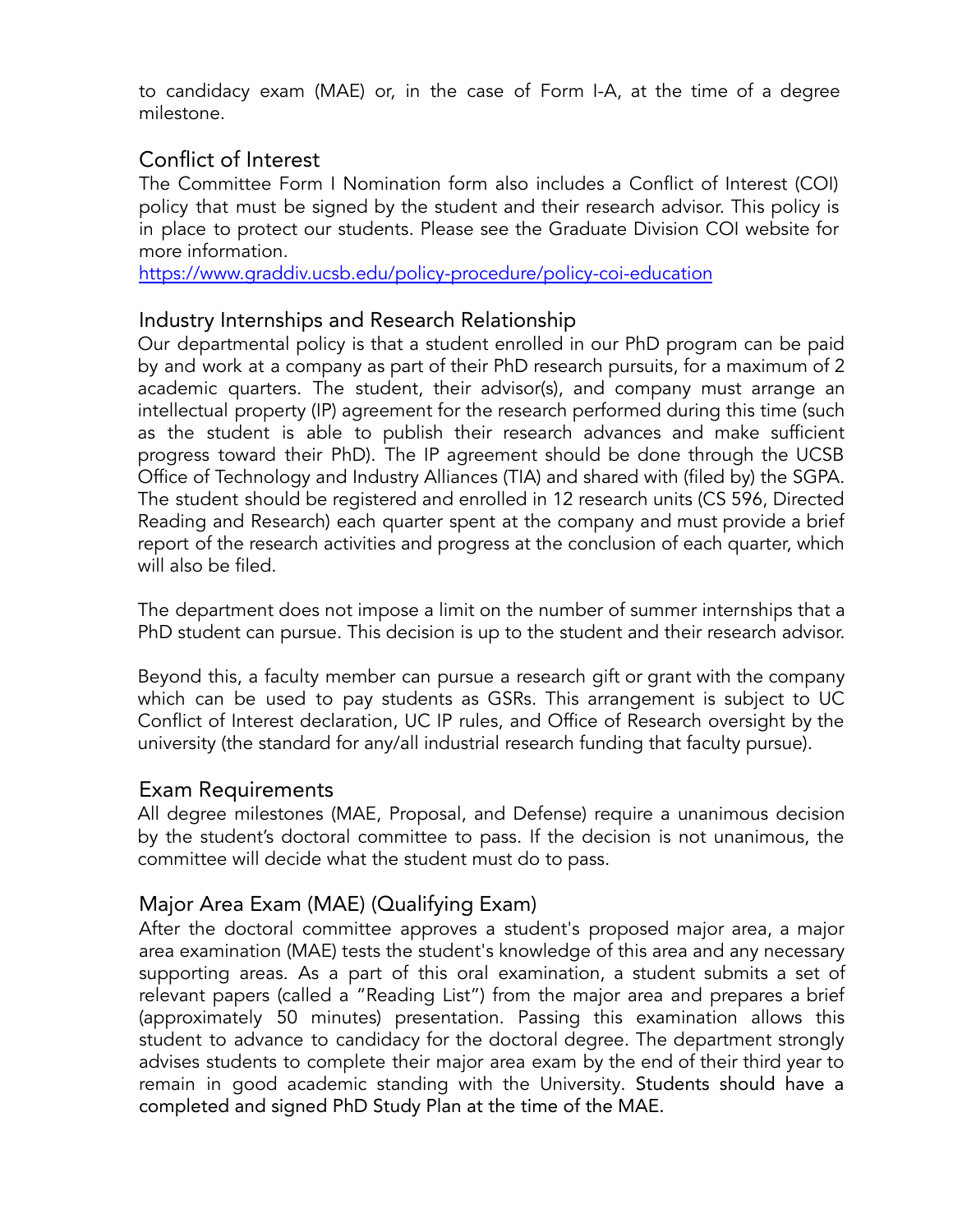Several weeks before the exam, students should see the staff Graduate Program Advisor (SGPA) to secure a room. Seven to ten business days prior to the exam, the title, abstract, and list of doctoral committee members for the MAE must be sent to the SGPA to prepare required documents and to announce to the department.

#### <span id="page-30-0"></span>Proposal

After passing the MAE, a student prepares a dissertation proposal that describes the dissertation topic, summarizes the relevant background literature, and presents a comprehensive research plan for the doctoral dissertation. The dissertation proposal examination determines the feasibility of the research plan and the appropriateness of the research topic. The department strongly advises students to complete their proposal by the end of their fourth year in order to remain in good academic standing with the University, and at least one year before their anticipated dissertation defense.

Several weeks before the Proposal, students should see the staff Graduate Program Advisor (SGPA) to secure a room. Seven to ten business days prior to the Proposal, the title, and abstract, and list of doctoral committee members for the Proposal must be sent to the SGPA to prepare required documents and to announce to the department. If your doctoral committee members have changed since declaring them at your MAE, please inform the SGPA at the time you schedule your Proposal, as new paperwork must be prepared for the Graduate Division in order to officially update this information with the university.

## <span id="page-30-1"></span>Dissertation Defense

The final examination is the defense of the candidate's dissertation, which consists of a public seminar and an evaluation by the candidate's doctoral committee on whether the student has successfully defended the dissertation.

Scheduling the proposal and the dissertation exams too close to each other is discouraged. The dissertation and the proposal exams should ideally be separated by a minimum of one year, but a minimum of one quarter separation is required.

You are required to submit a draft of your dissertation to your entire committee at least two weeks prior to your defense date.

<span id="page-30-2"></span>Several weeks before the Dissertation Defense, students should see the staff Graduate Program Advisor (SGPA) to secure a room. Seven to ten business days prior to the Defense, the title, and abstract, and list of doctoral committee members for the Defense must be sent to the SGPA to prepare required documents and to announce to the department. If your doctoral committee members have changed since declaring them at your MAE (or since updating them at the time of your Proposal), please inform the SGPA at the time you schedule your Defense, as new paperwork must be prepared for the Graduate Division in order to officially update this information with the university.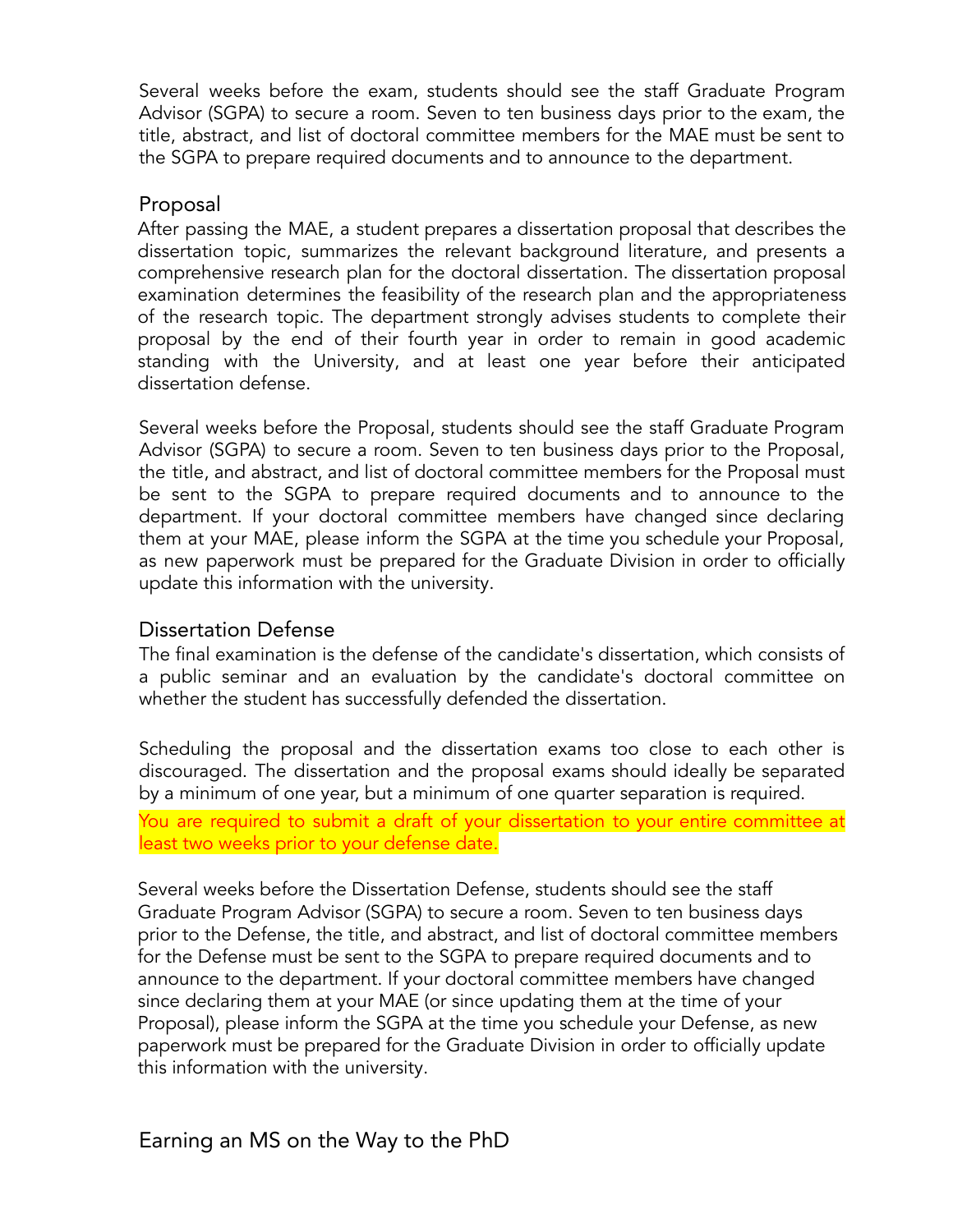PhD students wishing to receive an MS degree while working on the doctoral degree may do so at the PhD Proposal stage. The Project option requirements should be followed. All course work required for the Project option must be completed. If a PhD student has petitioned to use courses from a prior awarded MS degree, these courses cannot be used to fulfill requirements for the MS is CS at UCSB. The PhD proposal is considered equivalent to the MS Project. Students should be sure to complete a Change of Degree Status petition to add the MS degree objective. The petition can be found on the Graduate Division's website and should be submitted with the assistance of the SGPA.

[http://www.graddiv.ucsb.edu/docs/default-source/academic-services-documents/ch](http://www.graddiv.ucsb.edu/docs/default-source/academic-services-documents/changedegpetition-3-2018.pdf?sfvrsn=0) [angedegpetition-3-2018.pdf?sfvrsn=0](http://www.graddiv.ucsb.edu/docs/default-source/academic-services-documents/changedegpetition-3-2018.pdf?sfvrsn=0)

#### <span id="page-31-0"></span>Filing Your Dissertation

The Graduate Division provides a *Guide to Filing* which outlines all policies and procedures regarding the dissertation. This guide, as well as everything you need to know about properly filing your dissertation, can be found on the Graduate Division website:

[https://www.graddiv.ucsb.edu/our-services/academic-services/filing/filing-your-thesis](https://www.graddiv.ucsb.edu/our-services/academic-services/filing/filing-your-thesis-dissertation-or-dma-supporting-document) [-dissertation-or-dma-supporting-document](https://www.graddiv.ucsb.edu/our-services/academic-services/filing/filing-your-thesis-dissertation-or-dma-supporting-document)

#### <span id="page-31-1"></span>Annual Review

A key component of our PhD Program is that each student will undergo a yearly evaluation by the Graduate Affairs and Advising Committee (GAC) during each spring quarter. The goal of these evaluations is to give each student a fair and honest assessment of their progress in the PhD program. Students making excellent progress are recognized, and students in need of assistance beyond what is normally offered by the CS department are given individualized counseling.

As part of this process, each student completes a detailed but brief accounting of their accomplishments during the past year (e.g., courses taken, independent study projects completed, efforts to find an advisor, papers submitted/published, talks given, teaching assistant evaluations, etc.). A CS PhD student's annual participation in this process is mandatory. This information, along with an assessment by each student's advisor, is reviewed by the GAC. After being reviewed and discussed by the faculty, each student will receive a letter with the faculty's assessment. Any recommendations for improvement are passed along to the student's research advisor for discussion and planning a course of action. Students who have not made sufficient progress are given either a "Concerned" or "Unsatisfactory" review. Unsatisfactory reviews result in loss of good academic standing. Continued financial support beyond the second year is contingent upon remaining in good academic standing and making satisfactory progress toward the degree.

If a student is given a "Concerned" or "Unsatisfactory" letter and is not yet on Monitoring status with the Graduate Division, the CS department will submit an Academic Progress Plan to the Graduate Division, recommending a student be placed on Monitoring status. If a student does not meet the conditions outlined in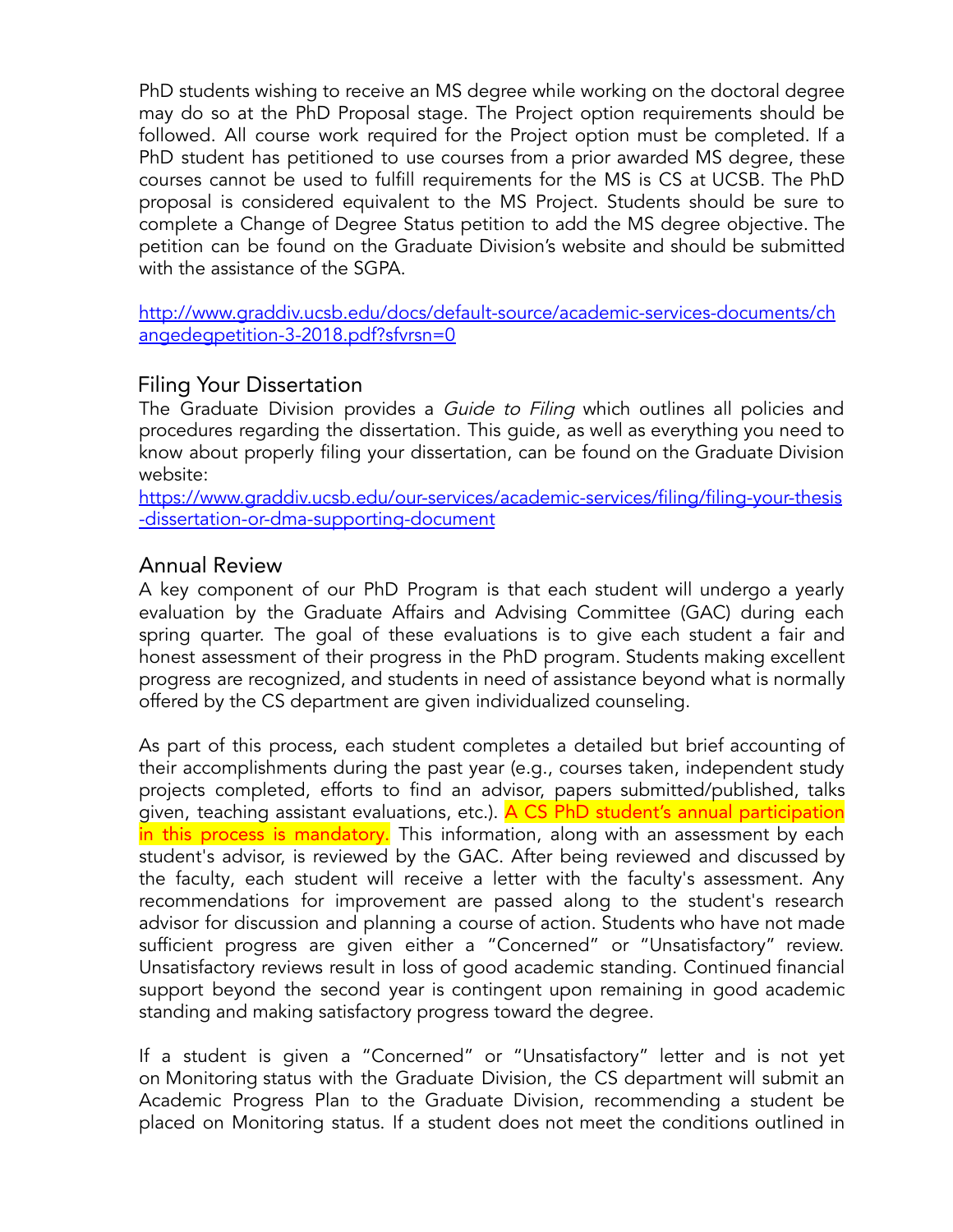the Academic Progress Plan by the specified deadline, the CS department will then recommend Probation status to the Graduate Division.

The Graduate Vice Chair will follow-up and meet with the student by the end of each following quarter to check on the student's progress. If progress is being made, the student will be removed from Monitoring status, or downgraded from Probationary status to Monitoring status if on Probationary status. This process is repeated each quarter until the student decides to leave our program, the department chooses to take additional action, or the student is removed from Probationary or Monitoring status by the Graduate Division. All steps/meetings will be documented and placed in the student's file.

This evaluation process is seen as very valuable by both faculty and students. For the faculty, the review is an opportunity to assess students and the research they are doing. For the students, it is an opportunity to get advice and a progress evaluation from a larger group of faculty in addition to their own advisor. Students who receive satisfactory reviews can be confident that the faculty feel they are making good progress toward successfully completing their PhD studies.

Completing the annual PhD Progress review is not a substitute for completing the PhD Study Plan, and vice versa.

# <span id="page-32-0"></span>Optional Emphases

#### <span id="page-32-1"></span>Bioengineering

The bioengineering emphasis includes structured curriculum aimed at teaching biology to physical scientists at several levels (molecular, cellular, and tissue) as well as both a student-run and invited seminar series aimed at providing a community for students engaged in bioengineering related research on campus. Courses are open to all graduate students interested in bioengineering. For requirements and more information, go to [http://bioengineering.ucsb.edu/.](http://bioengineering.ucsb.edu/)

## <span id="page-32-2"></span>Cognitive Science

The Cognitive Science emphasis provides an opportunity for students to participate in an interdisciplinary field at the intersection of a number of existing disciplines, such as psychology, linguistics, computer science, philosophy, and neuroscience, focused on the study of cognition – thinking, learning, and intelligence. Cognitive Science seeks to understand the processes and representations underlying intelligent action. Faculty in the program come from several departments. For program requirements and other information about the emphasis, visit the Cognitive Science program website at [http://www.cogsci.ucsb.edu/.](http://www.cogsci.ucsb.edu/)

## <span id="page-32-3"></span>Computational Science and Engineering

The Computational Science and Engineering (CSE) emphasis focuses on the integration of techniques and methodologies from Computer Science and Mathematics, for the solution of state-of-the-art, large-scale problems from science and engineering. The emphasis is offered in the Departments of Computer Science,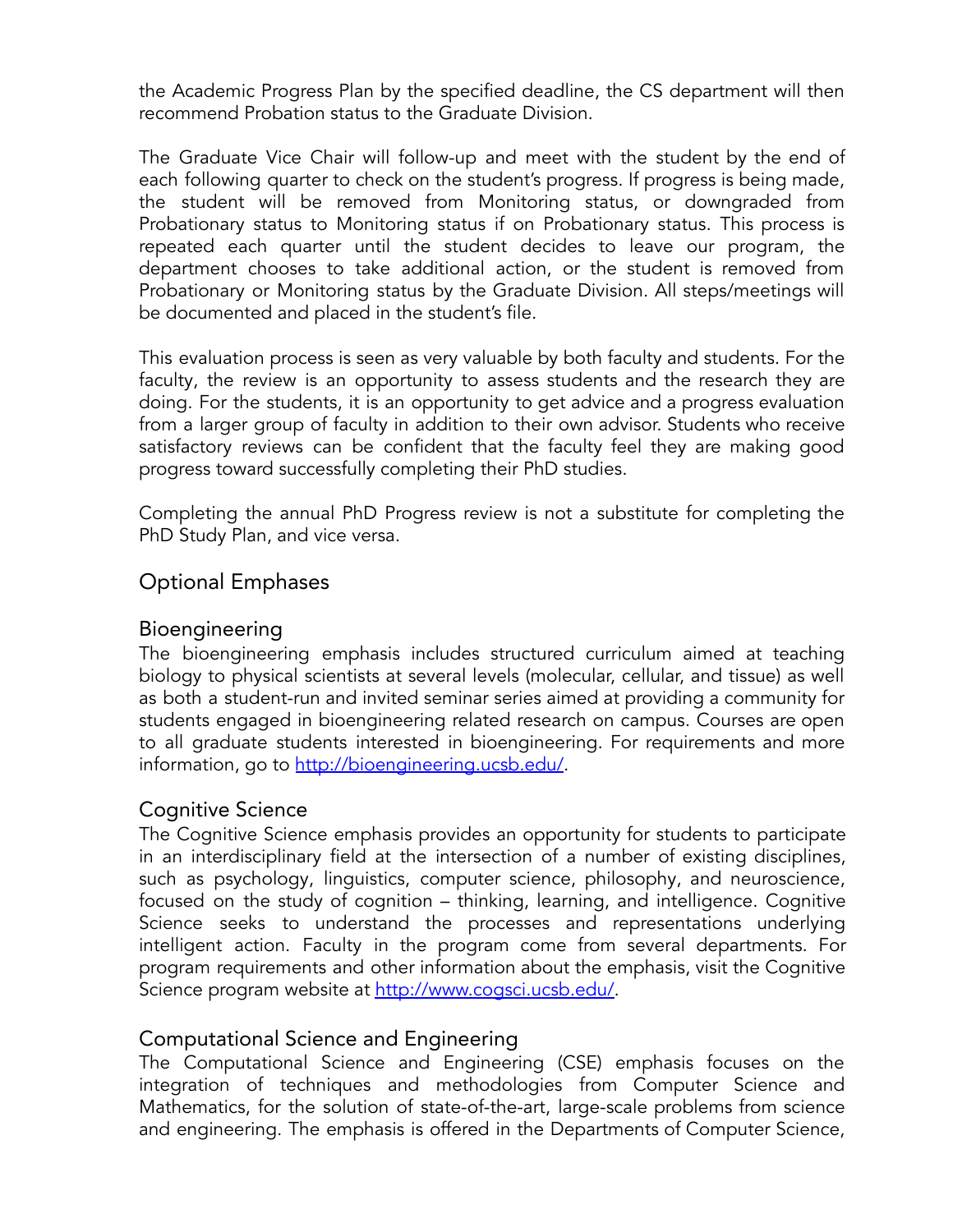Chemical Engineering, Electrical and Computer Engineering, Mechanical Engineering, Mathematics, and Geological Sciences. Students electing the CSE emphasis pursue an MS or PhD degree in their home department and take core and elective CSE courses. For more information please visit the CSE website, [https://www.cse.ucsb.edu.](https://cse.ucsb.edu/)

## <span id="page-33-0"></span>Technology and Society

The Technology and Society emphasis is designed for students whose interests involve technology and society, and who seek perspectives from disciplines other than their own. Faculty teaching in the program come from several disciplines including: Anthropology, Communication, Computer Science, English, History, Media Arts and Technology, Political Science, and Sociology. For more information, please read their website at [http://www.cits.ucsb.edu.](http://www.cits.ucsb.edu/)

# <span id="page-33-1"></span>Diplomas

Diplomas and transcripts are ordered through the Office of the Registrar. An official diploma takes about 4-6 months to receive; an official transcript with your degree posted can take 1 to 2 months. UCSB's Graduate Division can furnish you or a prospective employer with an official letter of degree verification that will satisfy most employers, until an official transcript can be secured.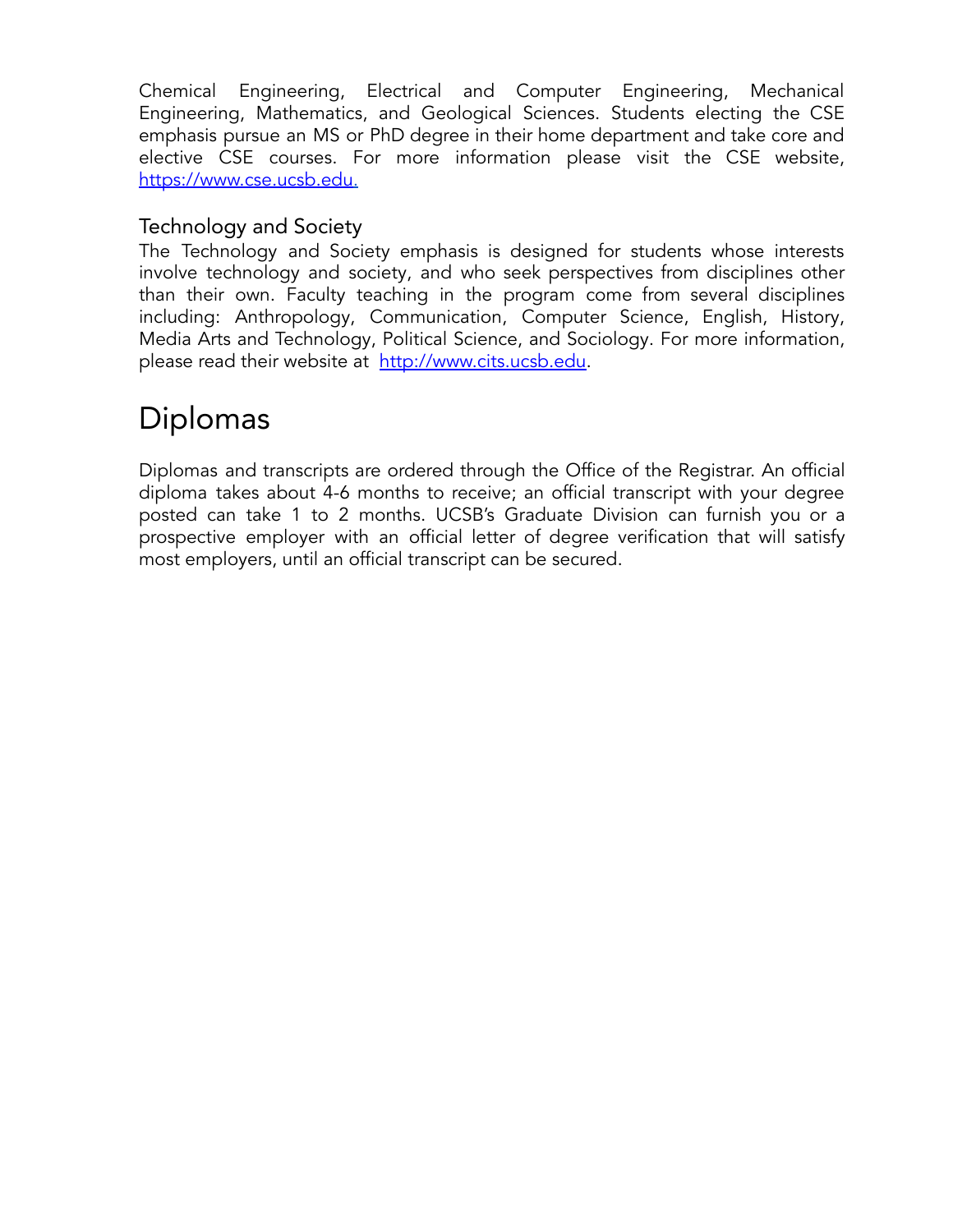# <span id="page-34-0"></span>Master of Science Degree Requirements

The purpose of the Master of Science (MS) program is to provide advanced training in Computer Science to prepare students for positions in industry and government and for further graduate study. The program is designed to accommodate students with training in diverse scientific and engineering disciplines, and in this regard the graduate program makes use of some undergraduate program courses to provide a supplement for graduate students that may need additional support in their Computer Science backgrounds.

# <span id="page-34-1"></span>MS Study Plan

Upon entry into the graduate program, students are assigned a faculty *academic* advisor who guides them through their graduate career. In consultation with their academic advisor, each student prepares a study plan which details the courses that will be taken in order to fulfill the course requirements. The study plan may be changed at any time with the approval of the student's *research* advisor (if they have one) and the department's Faculty Graduate Vice Chair. An approved study plan must be on file to complete the MS degree in Computer Science.

## <span id="page-34-2"></span>Requirements for the MS

Students may complete the MS by choosing one of three available tracks—Thesis, Comprehensive Exam, or Project. The core requirements for all three tracks are the same:

- 42 units of upper-division (excluding CS 193 level courses) or graduate courses (CS 200+, 595, 596, 598) that are approved by a Computer Science Faculty Advisor must be completed.
- A major area must be chosen from three major areas -- Theory, Systems, and Applications. Four CS graduate courses (200 level) should be taken from the major area and one CS graduate course (200 level) must be taken from each of the other two areas. The same course cannot be used to satisfy both major area and breadth requirements.
- The grade in each major area course must be at least a solid B or better.
- At least two units and at most six units of CS 595 seminar units must be included in the unit requirements. Note: CS 595 Faculty Research Seminar (Winter quarter) does not count toward this requirement.
- The study plan must be approved by the faculty advisor.

## <span id="page-34-3"></span>Additional Requirements for Thesis

The student must submit an acceptable thesis, completed under the supervision of a Computer Science permanent faculty member, and approved by a thesis committee composed of 3 UC Academic Senate Members, two of which (including the Chair or Co-Chair of the committee) must be Computer Science ladder faculty. At most 12 units of 596 and 598 can be used toward unit requirements. Please note: Teaching Faculty cannot serve as the sole chair of an MS or PhD committee, but can serve as a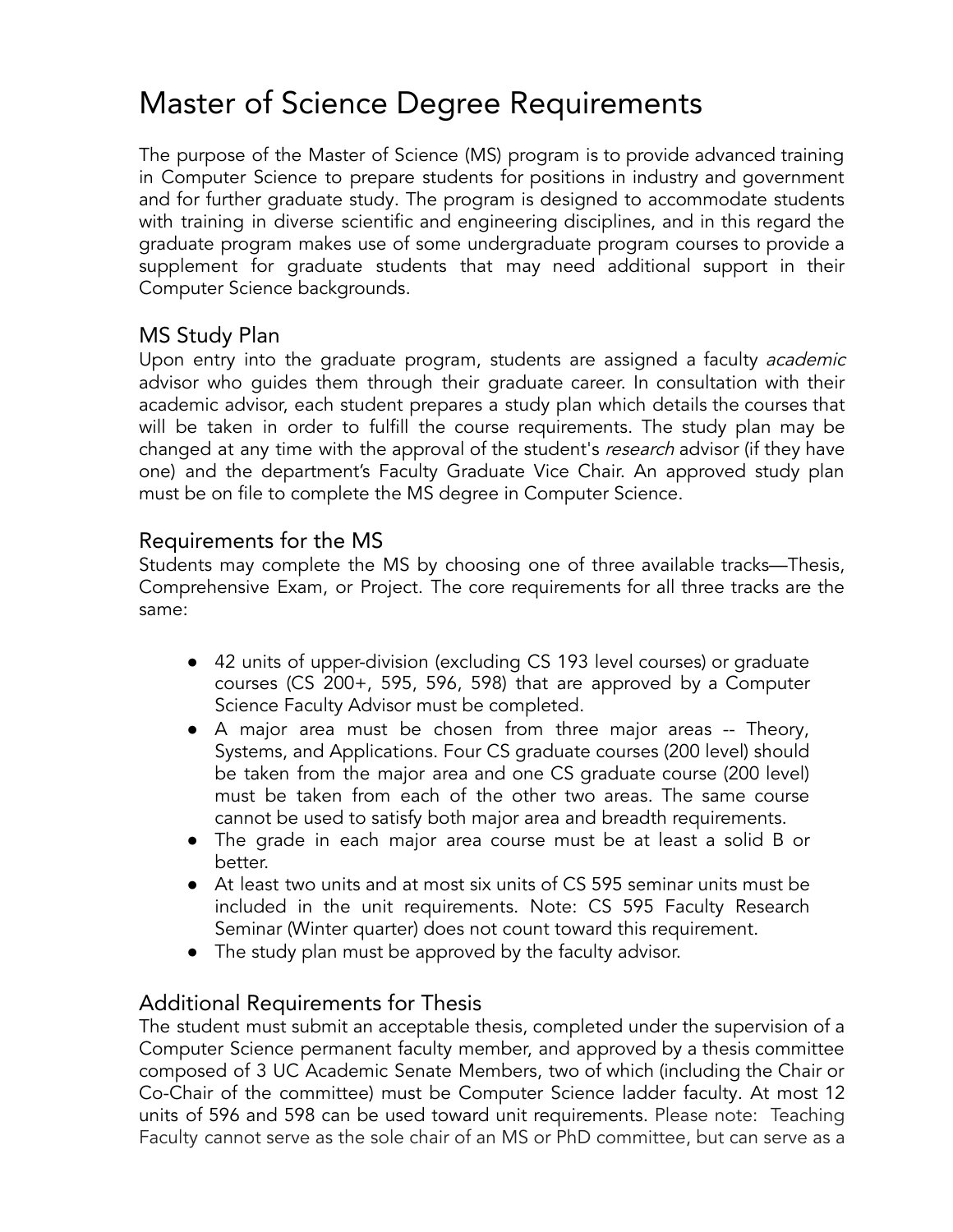Co-chair. Please see the departmental faculty list [\(https://cs.ucsb.edu/people/faculty](https://cs.ucsb.edu/people/faculty)) to identify which CS faculty are Teaching Faculty, designated with "Teaching" professor in their title.

A public defense of the thesis is required. Please see the Graduate Division website regarding how to properly format and file your thesis: [https://www.graddiv.ucsb.edu/our-services/academic-services/filing/filing-your-thesis](https://www.graddiv.ucsb.edu/our-services/academic-services/filing/filing-your-thesis-dissertation-or-dma-supporting-document) [-dissertation-or-dma-supporting-document](https://www.graddiv.ucsb.edu/our-services/academic-services/filing/filing-your-thesis-dissertation-or-dma-supporting-document)

## <span id="page-35-0"></span>Additional Requirements for Comprehensive Examination

Besides the six courses required for all plans, twelve additional units of coursework must be completed with 100 (excluding 193) and 200 level courses. Of these, eight units must be at the 200 level.

The comprehensive examination will be offered twice a year, in the eighth week of the fall and spring quarters. Each student will list four graduate courses: a question from each of these courses will be asked on the examination. A "question" from each course may be, and often is, a multi-part question. Four questions will be presented at the time of the exam. The student selects three to complete. All three then must be correctly answered in order to pass. The comprehensive exam is closed to all supplemental assistance material, i.e. books, notes, etc. If a student does not pass, they may take the exam the next time it is offered. Only two attempts will be allowed. It should be noted that this is an extremely challenging exam which requires ample and adequate preparation in all material presented for the course selected.

# <span id="page-35-1"></span>Additional Requirements for Project

The project plan requires more coursework than the thesis plan but less research, establishing a useful intermediate position between the other two plans. Beyond the major area and breadth courses common to all plans, the project plan's course requirements include two additional 200 level graduate courses. In addition to these course requirements, the student must complete:

- A minimum of six units of CS 596 directed research.
- Project completed under the supervision of a Computer Science ladder faculty member. The project must be approved by a Project Committee consisting of two permanent faculty members of the Computer Science Department. Please note that Teaching Faculty (LSOE titles) cannot serve as the sole chair of an MS or PhD committee, but can serve as a Co-chair. Please see the departmental faculty list on our website to identify which CS faculty are Teaching Faculty, designated with "Teaching" professor in their title.
- Approval is based on the project's deliverables:
	- a report
	- a 30-minute public presentation describing the project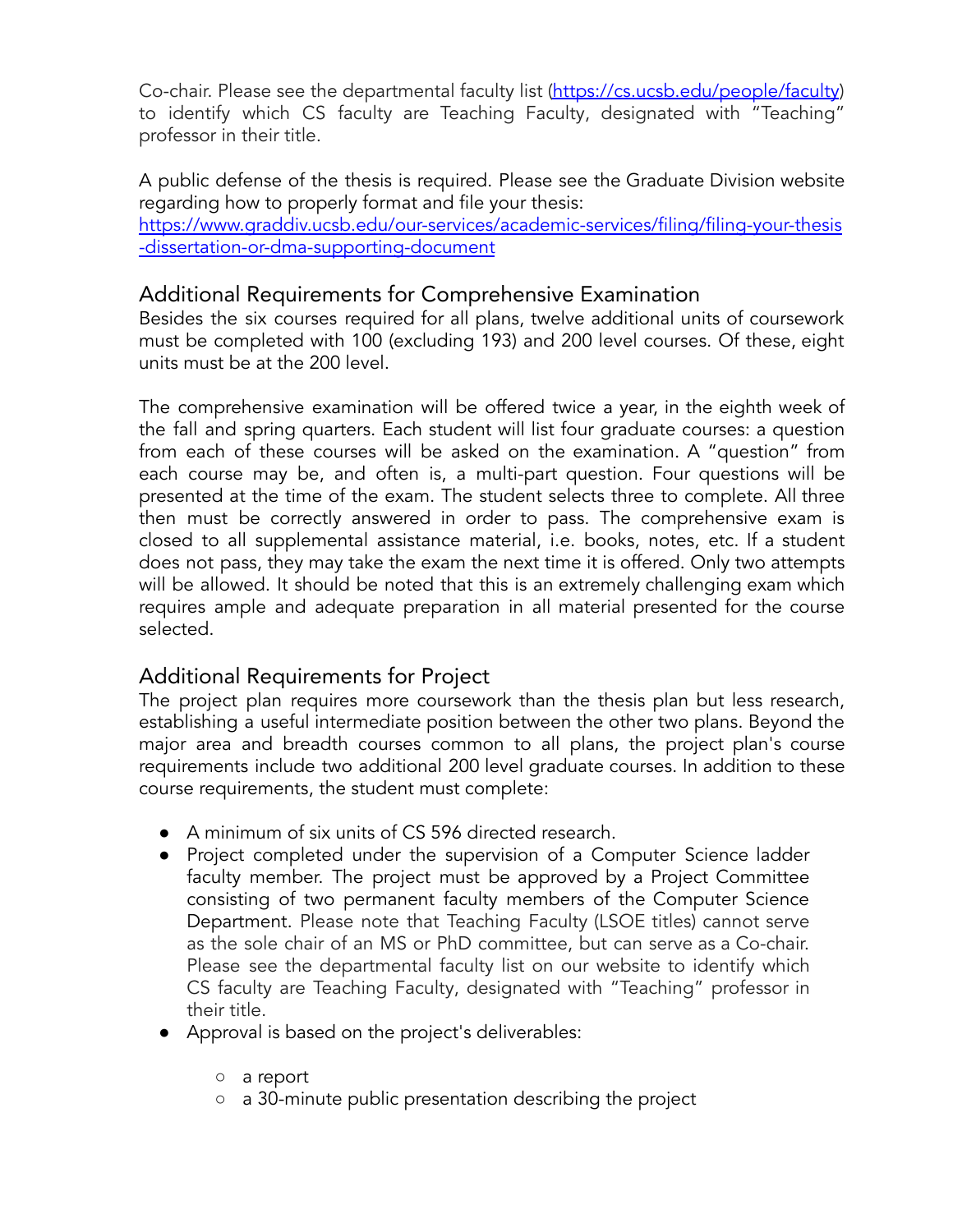To connect with faculty in order to follow the Project path, students should reach out to 1+ faculty members with whom they are considering working and ask explicitly what the expectations are (timeline, milestones, paper/writing expectations, amount of work (coding vs theory) etc). Students can ask faculty for examples of past MS projects, presentations, and papers/write-ups as that is a good way to get a good sense of the scope/expectations under a particular faculty. We also encourage students to pay to the degree milestone announcements that are sent to the grads listserv and attend as many MS Project Defense presentations as necessary to familiarize themselves with what a defense looks like (plus it's a great way to support your fellow students!).

## <span id="page-36-0"></span>MS Research Subject Areas and Course Classifications

Please see the list provided above for the PhD program as the course classifications do not change for MS students.

## <span id="page-36-1"></span>MS Students Who Wish to Pursue a PhD

Computer Science MS students who wish to pursue a PhD degree may apply for the PhD program via UCSB's annual online graduate student application, i.e., E-App. Unlike with PhD students adding the MS degree objective, this may not be done by petition. You must instead apply through the same process as you did when you first applied to the MS program, following published deadlines and application requirements. If your test scores have expired since you submitted them for your MS application you will need to retake the test. Please note that you may request a waiver of the TOEFL score. See the SGPA in HFH 2014 to make this request.

Please be sure to alert the SGPA that you are submitting your application for the PhD program. You should first secure a CS dissertation research advisor who is willing to support your PhD research before considering an application to the PhD program. Please also be aware that the GPA requirements for a PhD student are higher than those for an MS student. PhD students must complete at least 8 graduate courses offered by the Computer Science department (four by the end of their first year) with a GPA of at least 3.5, and a grade in each course of at least 3.0 (solid B or better).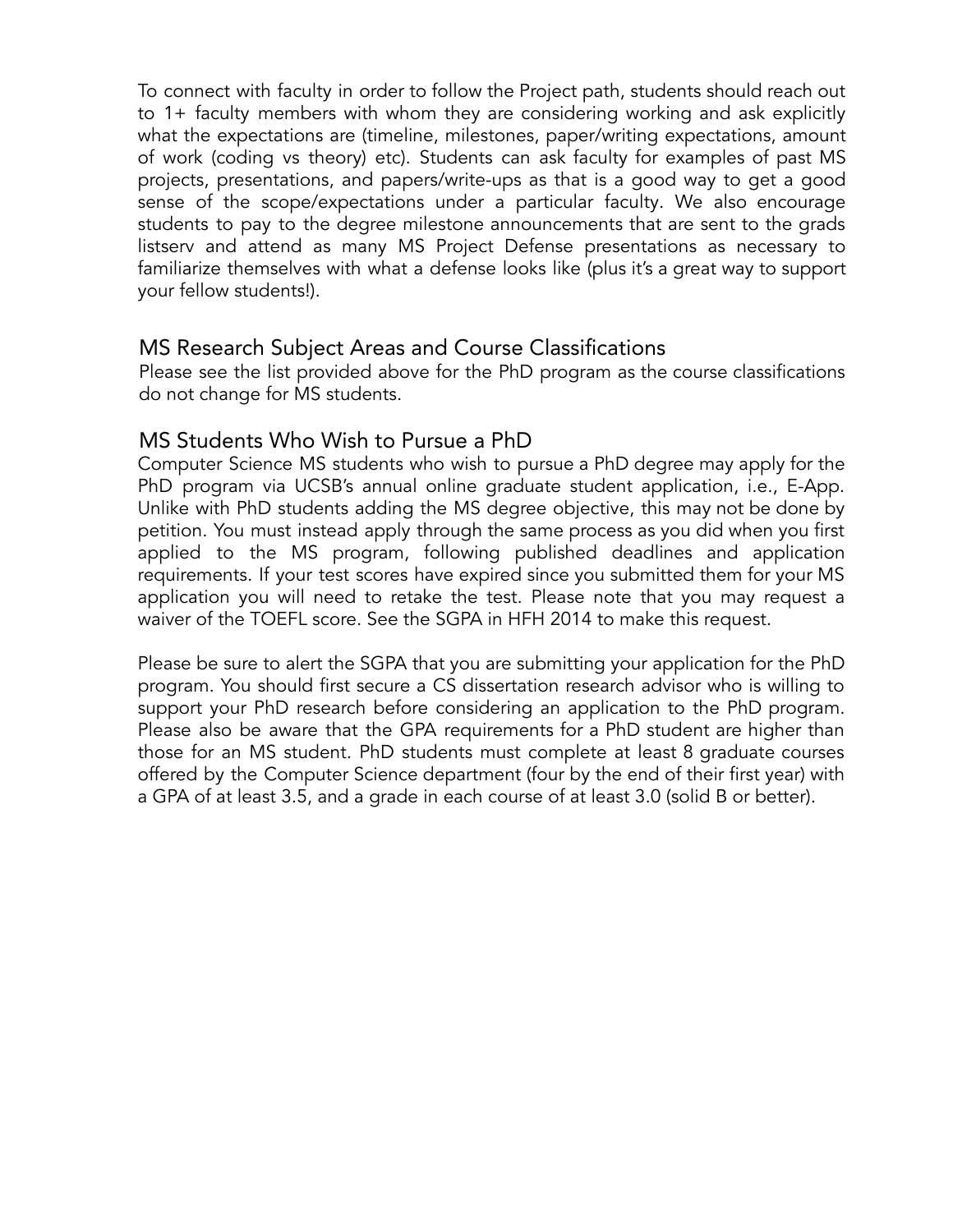# <span id="page-37-0"></span>Academic Conduct

It is expected that students attending the University of California understand and subscribe to the ideal of academic integrity, and are willing to bear individual responsibility for their work. Any work (written or otherwise) submitted to fulfill an academic requirement must represent a student's original work. Any act of academic dishonesty, such as cheating or plagiarism, will subject a person to University disciplinary action. Using or attempting to use materials, information, study aids, or commercial "research" services not authorized by the instructor of the course constitutes cheating. Representing the words, ideas, or concepts of another person without appropriate attribution is plagiarism. Whenever another person's written work is utilized, whether it be a single phrase or longer, quotation marks must be used and sources cited. Paraphrasing another's work, i.e., borrowing the ideas or concepts and placing them into one's "own" words, must also be acknowledged. Although a person's state of mind and intention will be considered in determining the University response to an act of academic dishonesty, this in no way lessens the responsibility of the student.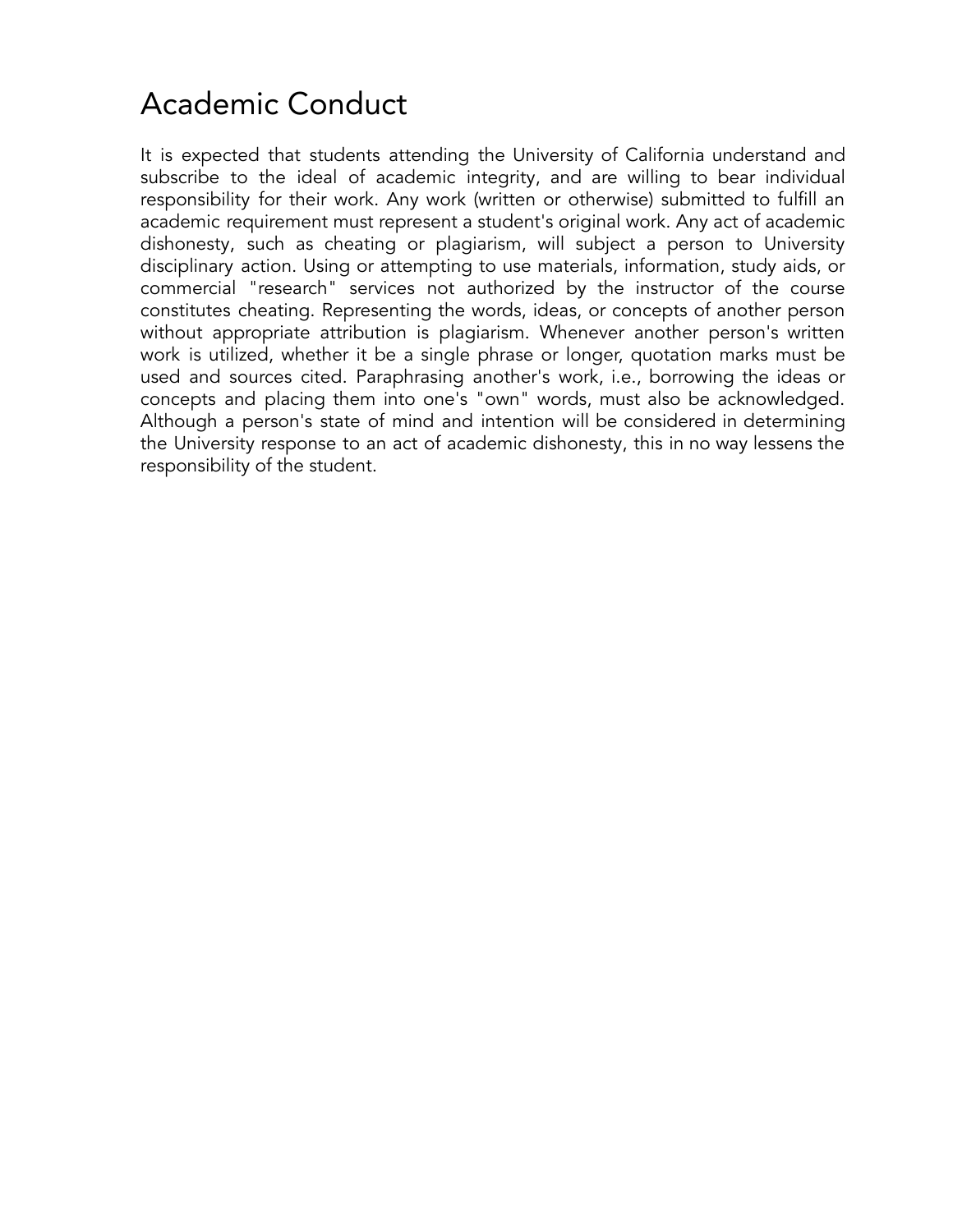# <span id="page-38-0"></span>Where to go for Assistance

# <span id="page-38-1"></span>Computer Science Department Administration

2104 Harold Frank Hall <https://cs.ucsb.edu/>

- Degree requirements
- Registration questions
- Employment questions
- Personal concerns that you may not feel comfortable discussing with your faculty advisor
- Anything you have questions about!

## <span id="page-38-2"></span>Office of International Students and Scholars (OISS)

3130 Student Resource Building [https://oiss.sa.ucsb.edu/](https://oiss.ucsb.edu/)

- Visa questions
- Employment eligibility questions
- CPT
- OPT

## <span id="page-38-3"></span>Office of the Registrar

1101 Student Affairs and Administrative Services Building <https://registrar.sa.ucsb.edu/>

- Fee information
- Residency questions
- Annual and quarterly calendars and deadlines
- Gold registration system questions

# <span id="page-38-4"></span>Graduate Division

3117 Cheadle Hall

<https://www.graddiv.ucsb.edu/>

- Forms and petitions
- Campus-wide policies for graduate students
- Career & Professional Development
- Awarding of degrees
- Graduate Student Rights and Responsibilities

## <span id="page-38-5"></span>Graduate Student Resource Center

1215 Student Resource Building [https://gradpost.ucsb.edu/](https://www.gradpost.ucsb.edu/)

- Career resources
- Professional development resources
- 'Grad Student Life' workshops & events
- Campus and community life for grad students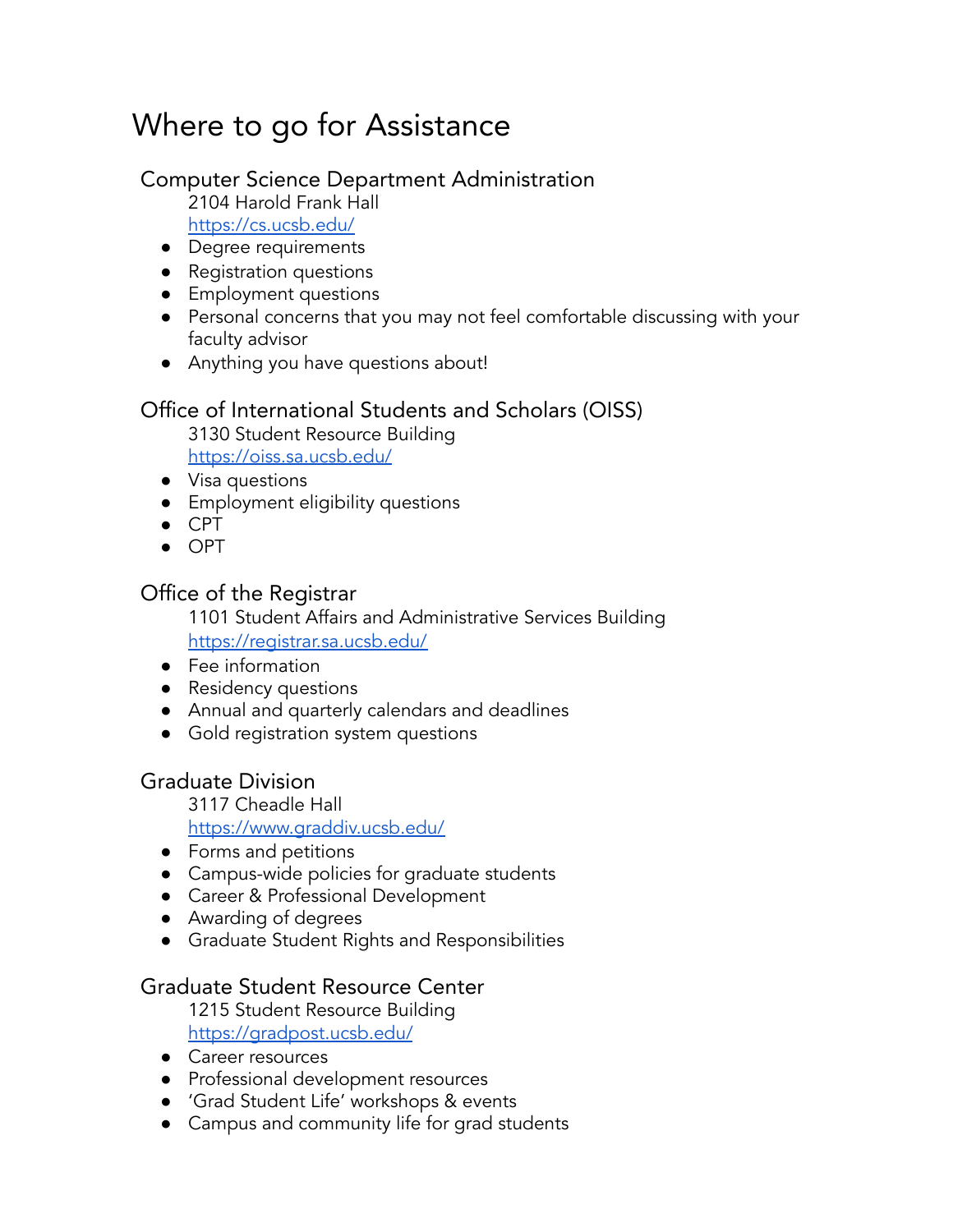- Writing consultations
- One-on-one graduate academic counseling

# <span id="page-39-0"></span>Graduate Student Association

2502 University Center [https://www.gsa.ucsb.edu](https://gsa.ucsb.edu/) [https://www.cs.ucsb.edu/~greps/](https://sites.cs.ucsb.edu/~greps/)

- Campus-wide graduate student committees
- Social activities
- Workshops: interviewing, dissertation filing, financial
- Additional resource information for grad students

# <span id="page-39-1"></span>UCSB Basic Needs & Resources

University Center https://<u>food.ucsb.edu/</u>

- SNAC (Student Needs & Advising Center)/Food Pantry
- **•** Technology assistance
- Financial assistance

# <span id="page-39-2"></span>UCSB Multicultural Center

1504 University Center

[https://mcc.sa.ucsb.edu](https://mcc.sa.ucsb.edu/)

- Social activities
- Lectures
- Films

# <span id="page-39-3"></span>UCSB Counseling & Psychological Services (CAPS)

Building 599 <https://caps.sa.ucsb.edu/>

- Psychologists and peer stress advisors
- Group counseling sessions
- Massage chairs and egg chair

# <span id="page-39-4"></span>Mental Health Peer Program

Building 599

<http://www.ucsbmhp.com/>

- Peer stress advisors
- Coping and stress reduction tools
- Relaxation rooms

# <span id="page-39-5"></span>Women, Gender and Sexual Equity Department

1220 Student Resource Building <https://wgse.sa.ucsb.edu/>

- Resource Center for Sexual and Gender Diversity
- Women's Center
- Confidential support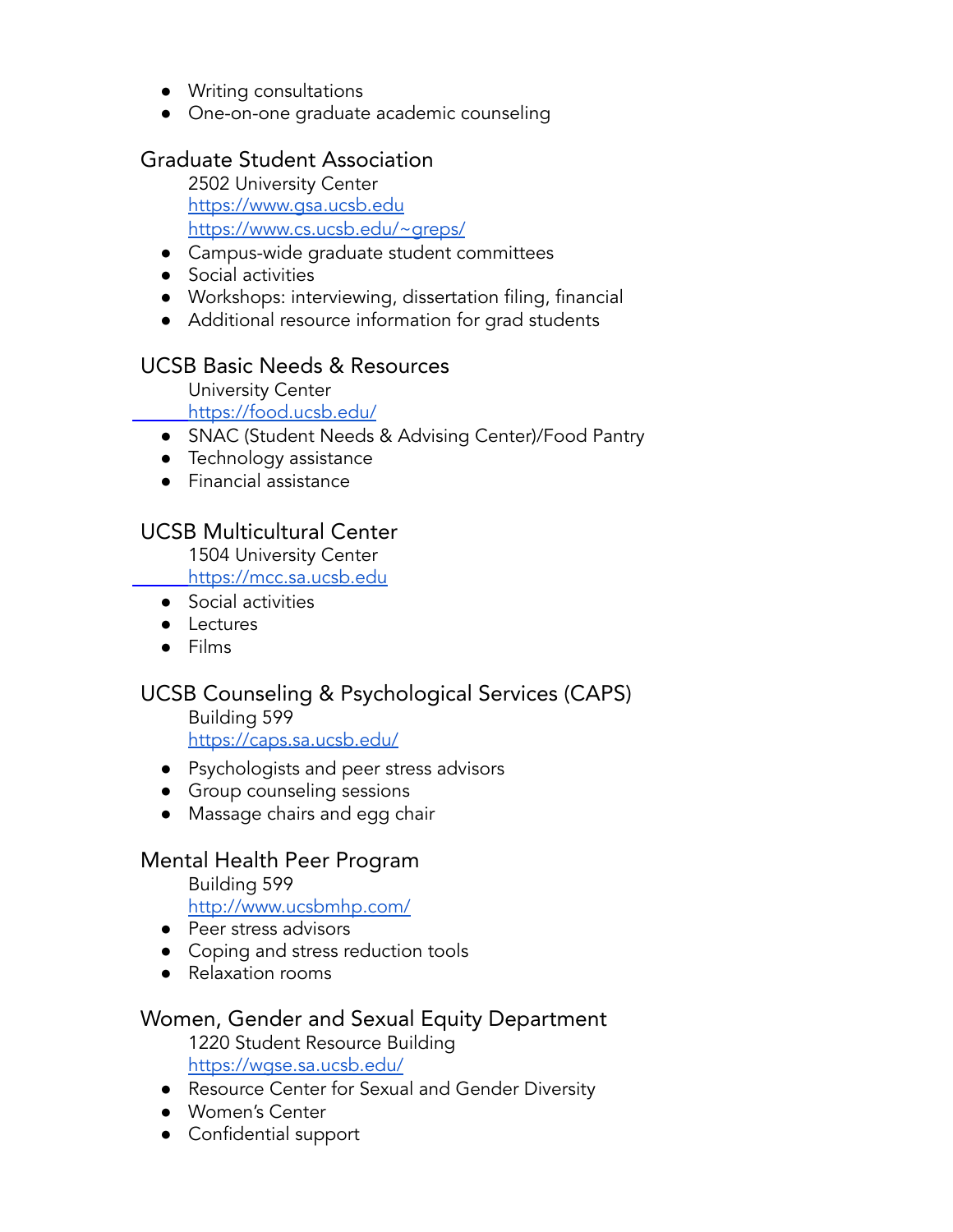- Annual events
- Outreach and education
- The David Bohnett Cyber Center
- Resource Library

## <span id="page-40-0"></span>Orfalea Family Children's Center

UCSB West Campus <https://childrenscenter.sa.ucsb.edu/>

- Child care services (3 months-5 years)
- Tuition subsidies
- Family support and outreach referral program

## <span id="page-40-1"></span>Disabled Students Program (DSP)

2120 Student Resource Building <https://dsp.sa.ucsb.edu/>

- Services and accommodations for students with disabilities
- Assists in providing academic or physical accommodations
- Students are responsible for providing DSP with appropriate documentation

# <span id="page-40-2"></span>Office of the Ombuds

1205-K Girvetz Hall <https://ombuds.ucsb.edu/>

- Conflict management
- Confidential
- University related complaints, including academic concerns

## <span id="page-40-3"></span>UCSB Career Services

Building 599

<https://career.ucsb.edu/grad-students>

● Advising, programming, and workshops geared specifically toward graduate students

#### <span id="page-40-4"></span>Arts and Lectures

Box Office: Campbell Hall <https://artsandlectures.ucsb.edu/>

- Performing arts events
- Artists, dancers, theater, filmmakers, lecturers
- Open to the public
- Discounted tickets for students

## <span id="page-40-5"></span>Campus Advocacy, Resources, and Education (CARE)

Student Resource Building (SRB), first floor and/or 970 Embarcadero del Mar (Isla Vista location) <https://care.ucsb.edu/>

● 24 hour advocacy line: 805.893.4613